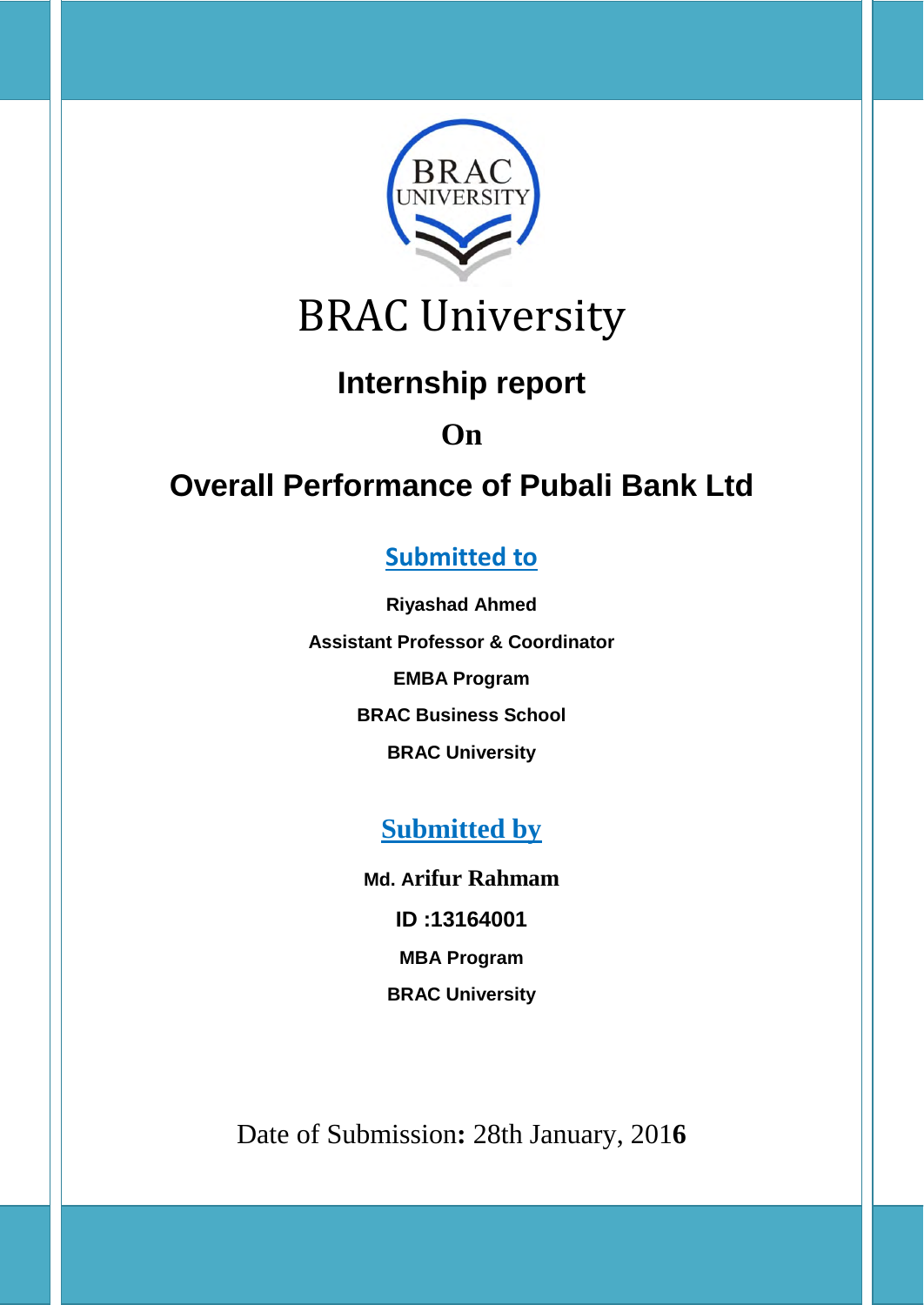## **Internship report On Overall Performance of Pubali Bank Ltd**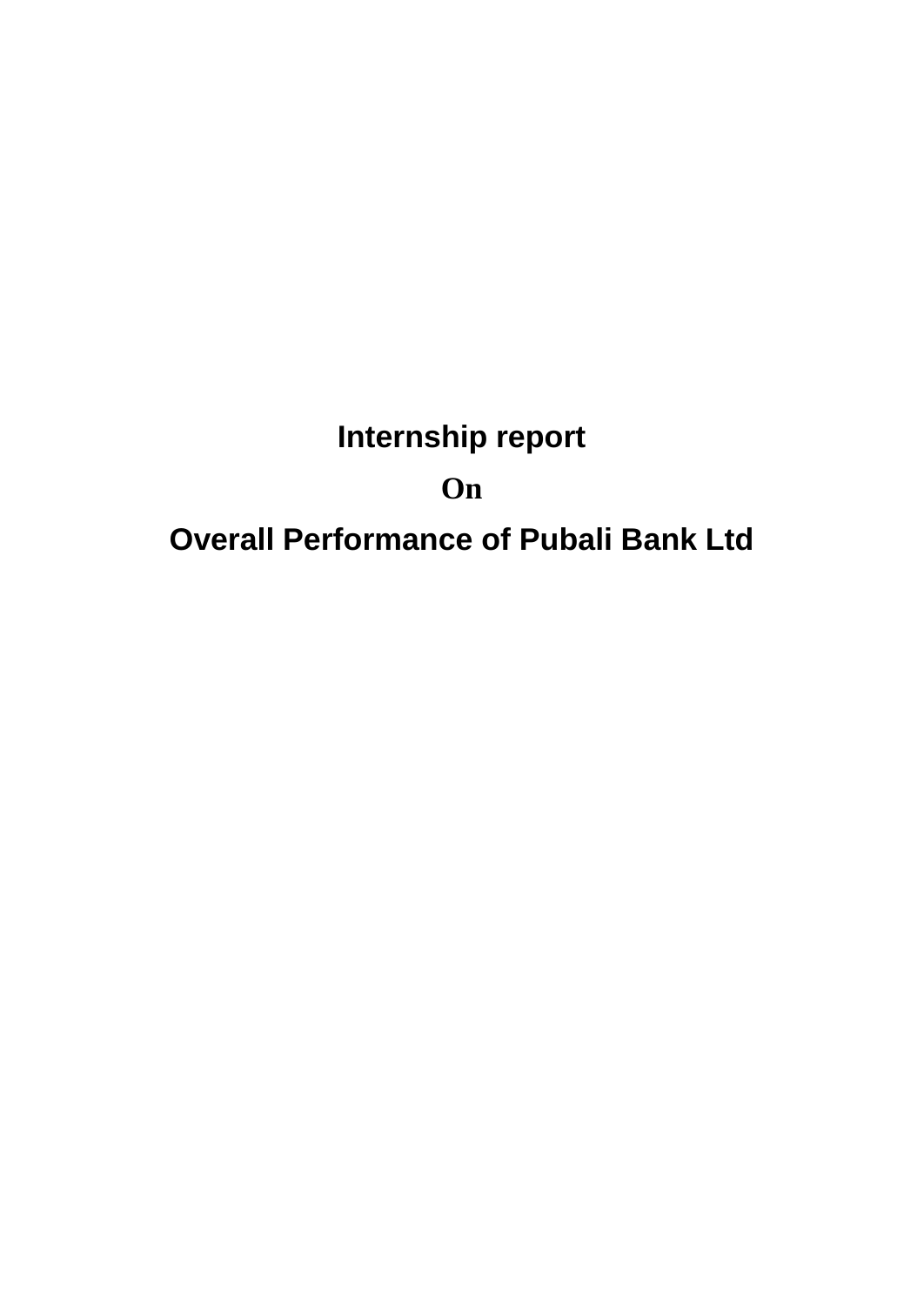28th Jannuary 2016 To Riyasad Ahmed Assistant Professor& Coordinator EMBA Program BRAC University

**Subject:** Submission of internship report on **"Overall performance of pubali Bank ''**

Dear Sir,

With due respect I am very pleased to enclose herewith the internship report on**" Overall Performance of Pubali Bank ''** I have tried my best to prepare a good report with providing all of my effort and to cover all aspects regarding the matter. I think, the report contains all the information that you need to get an idea about overall performance of pubali Bank Ltd. If you need any clarification or any further information, I would be glad to provide it to you.

I therefore, hope that you would be kind enough to accept my internship report and oblige thereby.

Sincerely,

Md. Arifur Rahman ID: 13164001 MBA Program BRAC University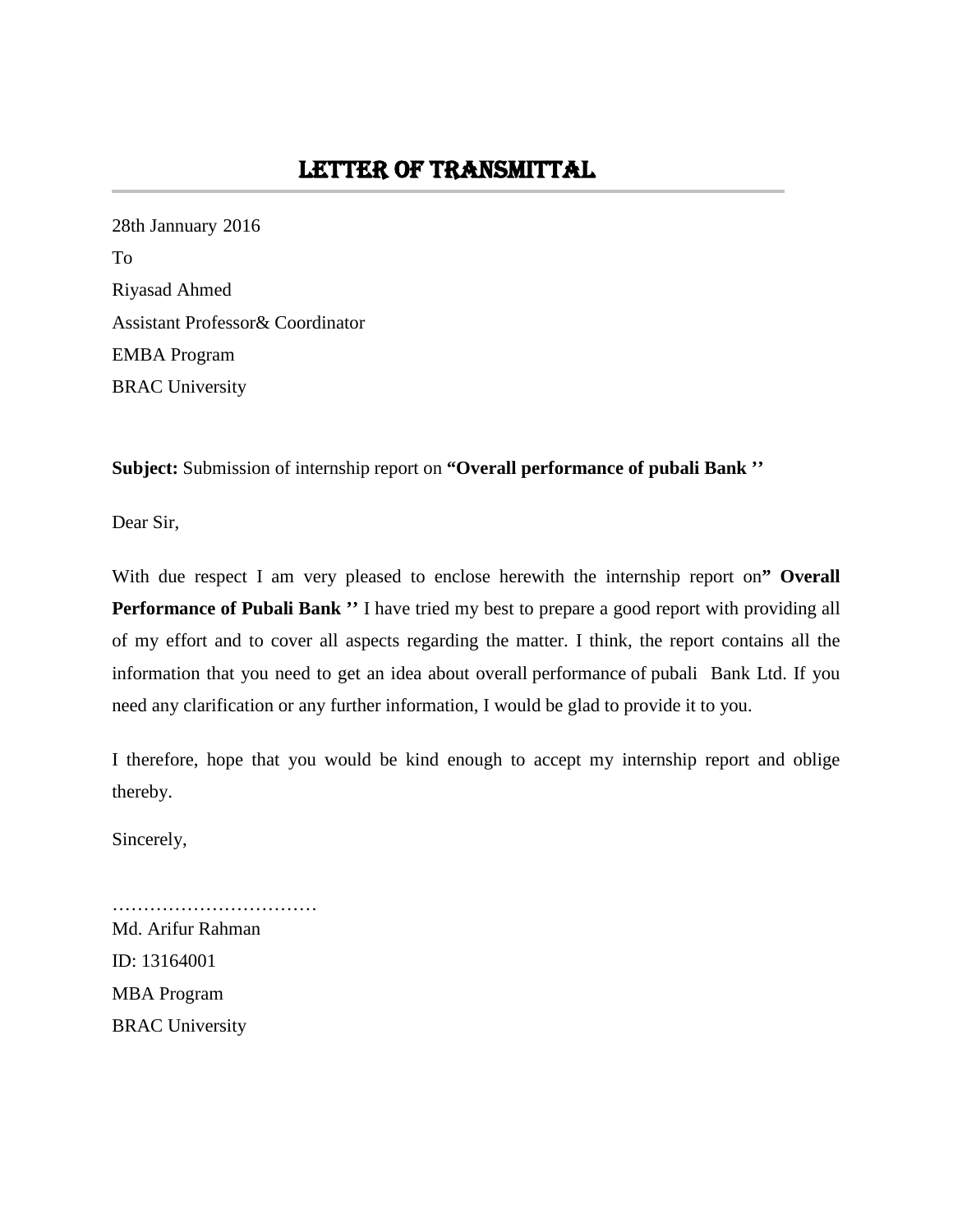#### **Declaration of student**

This is Md.Arifur Rahman bearing ID: 13164001, student of MBA program of BRAC University, Major in Finance. My Internship report is on Title" Overall performance of pubali Bank '' at Mohajonpotty Branch ,Bhola .The assigned work is done by me partial fulfillment of my MBA degree, as a part of my academic curriculum , under the extensive supervision and guidance of Riyasad Ahmed, Assistant professor of BRAC University.

**Signature of the supervisor**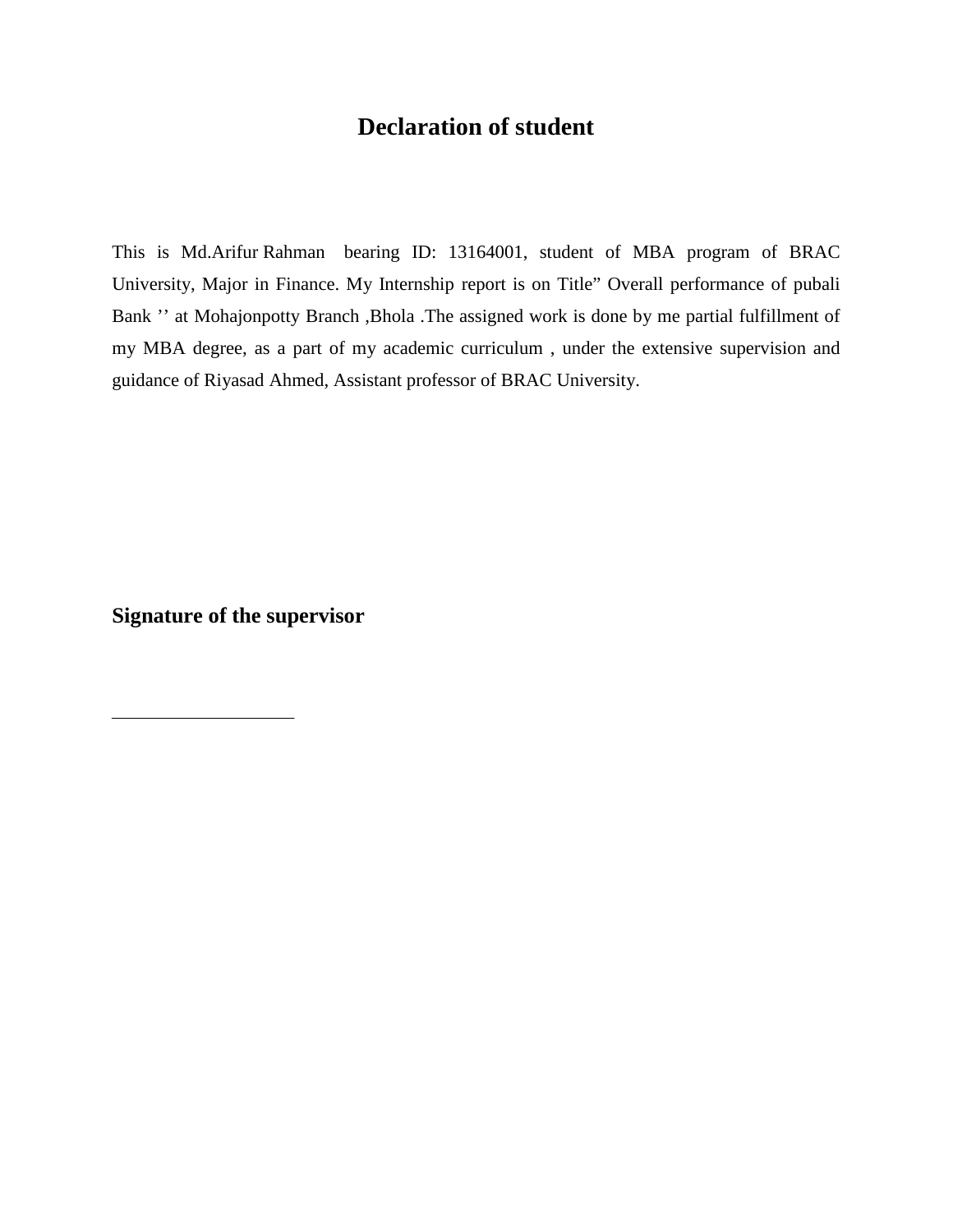#### **Acknowledgement**

First of all, I would like to express my gratitude to almighty Allah, whose invisible guidance helped me to complete this report and the course. Although time was very limited for getting the sufficient knowledge about all of banking Knowledge, but the short experience that I gathered information in Pubali Bank Ltd will remain as an asset for all the time to come in my life. I take the opportunity to express my deep sense of gratitude of my reverend supervisor, Riyasad Ahmed, Assistant professor for his valuable suggestion and guidance during the study period that has greatly inspired me in preparing this report successfully.

I am very much grateful to Abdullah Al Mamoon Siddique , Senior Principle officer of Pubali Bank Ltd at Bhola Branch, to assign me as a intern report in this reputed Bank and have opportunity to learn theoretical related to Overall performance of Pubali Bank system and complete such an ambitious study for my internship program as well as for the preparation of this report.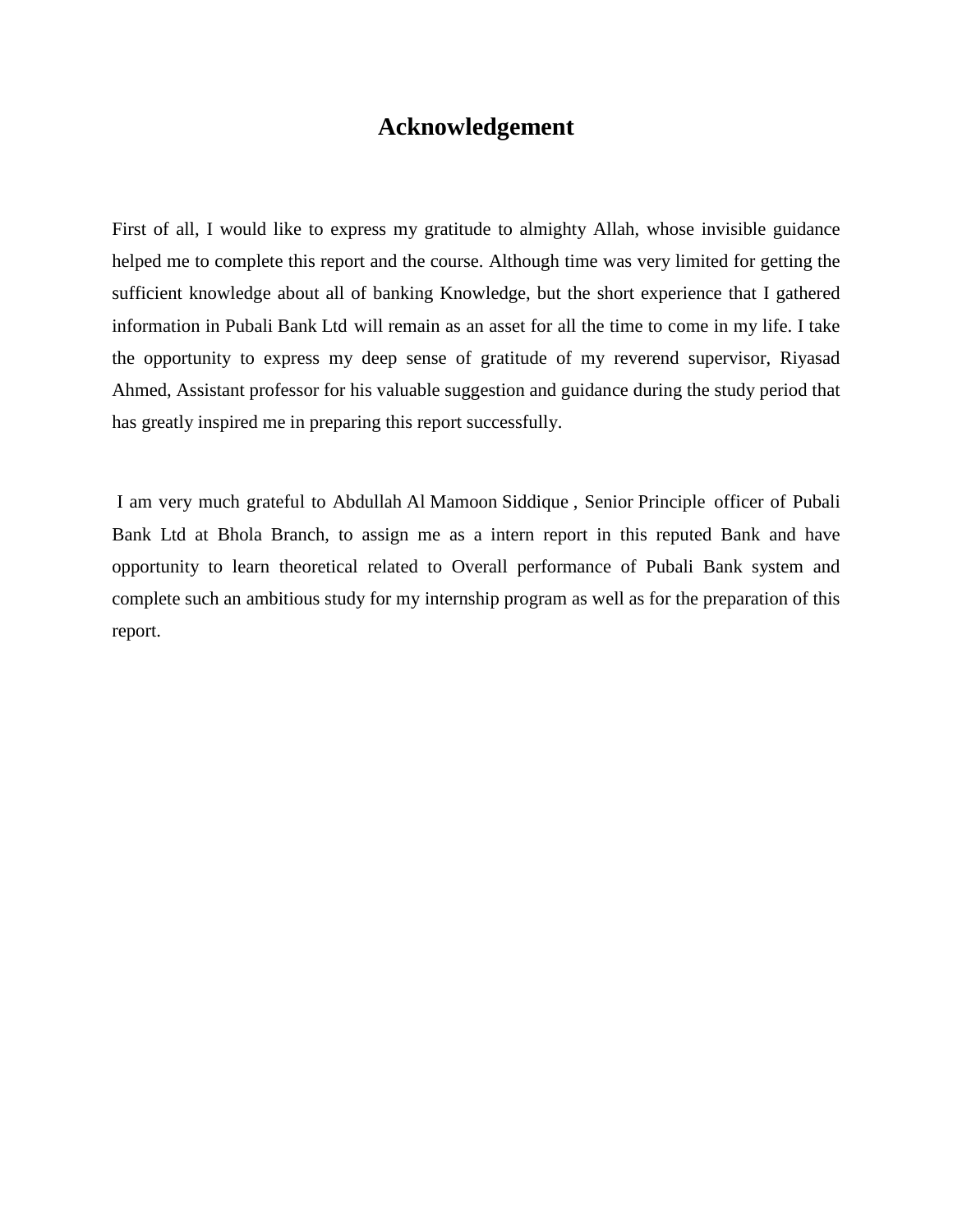#### **Executive Summary**

The report is prepared as part of practical orientation of MBA program a description of all activities done by Pubali Bank, Bhola branch. The report is lively narration of various banking activities like General Banking, loans and advance management and foreign trade financing and other ancillary services.

As a conventional bank branch it has a general banking section where the primary task of deposit collection, maintenance of accounts, cash and all local services are done. It performs the job of fund management on behalf of the whole bank. Other main duty of the department is maintenance of the accounts and dealing with the clearinghouse. The loans and advance section is in charge of proper disbursement of the funds to productive as well as profitable ventures. The foreign trade department is in charge of foreign trade financing. The bank work as both issuing bank, negotiating bank and reimbursement bank to international trading. Remittance of foreign currencies is another important job of the department.

In this age when management requires proper flow of accurate information to run an organization successfully than the banks way of information handling is quite outdated from the view point of sophisticated management information science.

Facts and figures of the branch clearly indicates that the Branch of Pubali Bank Limited is as well run branch and the trends of graphs shows a sign of improvement and expansion of activity in all spears of banking.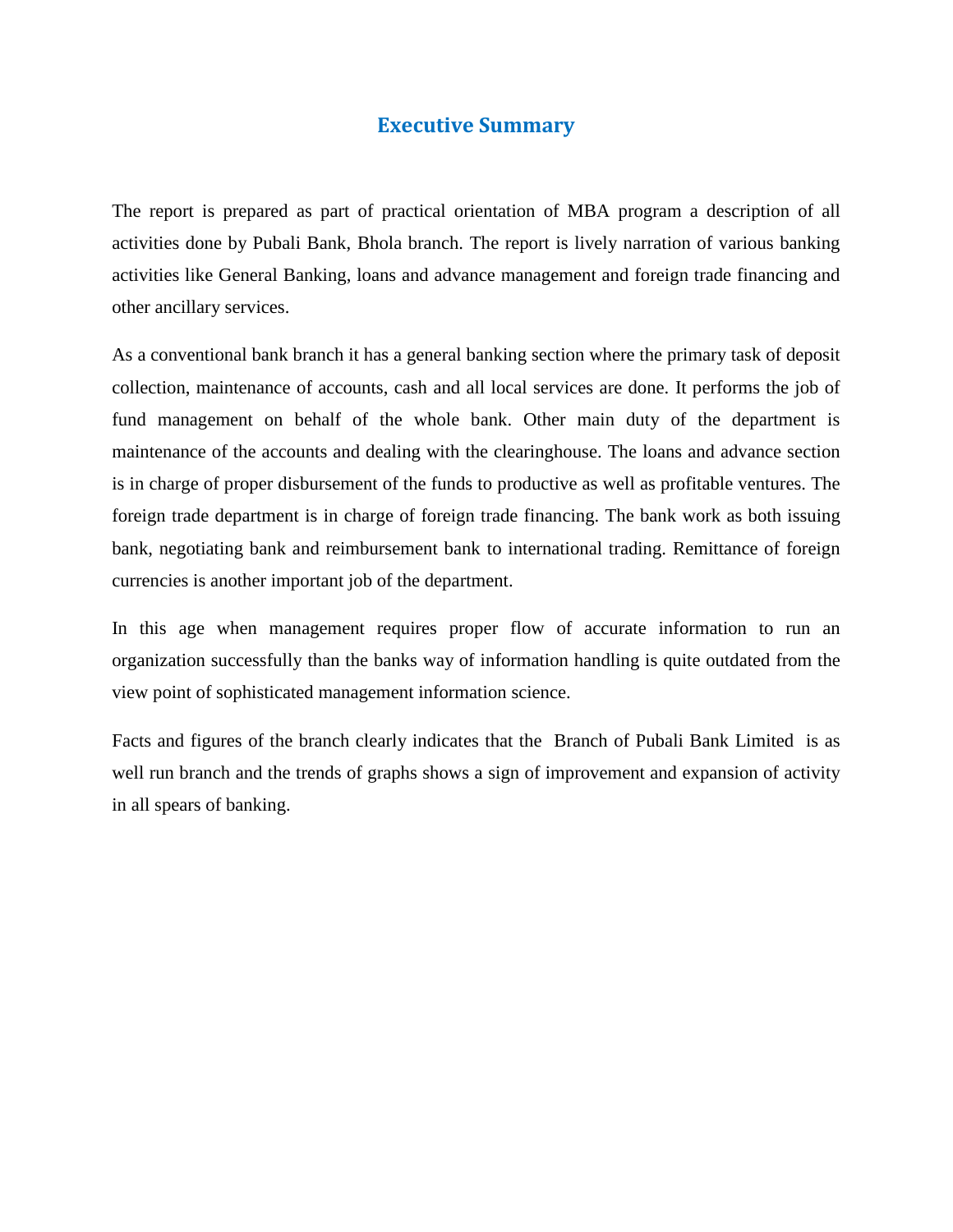## **Table of Contents**

| <b>Contents</b>                                                             | <b>Pages</b>            |
|-----------------------------------------------------------------------------|-------------------------|
| Letter of Transmittal                                                       | $\mathbf{i}$            |
| Declaration of student                                                      | $\overline{\mathbf{u}}$ |
| Acknowledgement                                                             | iii                     |
| <b>Executive Summary</b>                                                    | iv                      |
| <b>Chapter 1</b>                                                            | $\mathbf{1}$            |
| 1.1 Introduction                                                            | $\overline{2}$          |
| 1.2 Objectives of the Study                                                 | 3                       |
| 1.3 Scope of the Study                                                      | 3                       |
| 1.4 Methodology                                                             | 3                       |
| 1.5 Sources of Data                                                         | 4                       |
| 1.6 Limitation of the study                                                 | $\overline{4}$          |
| <b>Chapter 2</b>                                                            | 5                       |
| 2.1 History of Pubali Bank Ltd                                              | 6                       |
| 2.2 About Pubali Bank Ltd                                                   | 6                       |
| 2.3 Present Status of PBL                                                   | $\overline{7}$          |
| 2.4 Vision of Pubali Bank Ltd                                               | 7                       |
| 2.5 Mission of Pubali Bank Ltd                                              | 7                       |
| 2.6 Information Technology in Automation                                    | 7                       |
| 2.7 Management Structure                                                    | 8                       |
| <b>Chapter 3</b>                                                            | 9                       |
| <b>General Banking</b>                                                      | 11                      |
| 3.1.1 Procedure                                                             | 11                      |
| 3.1.2 Maintenance of the subsidiary register for receipt of cheques, drafts | 11                      |
| 3.2 Account Opening Section                                                 | $12 - 13$               |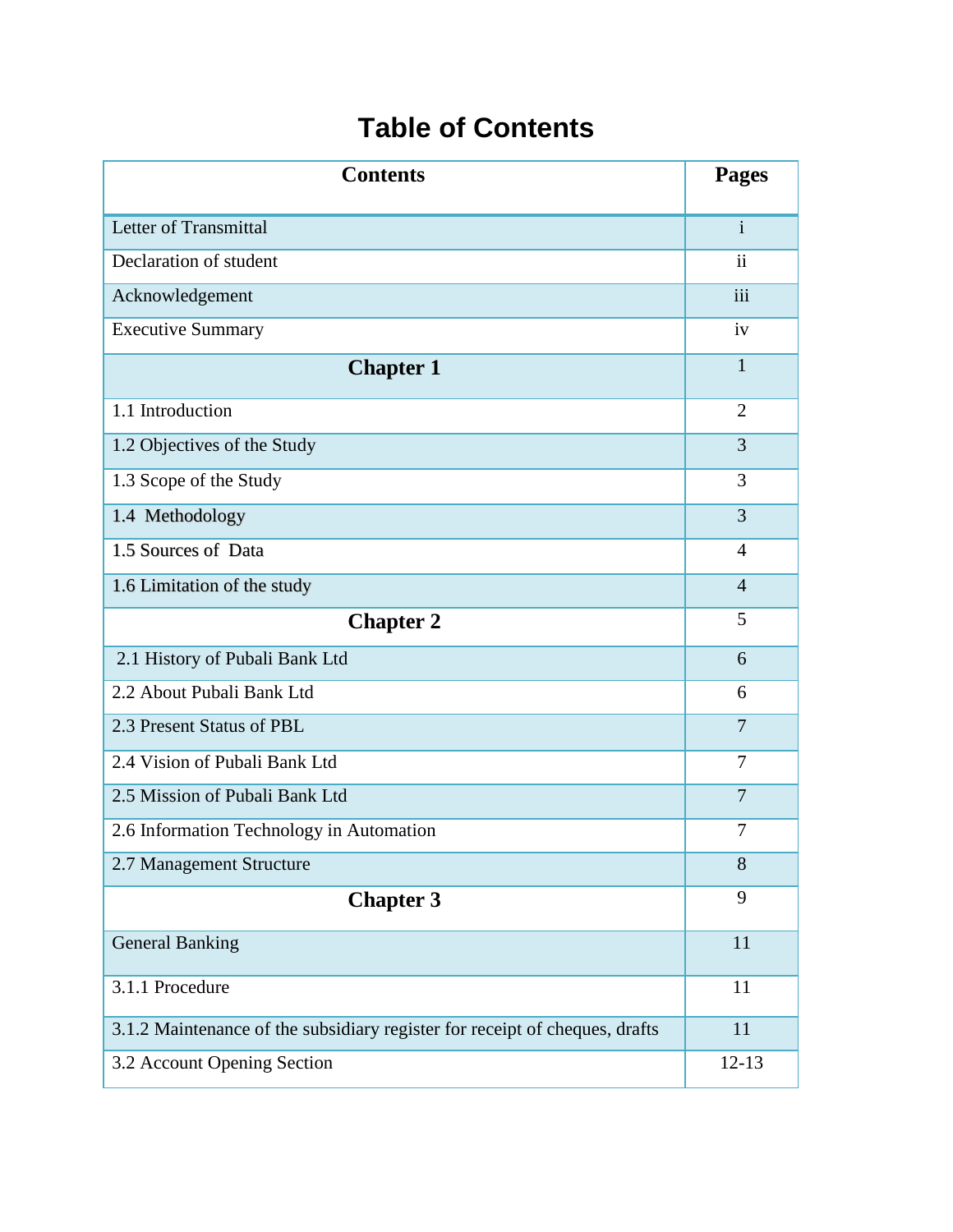| 3.2.1 Classification of Customer                           | 13        |
|------------------------------------------------------------|-----------|
| 3.2.2 Different types of A/C of PBL Principal Office       | 13        |
| 3.2.3 Documents required for opening new account           | 14        |
| 3.2.4 Account opening procedure                            | 14        |
| 3.2.5 Precautionary Measures of A/C Opening                | 15        |
| 3.2.6 Formalities for opening Current A/C and STD A/C      | $15 - 16$ |
| 3.2.7 Formalities for opening Private foreign currency A/C | 16        |
| 3.2.8 Issue of Duplicate cheque book                       | 17        |
| 3.2.9 Formalities maintained for closing an account        | $17 - 18$ |
| 3.2.10 Interest rate on deposit                            | 18        |
| 3.3 Clearing Section                                       | 18-19     |
| 3.4 Local Remittance Section                               | 19        |
| 3.4.1 Telegraphic Transfer (TT)                            | 19-20     |
| 3.4.2 Demand Draft (DD)                                    | $20 - 23$ |
| 3.4.3 Pay Order                                            | $23 - 25$ |
| 3.5 Cash                                                   | 25        |
| 3.5.1 Function of cash department                          | 25        |
| 3.5.2 Cash Received tools                                  | $25 - 26$ |
| 3.5.3 Cash Receiving Procedure                             | 26        |
| 3.5.4 Cash Payment tools                                   | 26        |
| 3.5.5 Cash Payment Procedure                               | 27-28     |
| 3.6 Accounts Department                                    | 28-29     |
|                                                            |           |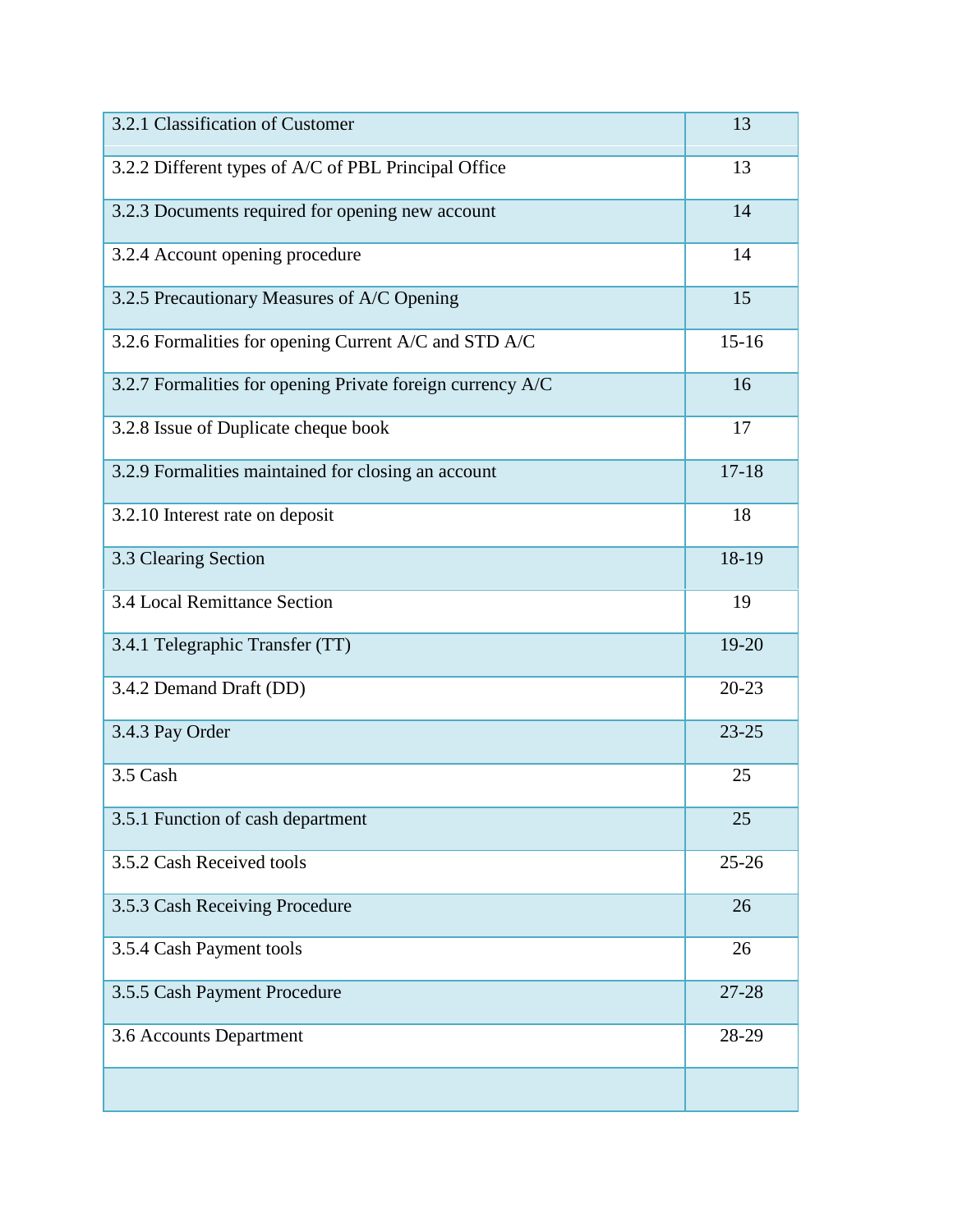| <b>Chapter 4</b>                                             | 30        |
|--------------------------------------------------------------|-----------|
| Loans and Advances                                           | 31        |
| 4.1 Introduction                                             | 31        |
| 4.2 Manager's Concern                                        | 31        |
| 4.2.1 How to locate purpose                                  | 31        |
| 4.2.2 How to locate security                                 | $31 - 32$ |
| 4.2.3 How to locate borrower                                 | 32-33     |
| 4.3 Advance Secured and Unsecured                            | 33        |
| 4.4 Function of Advance Department                           | 33-34     |
| 4.5 Types of Loan                                            | 34-37     |
| 4.6 Process of Loan                                          | 38        |
| 4.7 State of Classification and Provision for 5 Years of PBL | 39-43     |
| <b>Chapter 5</b>                                             | 44        |
| Foreign Exchange                                             | 45        |
| 5.1 Introduction                                             | 45        |
| 5.2 International Trade                                      | 46        |
| 5.3 Function of Foreign Exchange Department                  | 46-49     |
| 5.4 Import Section                                           | 49-57     |
| 5.5 Export Section                                           | 57-61     |
| 5.6 Exchange rate and foreign remittance                     | 61-64     |
| <b>Chapter-6</b>                                             | 65        |
| <b>SWOT Analysis</b>                                         | 66-67     |
| Findings                                                     | 68        |
| Recommendation                                               | 69        |
| Conclusion                                                   | 70        |
| Acronyms                                                     | 71        |
| Bibliography                                                 | 72        |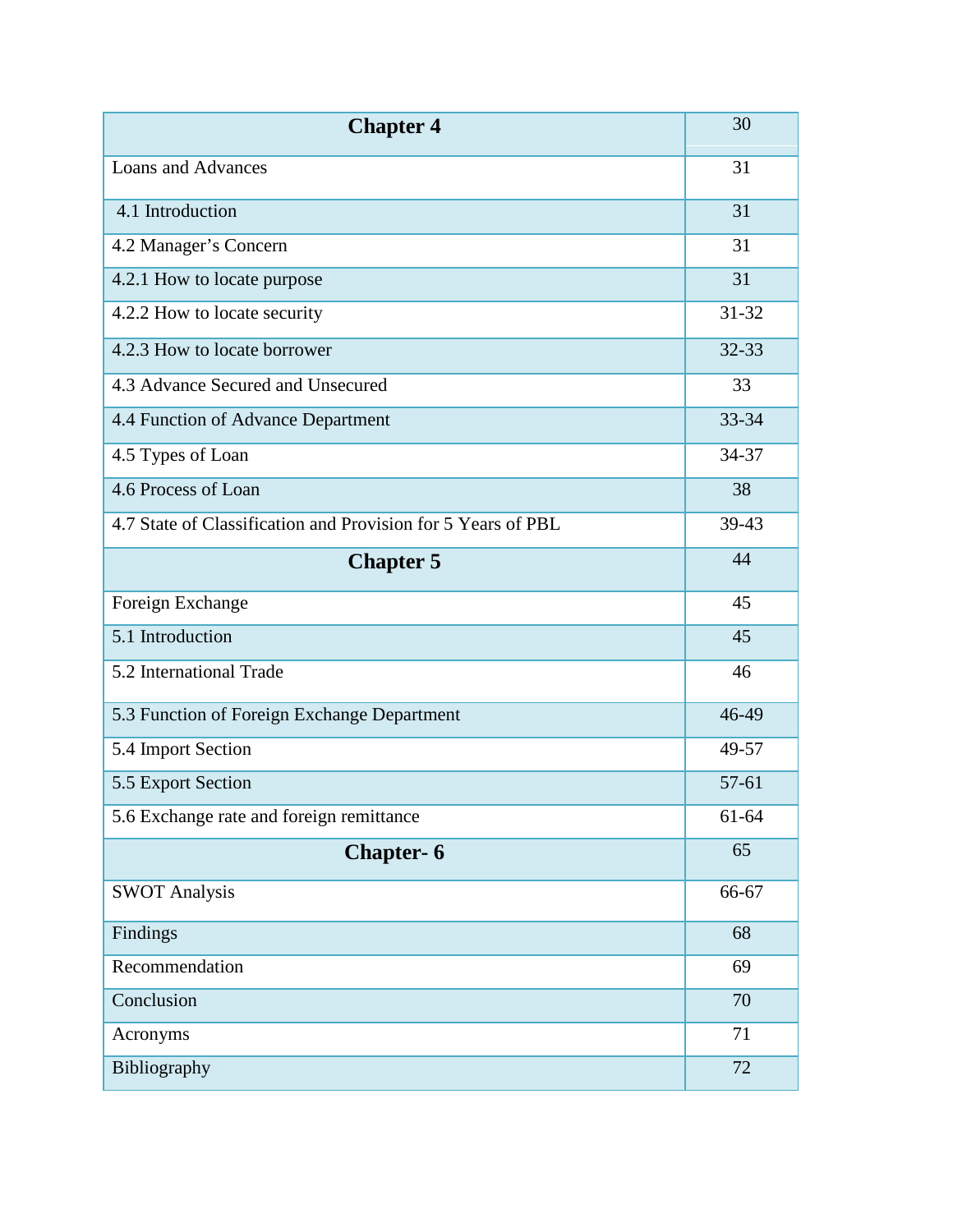

## Chapter 01

- **1.1 Introduction**
- **1.2 Objective of the Study**
- **1.3 Scope of the study**
- **1.4 Methodology**
- **1.5 Sources of Data**
- **1.6 Limitation of the study**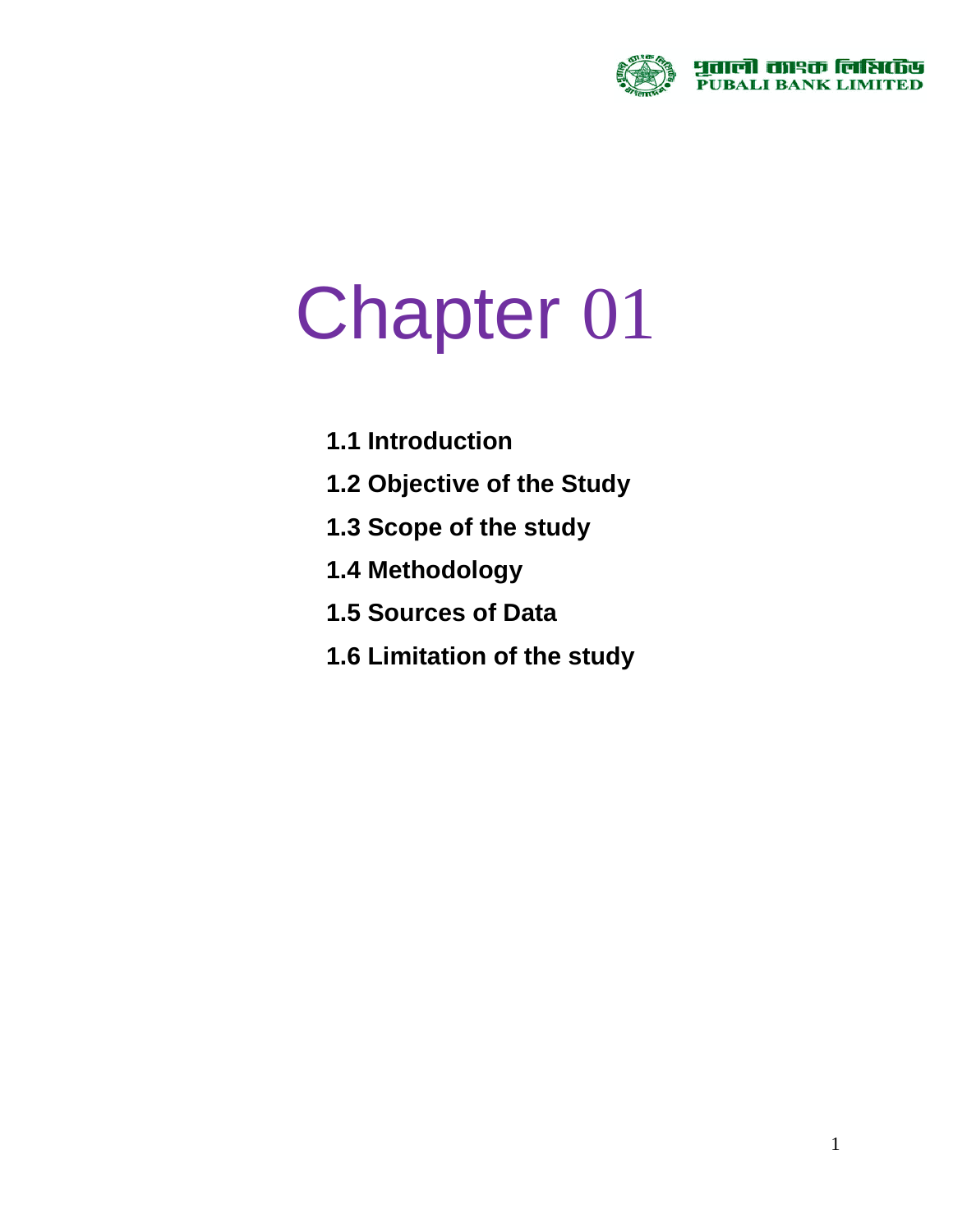

#### **1.1 Introduction**

A bank is a financial institution licensed by a government. Its primary activities include borrowing and lending money. Many other financial activities were allowed over time.

All over the world the element of Banking has been changing speedily due to Technological innovation and Globalization. Banking in Bangladesh has to keep pace with the global change. Now banks must complete in the market place both with local institution as well as foreign ones. To survive and thrive in such a competitive banking world, two important requirements are development of appropriate financial infrastructure by the central Bank and development of "Professionalism" in the sense of developing and appropriate manpower structure and its expertise and experience. To introduce skilled Banker, only theoretical knowledge in the field of banking studies is not sufficient. An academic course of the study has a great value when it has practical application in real life situation.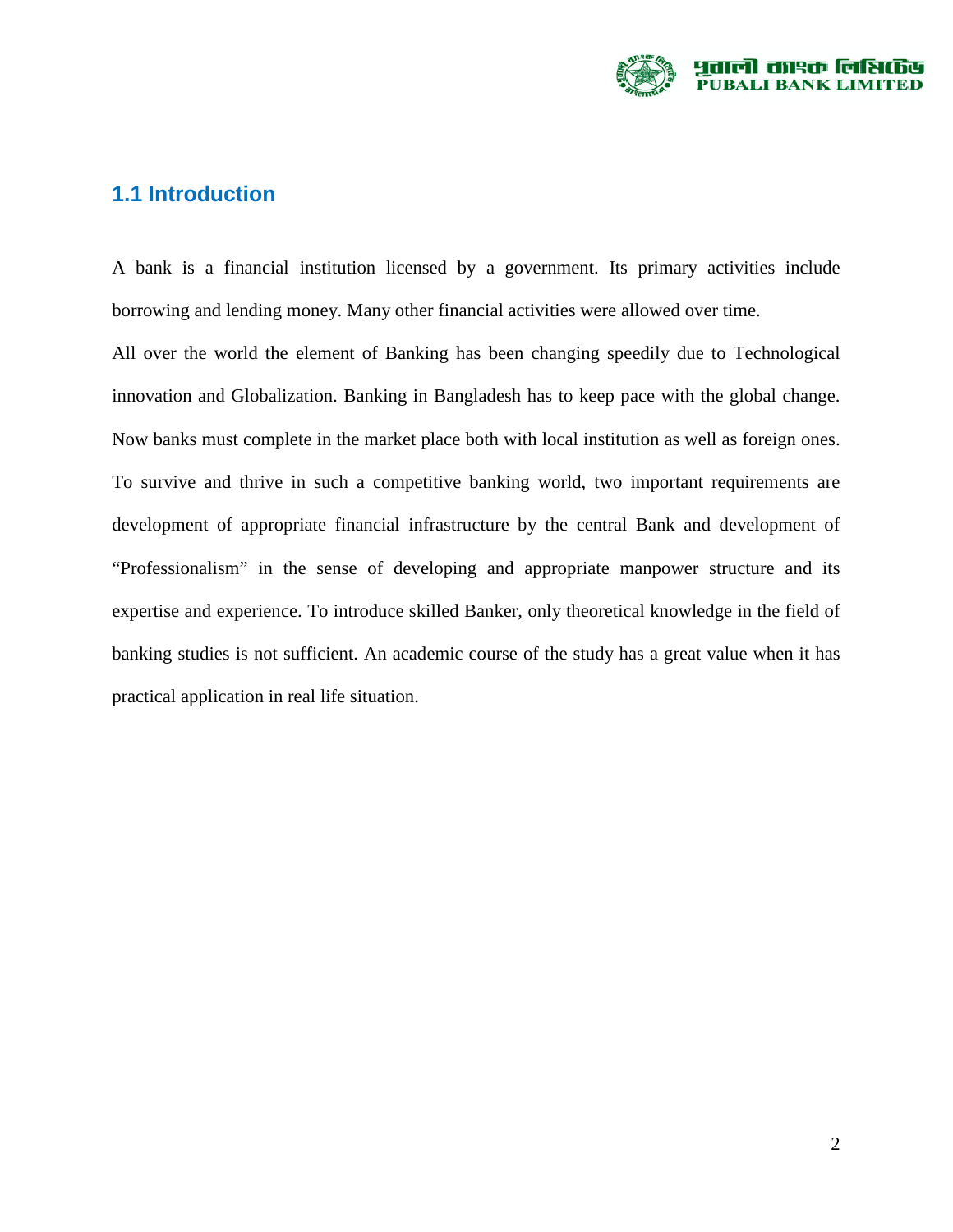

#### **1.2 Objective of the Study**

#### **General Objectives:**

This study is intended for providing me invaluable practical knowledge about banking operation system in Bangladesh. The prime objective of the study is to examine the performance of Pubali Bank Ltd.

#### **Specific Objective:**

- To accomplish the partial requisite of BBA program and achieve of good judgment with theoretical base.
- To have a revelation on the banking environment of Bangladesh.
- To review the consumer banking service and operating system of Pubali Bank Ltd.
- To evaluate the factors affecting performance of the Bank.
- To suggest the better ways of enhancing the performance of the Bank.

#### **1.3 Scope of the study**

This report covers the organizational overview of the Pubali Bank Ltd, Management and Organizational Structure, functions performed by the Pubali Bank Ltd. It also covers overview of the general banking, identification of problems regarding general banking, of The Pubali Bank Ltd. Principal Branch.

#### **1.4 Methodology**

While conducting the study, sources were explored for primary information and data. But hardly any updated data could be found. In the absence of updated information or data dependence on secondary has been inevitable. However, wherever possibly primary data has been used. Data were also collected by interviewing the responsible officers and from some documents  $\&$ statements printed by the bank and the website of PBL.

There have been used some statistical tools and graphical representation to find out different types of analytical results and interpretations.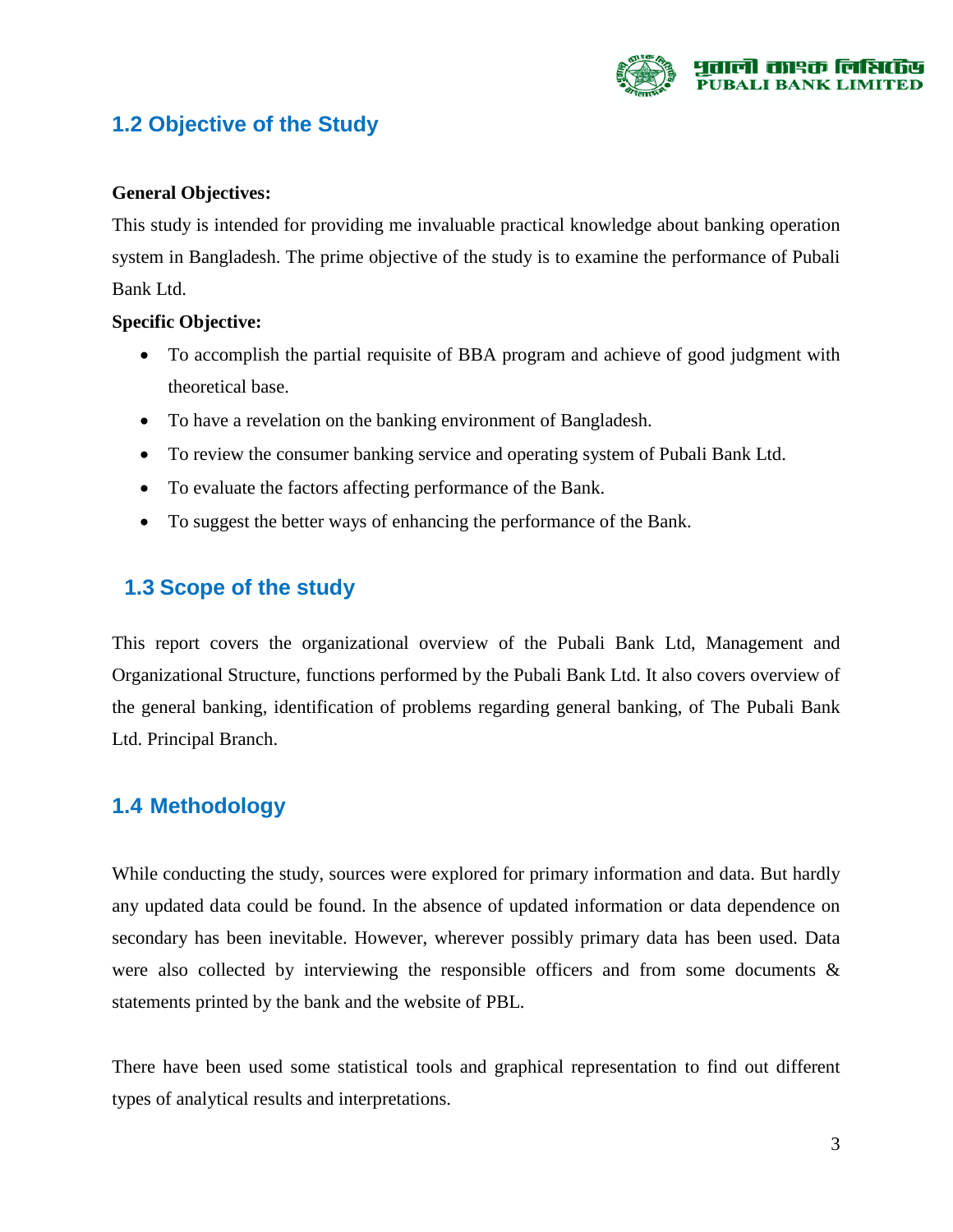

#### **1.5 Sources of Data**

The following sources have been used for the purpose of gathering and collecting data as required.

#### **Primary data**

- 1. Practical desk work
- 2. Face to face conversation with the officers and clients.
- 3. Official record of PBL.
- 4. Data collection of own supervision.

#### **Secondary Data**

- 1. Annual report of PBL.
- 2. Official files and folders.
- 3. Working papers
- 4. Selected books.
- 5. Published and unpublished documents
- 6. Website.

#### **1.6 Limitation of the study**

The limitation of the study is defined by the extensive of the facts covered by the study and those that left out. However, these limitations can be presented in the following lines:

- The the lack of intellectual thought and analytical ability to make in a perfect one.
- I have to offset with quality due to time constraint, which apparently seems to be the most severe limitation.
- Another limitation of this report in non-availability of the most recent data & information of different activities of Pubali Bank policy of not disclosing some data & information for some reasons, which could be very much useful.

In spite of all these limitations, I have tried to put the best effort as far as possible.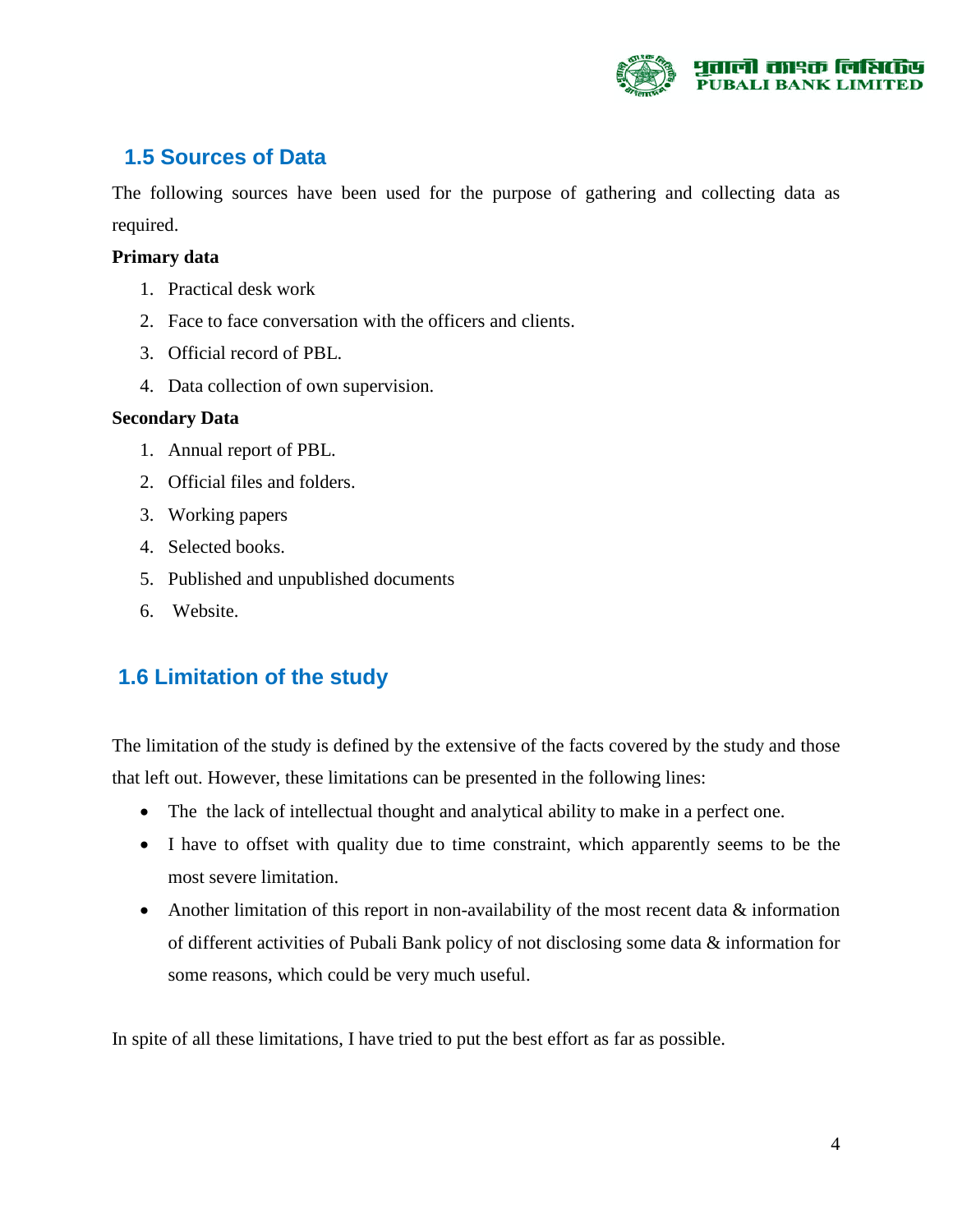

# Chapter 02

- **2.1 History of Pubali Bank Ltd**
- **2.2 About Pubali Bank Ltd**
- **2.3 Present Status of PBL**
- **2.4 Vision of Pubali Bank Ltd**
- **2.5 Mission of Pubali Bank Ltd**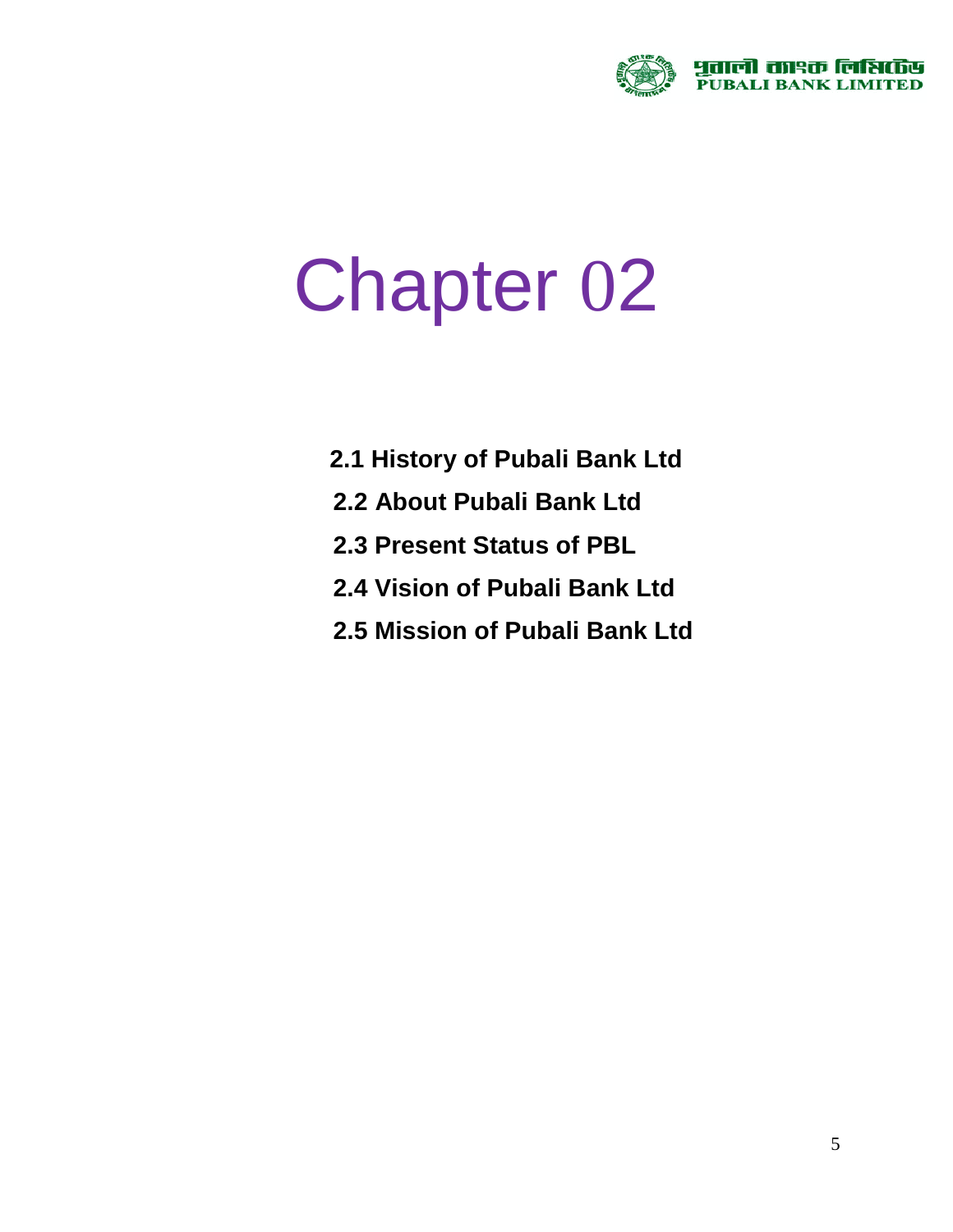

#### **2.1 History of Pubali Bank Ltd**

The Bank was initially emerged in the Banking scenario of the then East Pakistan as Eastern Mercantile Bank Limited at the initiative of some Bengali entrepreneurs in the year 1959 under Bank Companies Act 1913. After independence of Bangladesh in 1972 this Bank was nationalized as per policy of the Government and renamed as Pubali Bank. Subsequently due to changed circumstances this Bank was denationalized in the year 1983 as a private bank and renamed as Pubali Bank Limited. The Government of the People's Republic of Bangladesh handed over all assets and liabilities of the then Pubali Bank to the Pubali Bank Limited. Since then Pubali Bank Limited has been rendering all sorts of Commercial Banking services as the largest bank in private sector through its branch network all over the country.

#### **2.2 About Pubali Bank Ltd**

Pubali Bank Limited is a scheduled private commercial bank established on May 20.1984. Licensing no Bl/DA/1/84. In exercise of the powers conferred on the Bangladesh Bank under section 28(1) of the banking companies' ordinance 1962 as adopted in Bangladesh Pubali Bank Limited; Bank authorized to open the branch at 26 Dilkusha commercial area (Local Office) P.S Motijheel district Dhaka. Condition mention in this office letter no. BCD(D) 200/42(a)/145. The bank has been widely acclaimed by the business community from small entrepreneurs to large traders and industrial conglomerates within this very short period of time it has been able to create an image for itself and has earned significant reputation in the country's Banking sector as a bank of vision. Presently it has 371 branches in operations Principal branch is one of the big and important branches of PBL.

This intended to ensure the trust and confidence of the customers through focused customer's orientation qualities of services and state of art technology.

The company philosophy-A Bank for the  $21<sup>st</sup>$  century has been precisely the essence of the legend of the Bank success.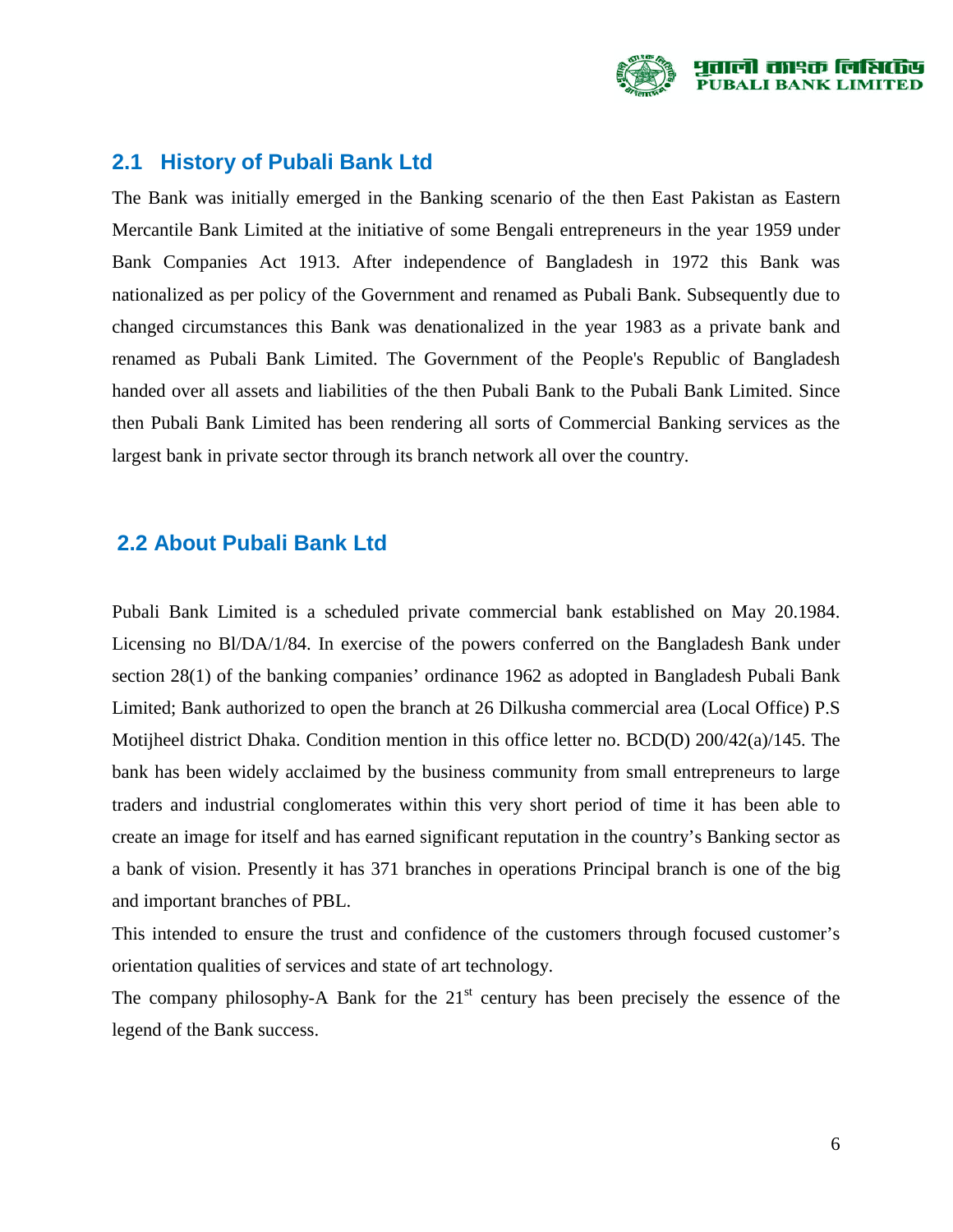

#### **2.3 Present Status of PBL**

PBL is one of the largest private sectors Bank in Bangladesh with years of experience. Adaptations of modern technology both in terms of equipment of banking practice ensure efficient service to clients.

#### **2.4 Vision of Pubali Bank Ltd**

To excel as best private commercial Bank in Bangladesh with meticulous observance of rules and regulations and commitment to corporate social responsibility.

#### **2.5 Mission of Pubali Bank Ltd**

(A) To get recognition as a dynamic, innovative and customer supportive Bank.

(B) To maintain continuous & steady growth with utmost transparency and to diversify development of resources.

(C) To enhance continuous development of information & technology to meet the demand and challenges of the time.

#### **2.6 Information Technology in Automation:**

All the 371 branches have been computerized out of which 268 branches have been running successfully with the in-house developed software, PIBS (Pubali Integrated Banking System). Pubali Bank limited has implemented Centralized online Banking system in the year 2008 through its in-house developed software. In the mean time 10 branches in Dhaka, Chittagong and Sylhet have been brought under online banking system and more 40 branches will included during 2009. The remaining branches will brought under online banking system gradually. The bank will also extend services to its customers through internet Banking and mobile phone bank phase wise shortly. The bank has developed Islamic Banking Software and 2 (two) Islamic banking wings will be opened in Dhaka and Sylhet shortly. The bank has entered into the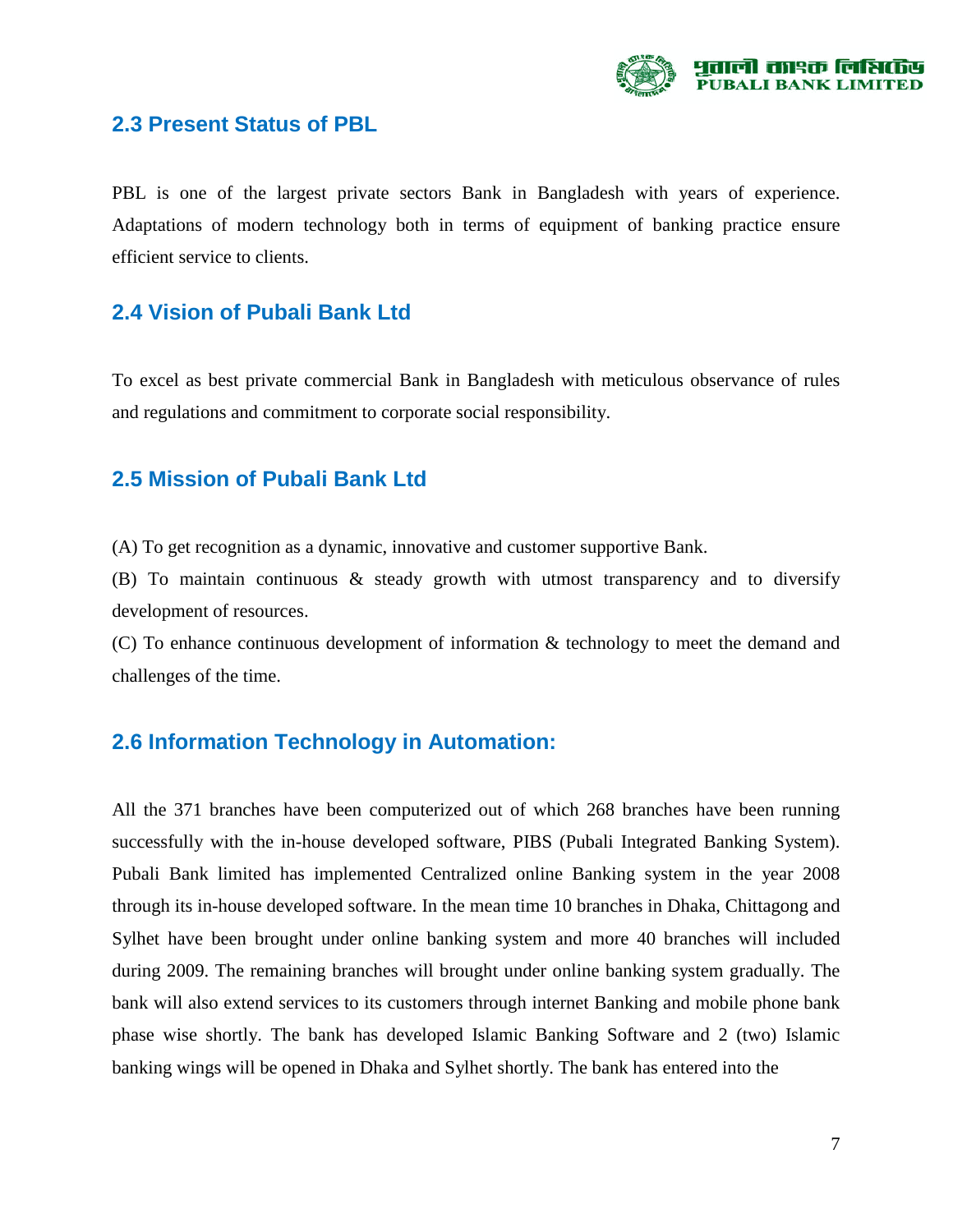

internet world through its website [www.pubalibangla.com](http://www.pubalibangla.com/) and has also been operating automated trailer machine (ATM) and Point of sale (POS) services to meet the demand at the time.

#### **2.7 Management structure:**



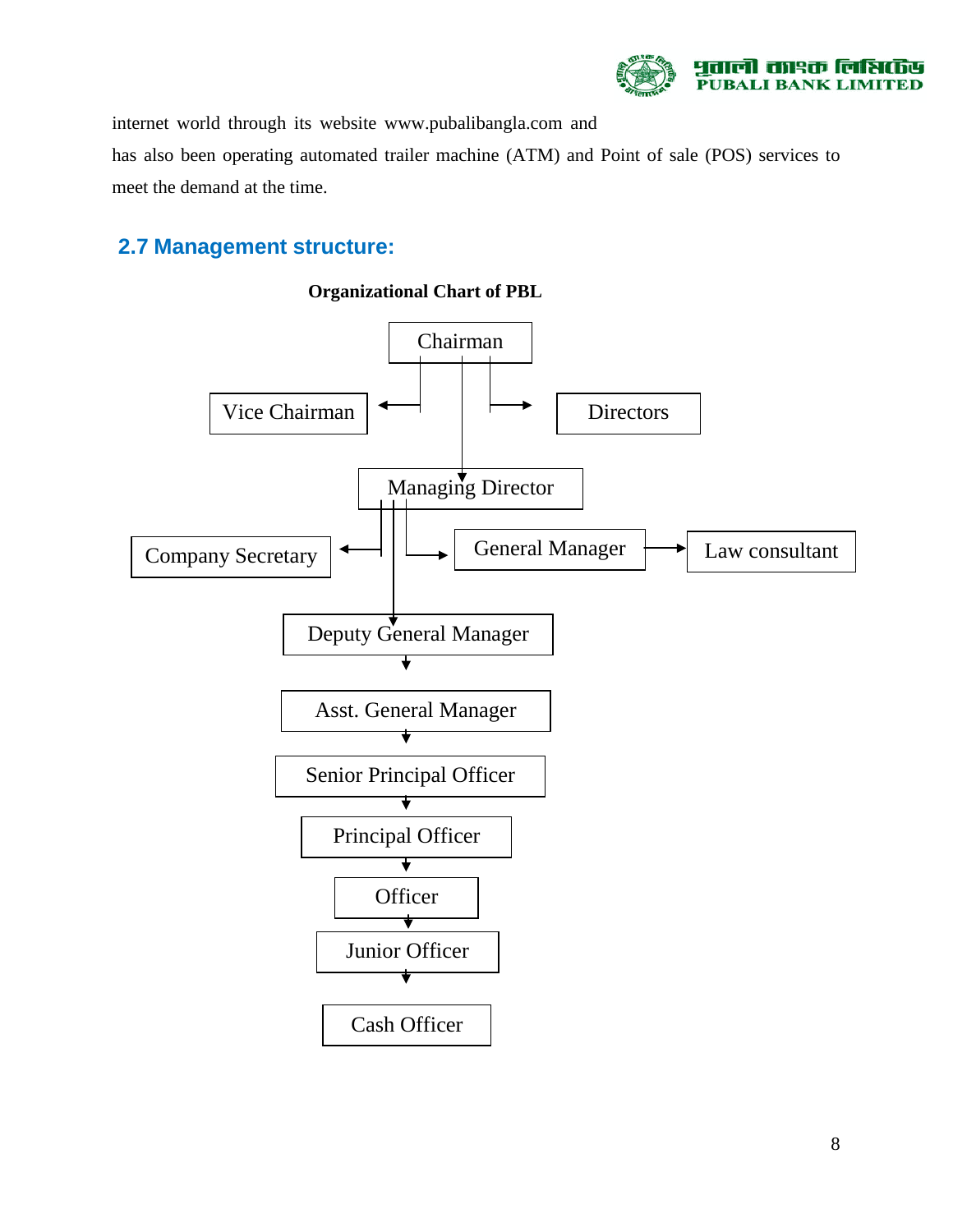

# Chapter 03

## **General Banking**

- **3.1 Token Issue**
- **3.2 Account Opening Section**
- **3.3 Clearing Section**
- **3.4 Local Remittance Section**
- **3.5 Cash**
- **3.5.1 Function of cash department**
- **3.5.2 Cash Received tools**
- **3.5.3 Cash Receiving Procedure**
- **3.5.4 Cash Payment tools**
- **3.5.5 Cash Payment Procedure**
- **3.6 Accounts Department**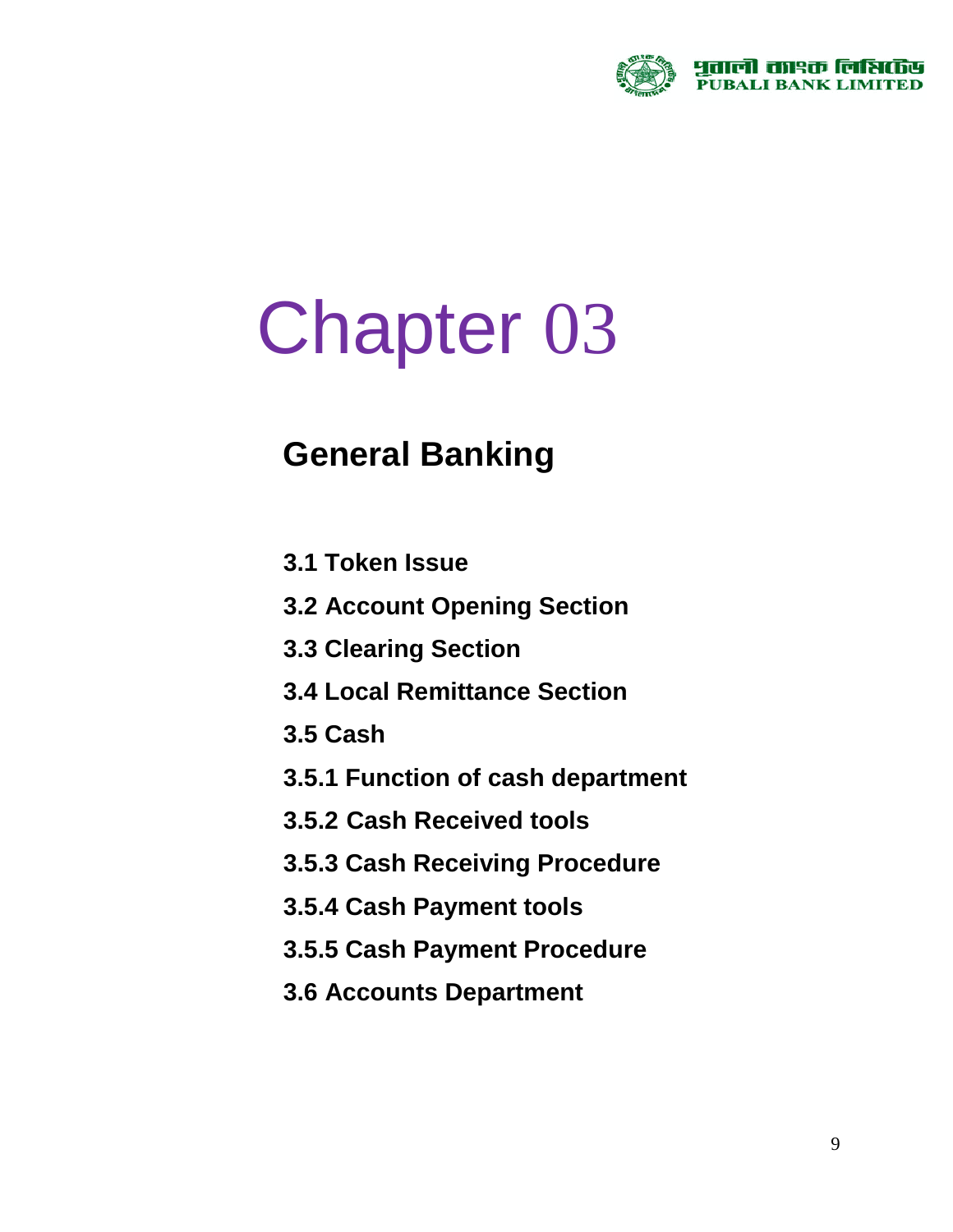

#### **General Banking**

General banking is the starting point of all the banking operations. It is the department, which provides day-to-day services to the customers. Every day it receives deposits from the customers and meets their demand for cash by honoring cheques. It opens new accounts, remit funds, issues bank drafts and pay orders etc. Since bank is confined to provide the services every day, general banking is also known as 'retail banking'.

According to World Bank, the general people understand the depositing and withdrawal of money and credit financing. But Bank performs numerous types of services. To deal these services bank has to maintain many register/ ledger and documents. Some different jobs that waive the General banking has shown in the following diagram



#### **3.1 Token Issue**

The token issue department uses a register book and different types of tokens decorated with different letters for different types of accounts. There are two types of tokens. One is for savings A/C and another is current / other accounts.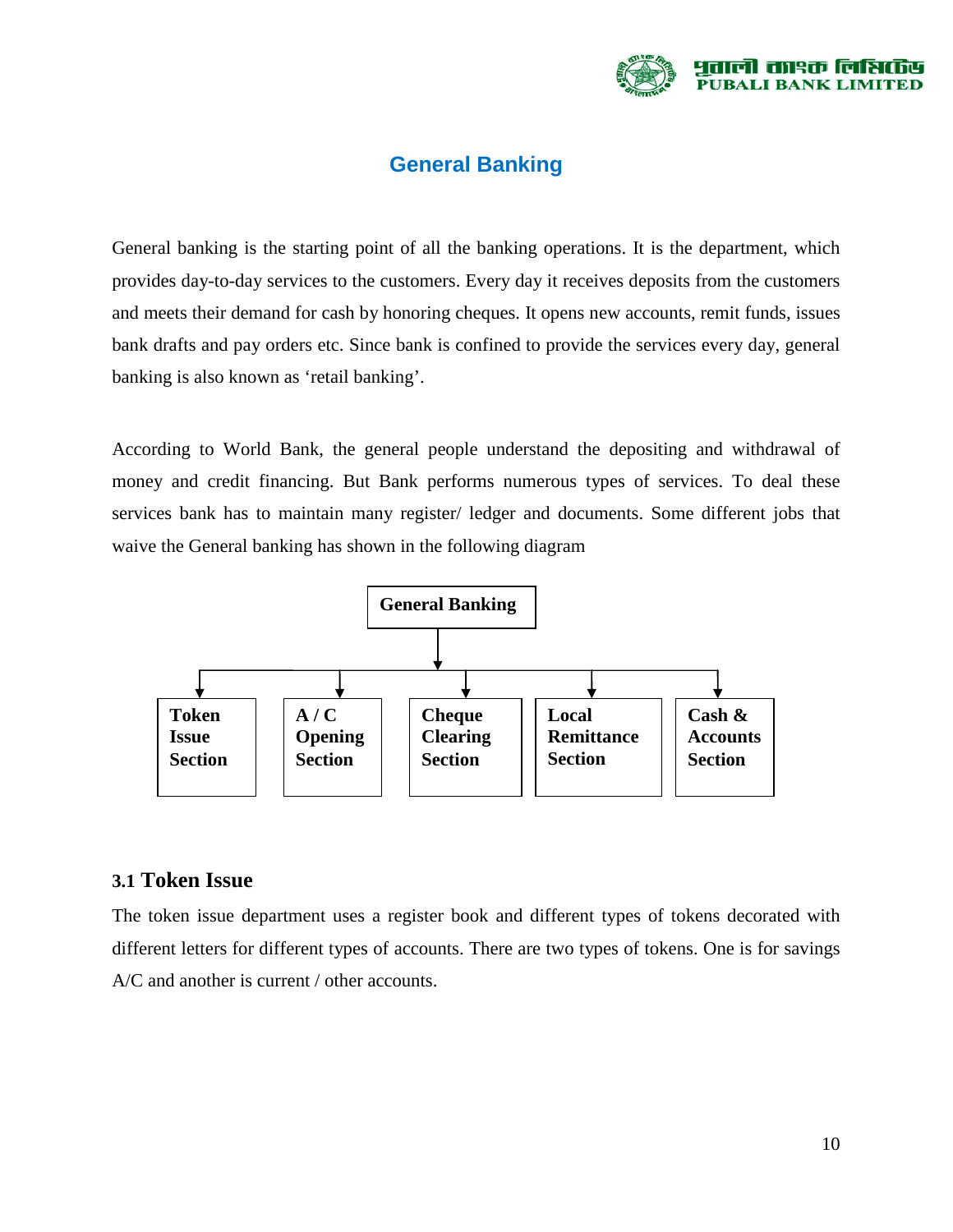

#### **3**.**1.1 Procedure:**

The clients will an cash money from his account will show his cheque to the respective officer of the desk. The officer will give him a token with particular number after being sure of his two signatures on the back of the cheque. The officer will give him a token with a particular number on the back of the cheque. The client will then proceed on for encashment. The officer then gives an entry about the token number, account name and the amount in the column of the register book.

The token will be checked by the responsible officer for maintaining at the end of each business day. Tokens are then handed over to the supervising official concern to keep them in a locked box. Tokens are checked once a month by the supervising officer in charge whether tokens is ok or not. When a token is lost it is informed to the head office for a matter of precaution.

#### **3**.**1.2 Maintenance of the subsidiary register for receipt of cheques, drafts:**

At the counter every cheque, demand draft and other credit instrument tender for the credit of the customer's account will be delivered. Deposits received by post will sent by the receiving officer to the bills department against acknowledgment of the dealing officer.

The dealing officer is concerned here about four types entries. They are

- 1. Local Clearing
- 2. IBC (Inter Branch Collection )
- 3. SC (Short Collection )
- 4. BT (Bank Transfer)

In case of local clearing one bank sends money by cheque or DD which will be collected in the name of the account holder of this branch. This cheque or DD will be taken to the clearing house where agents of all banks exchange these instruments. Important thing is that the paying Bank must be in the local area (Dhaka).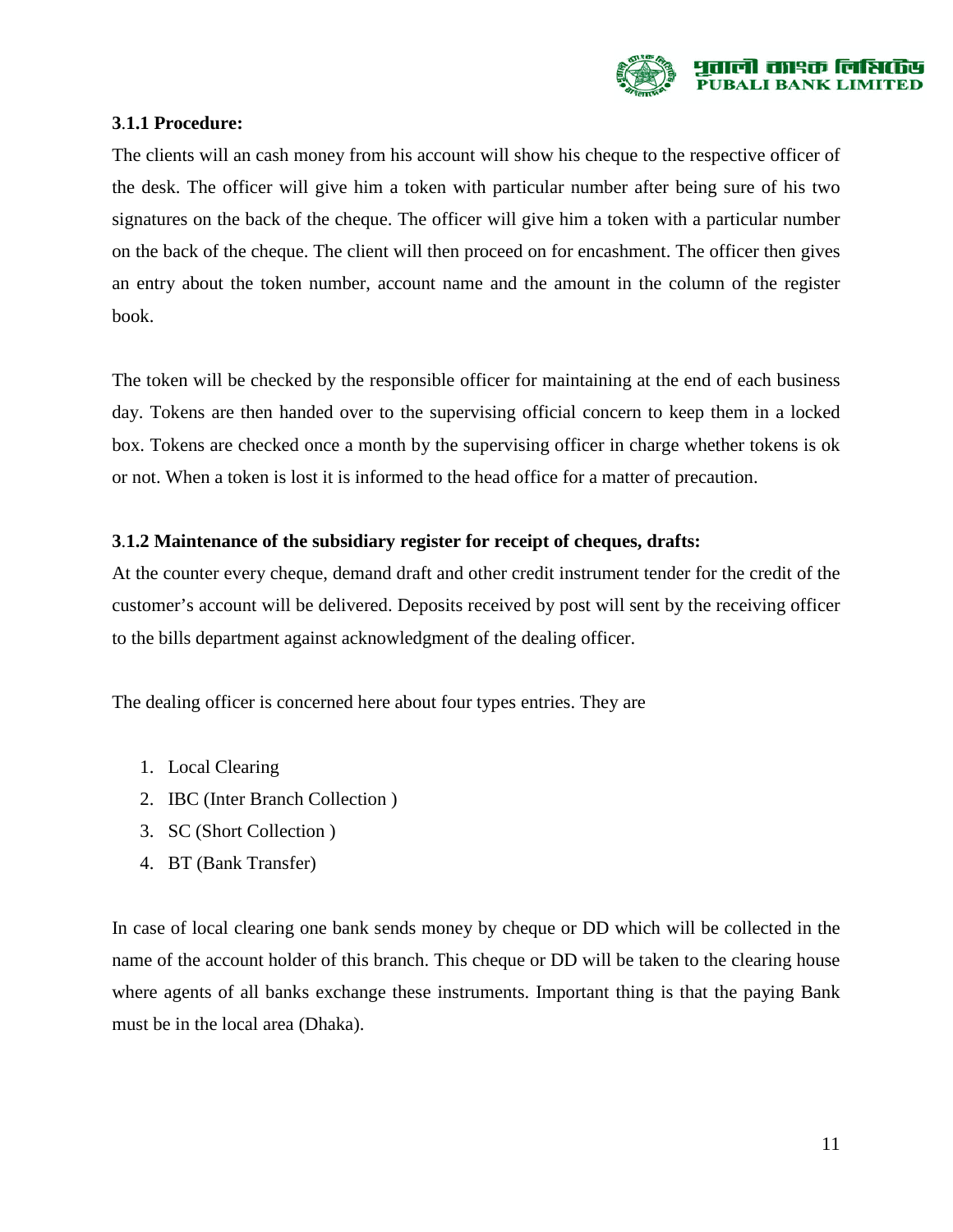

In case of IBC the branches must be of the same banks for short

collection, the paying banker is in the area other than Dhaka whereas bank transfer will be between two accounts of the same branch.

The dealing officer of this desk should be aware of the following things about instruments:

Name of the account is very clearly written on the deposit slip.

 Full particulars of the deposit instruments such as cheque numbers, name of bank, etc are properly recorded on the paying slip as required.

 $\blacksquare$  The pay in slip has been signed by the depositor.

 $\Box$  Full particulars of the railway receipts and instruments of title goods, bills of exchange, invoice etc. associated with an inland documentary bill received from the depositors direct at the counter or by post from other branches/ banks endorsement thereon.

All cheques, bills and other instruments are crossed with crossing seal.

After categorizing all the instruments and checked out the preliminary mandatory things, the dealing officer gives entries in the appropriate column of subsidiary ledger for crediting the accounts.

#### **3.2 Account Opening Section**

When a customer want to open a deposit account in bank, he/she will have to go the A/C opening section to know the rules and regulations for opening account and to have the set of documents required. Since PBL is an authorized dealer it can open deposit A/Cs denominated both in Taka and approved foreign currencies.

Deposits are like raw materials out of which credits are created. Deposit accounts are one of the important sources of funds. In order to attract customers the banks offer different facilities to various types of account holders. Competition in accepting deposits takes two forms:

- (a) Improvement in customer service
- (b) Offer a higher rate of interest.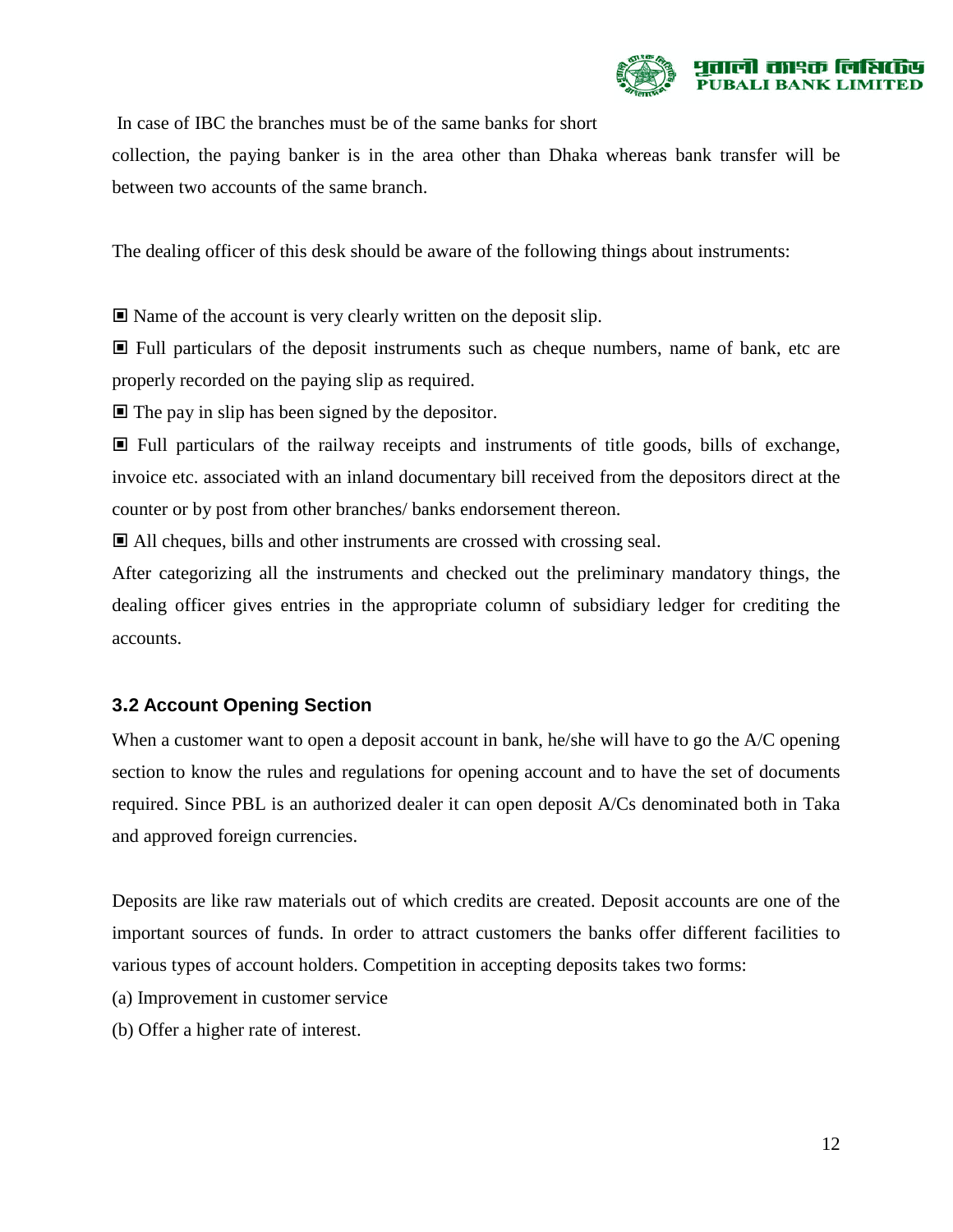

In our country PCBs and foreign banks are appreciated to attract

deposit because of their superior customer services. PBL principal office branch with its

traditions customer service approaches faces difficulties to draw attention of new customers.

Main functions of account opening are given below:

- To give answers to the queries regarding account opening
- To supply the appropriate type of account opening form
- To put a/c number from a computerized sheet on advice of new account
- To input date into computer from a/c opening form.
- To maintain and update the a/c opening file for different types of accounts.
- To maintain a register for cash type of recording details of  $a/c$  opening
- To supply deposit slip books and cheque book on requisition
- To act on request for closing and transferring of deposit a/c
- To act on request for closing and transferring of deposit a/c

#### **3.2.1 Classification of Customer:**

- a) Individual (personal)
- b) Proprietorship (Sole traders)
- c) Partnership firms (Register or Unregistered)
- d) Joint Stock Companies ( Private Limited and Public Limited )
- e) Municipalities/Municipal Corporations/Local Bodies etc.
- f) Clubs / Societies / Associations /School / Colleges / Universities etc.
- g) Executors /Administrators
- h) Trustees
- i) Illiterate persons
- j) Constituted Attorney
- k) Wage Earners

#### **3.2.2 Different types of A/C of PBL Principal Office:**

- 1. **Current A/C:** Interest free and generously withdrawal.
- 2. **Saving Bank A/C:** Interest bearing and checkable with some restriction
- 3. **Short Term deposit:** Usually interest bearing and with draw able on short notice.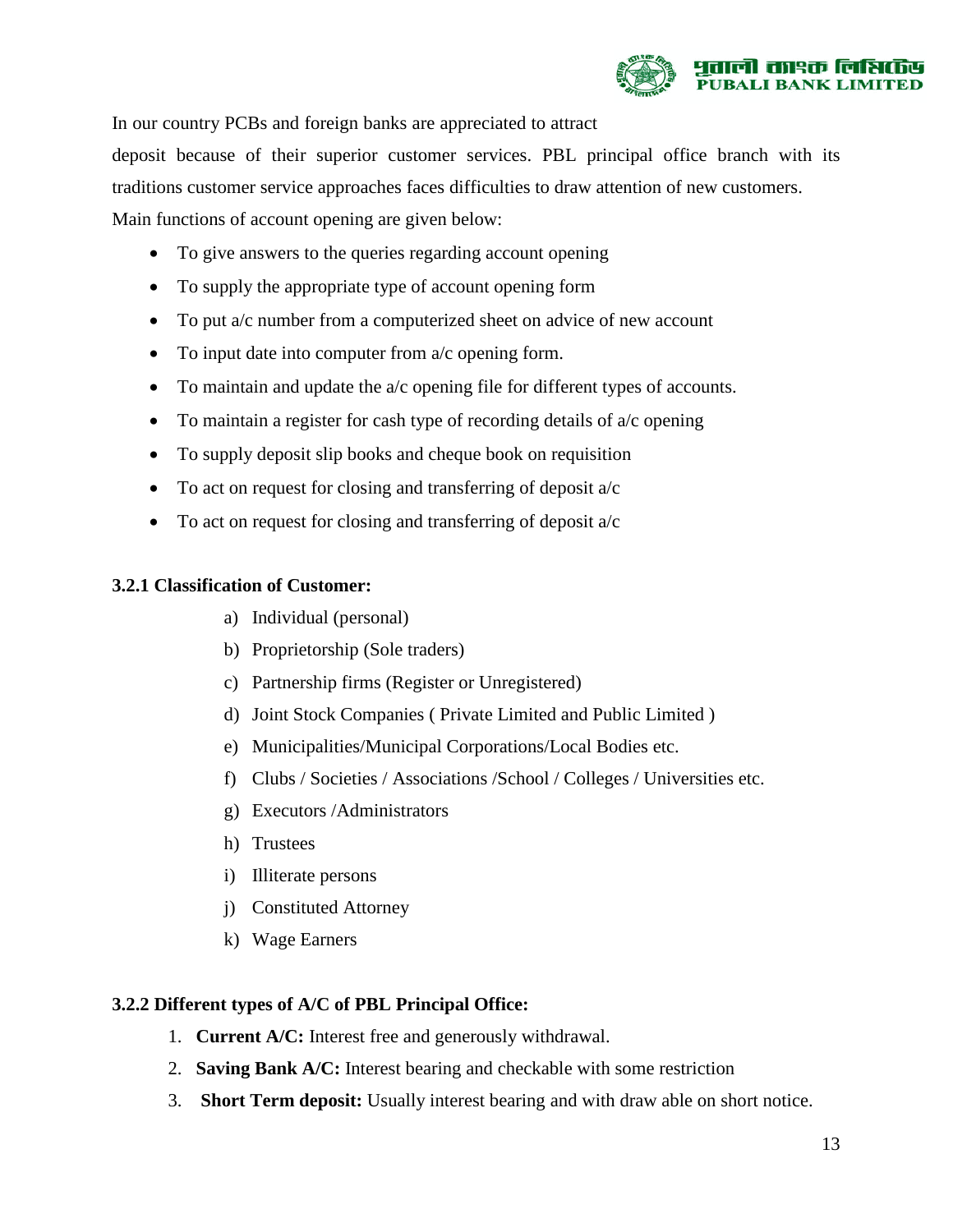

- 4. **Fixed deposit:** Interest bearing and definite period like one year or six month.
- 5. **Non Resident foreign currency deposit:** All non residents of Bangladesh can open this interest bearing account in the form of term deposit with a minimum amount of \$1000 or equivalent.
- 6. **Private Foreign Currency A/C:** Bangladeshi National residing abroad or foreign nationals may open this a/c with deposit mode from inward.
- 7. **Convertible Take Amount:** A type of non-interest bearing current a/c designed especially for foreigners living here.
- **8. Private foreign Currency A/C:** Bangladeshi nationals residing abroad or foreign nationals may open this a/c with deposit mode from inward.

#### **3.2.3 Documents required for opening new account:**

- 1. Documents Common for all types of Account & Customers
	- a. Advise of New Account
	- b. Specimen signature cards
	- c. Account Opening Agreement Form
	- d. Photographs of Account Holder
	- e. Deposit Slips Book
	- f. Cheque book Requisition slips
	- g. Letter of mandate is required where necessary.

#### **3.2.4 Account opening procedure:**

- a. Applying in a printed application in a certain stipulated form printed by the bank itself.
- b. Supply a set of printed forms required for opening the account which will normally include
	- i) Advise of new Account
	- ii) Specimen Signature Cards
	- iii) Account Agreement
	- iv) Deposit slip Book
	- v) Cheque Book Requisition slip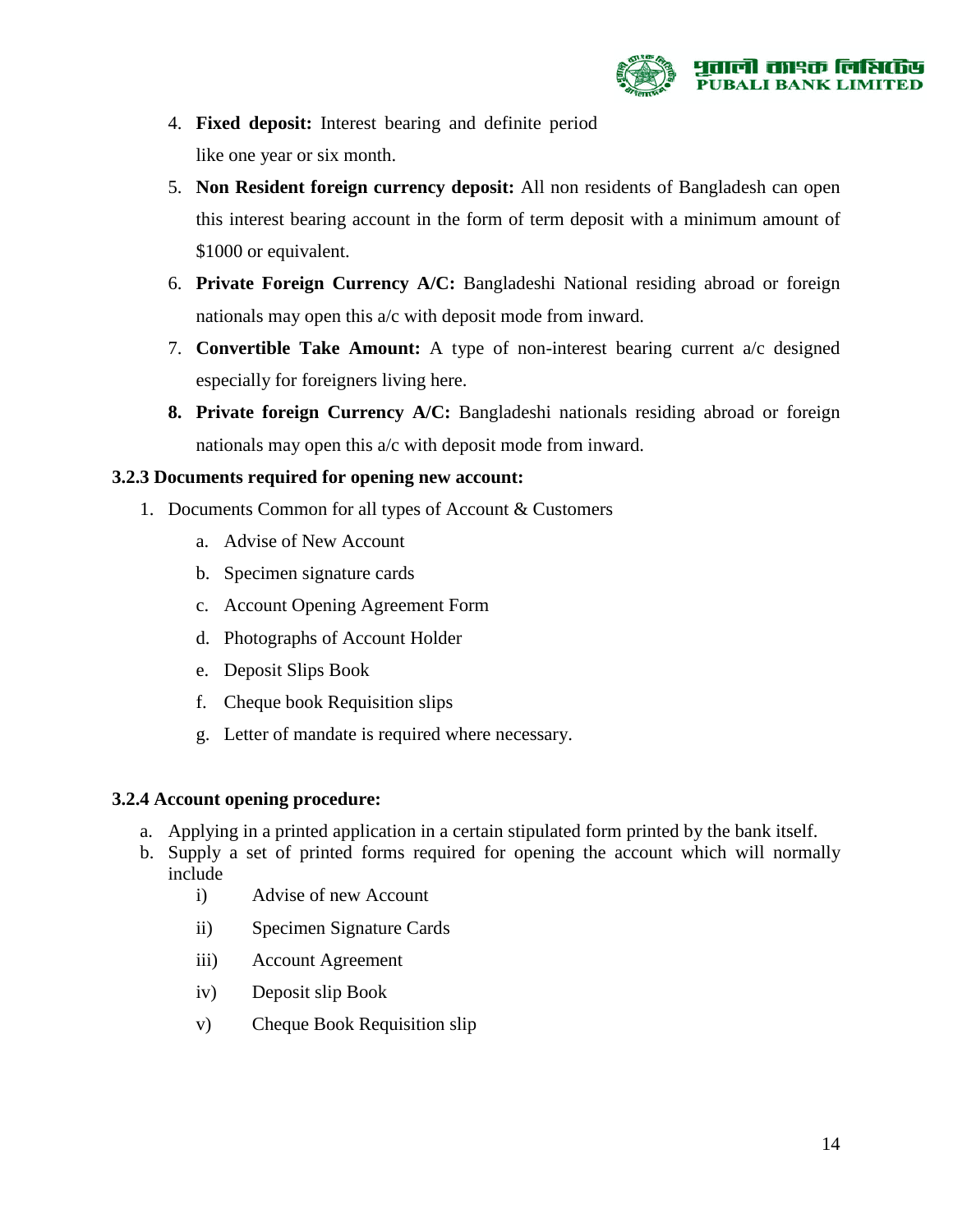

- c. The account should properly introduced by any one of the following
	- i) An existing Current Account holder of the bank
	- ii) Officials of the Bank not below the rank of an Assistant officer
	- iii) A respectable person of the locality well known to the Manager or Sub-Manger of the Branch concerned.

#### **3.2.5 Precautionary Measures of A/C Opening:**

- a. Soon after the opening of a new Account a letter of Thanks should be sent to the introducer.
- b. A letter of thanks as per prescribed should also be sent to the account holder immediately upon opening the account, under registered post with a/c for verification of postal address as well as genuineness of the Account holder.
- c. In case of a new account is opened a proprietorship / partnership firm, having local business address, a responsible officer of the branch will inform the firm to obtain the confidential report on the firm.

**3.2.6 Formalities for opening Current A/C and STD A/C:** These accounts are meant for business firms and corporate bodies. Initial deposit requirement is Tk 5000 in addition to common documents required to open a saving a/c following additional documents will be required for depending upon the nature of the organization.

#### **Joint Account of two or more persons**

Mandate for Operation of Account: A clear authority by all the joint A/C holders containing instructions as to who will operate the account and how the account is to be operated should be obtained. The mandate should mention the name of the persons authorized to draw check. In case of death, insanity, insolvency of one or more of the joint  $a/c$  holders, the authority will cease to operate:

#### **For sole traders:**

- iv) Trade license
- v) A certificate with tax identification number from income tax authority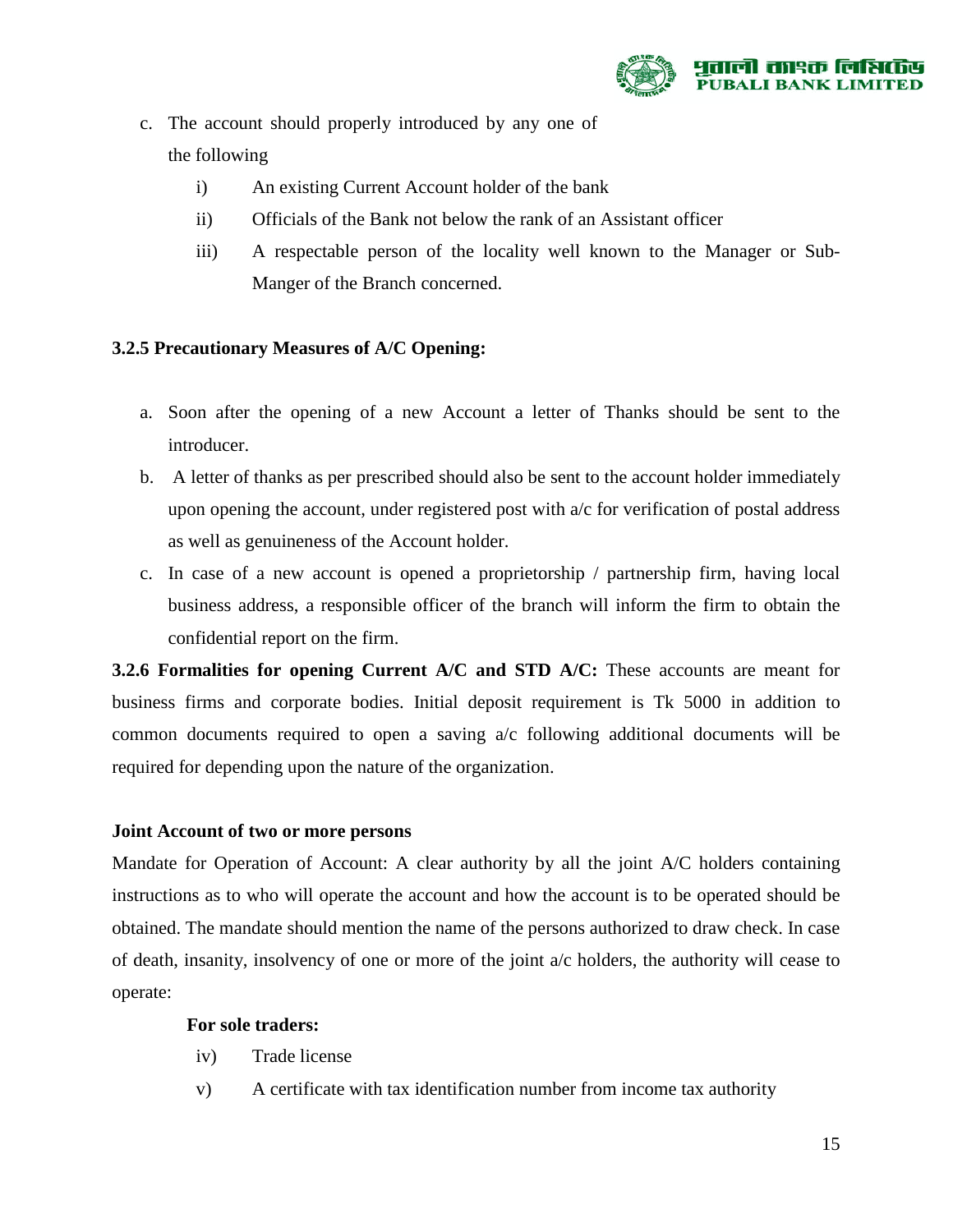

- vi) Seal
- vii) In case of current account an agreement to accept all responsibilities for all over draws, interest cost and expenditures

#### **For Partnership firms:**

- i) Trade license
- ii) Notarized deed of partnership
- iii) A mended in agreement form regarding operation of the account signed by the entire partnership firm
- iv) Sale/ Stump of the firms
- v) 2 copy photo of all partners
- vi) National ID card photocopy for all partners.

#### **For Private and Public Limited Companies**

- i) Memorandum and Articles of association
- ii) Certificate of incorporation
- iii) Certificate of commencement of business if it's Public limited
- iv) Copy of board resolution to open a/c certificate by the chairman and secretary
- v) Power of attorney to operate a/c in favor of any one or more of directors.
- vi) Balance sheet and income statement
- vii) List of Directors and their address and chairman certificate.

#### **3.2.7 Formalities for opening Private foreign currency A/C:**

Foreign Currency account may be opened in US dollar, Pound Sterling, Douche Mark and Japanese Yen. Credit may be made to this A/C against inward remittance from abroad. Usually this a/c operated like a current a/c but no checkbook are issued against his a/c. Withdrawals may be made through withdrawals slips. Interest may be paid on this  $a/c$  if it is maintained in the form of term deposit for a minimum of 90 Day's Bangladeshis' living abroad can open even without initial deposit. A nominee can be appointed.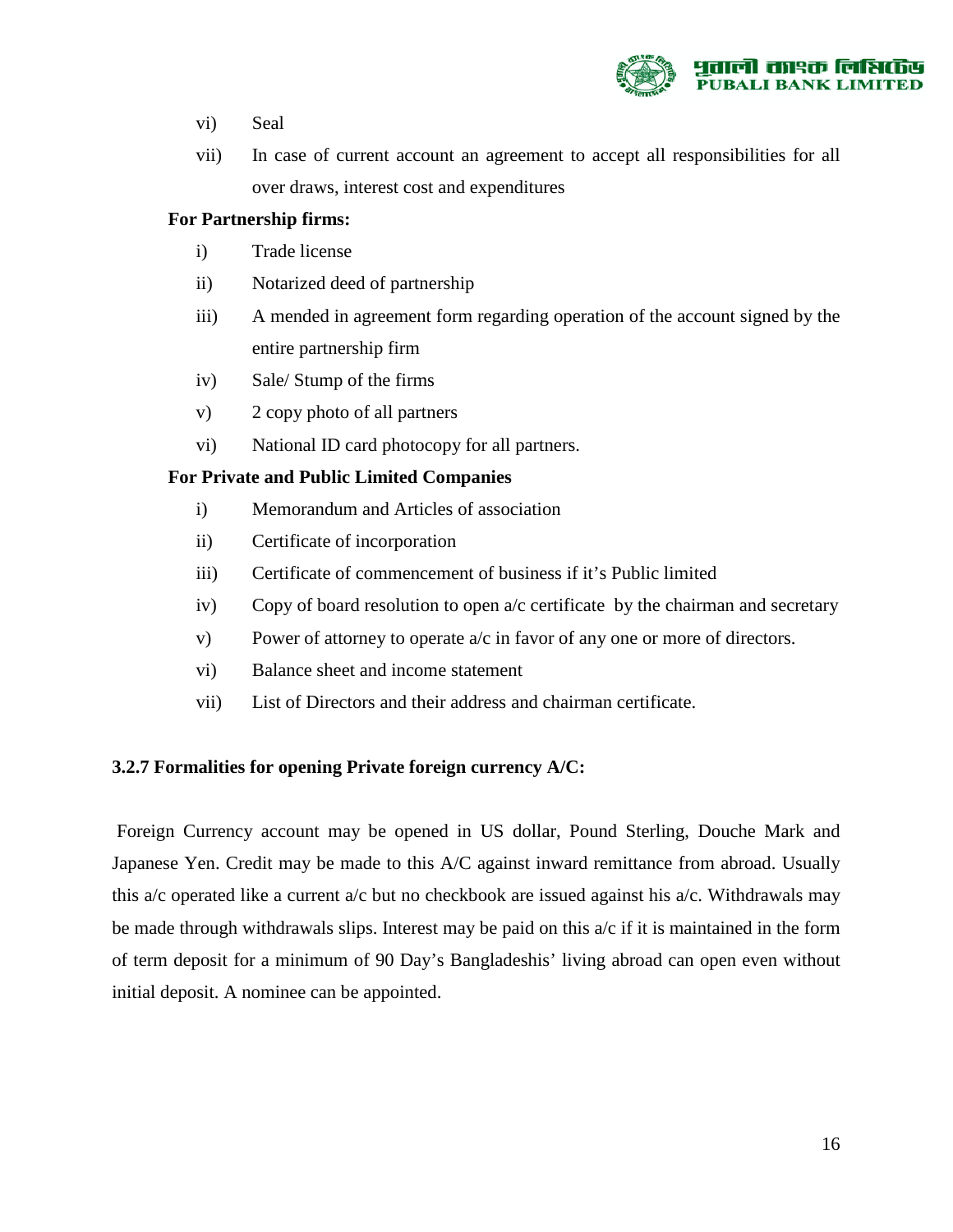

#### **Documents required:** When an eligible person is interested to

open an F/C account his passport is to be checked and signature verified. When he is staying abroad his signature is to be verified and attested by –

- i) Bangladeshi embassy on that country
- ii) His banker in this country
- iii) Notary public of that country

Following documents are needed to:

- i) Photocopy of  $1<sup>st</sup>$  4 pages of passport
- ii) Photocopy of visa and work permit
- iii) Nominees photo and account no.
- iv) Declaration of source of income.
- v) National ID card photocopy for both a/c holder& nominee.

#### **3.2.8 Issue of Duplicate cheque book:**

Duplicate cheque book in lieu of lost one should be issued only when A/C holder personally approaches the bank with an application. Fresh cheque Book in lieu of lost one should be issued after verification of the signature of the Account holder from the Specimen signature card and on realization of required excise duty only with prior approval of manager of the branch. Cheque series number of the new cheque book should be recorded in ledger card signature card as usual. Series number of lost cheque book should be recorded in the stop payment register and caution should be exercised to guard against fraudulent payment.

#### **3.2.9 Formalities maintained for closing an account:**

- The customer may inform the bank in writing of his/her intension to close the account.
- The customer has to apply to the branch in charge for closing the account. Then the in charge will remark on the account closing application for closing the account.
- By drawing a cheque of the whole amount and a nil balance confirmation to be taken from the account holder.
- Recover the unused cheque leaves and enter into the "Broken cheque book register"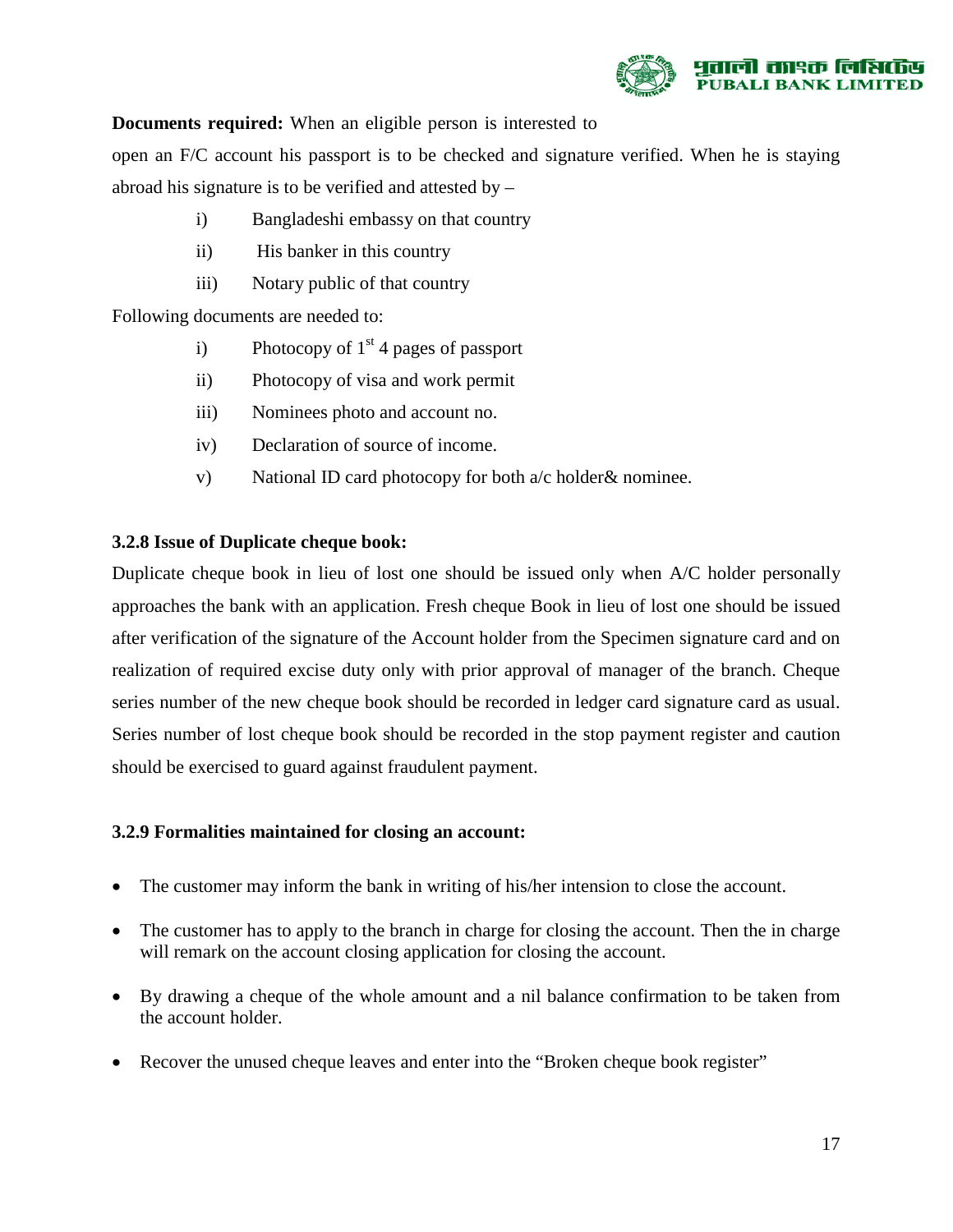

- Remove the account opening form, specimen signature card and all other papers relating to the closed account.
- Remarks of account closing at the ledger folio should be authenticated by the manager or supervising officials
- The banker may itself ask the customer to close the account when the banker finds that the account is not been operated for a long lime.
- If the account is not operated upon for 6 months then the banker will try to do the bilateral communication with the account holder. But if the banker does not get any response from the account holder then the account becomes "Dormant" account.
- If the is not the operated upon for 2 years then the account becomes "inoperative" account.
- A new register for unclaimed deposit account will be maintained called "unclaimed deposit account.
- For withdrawal at any amount from tat account, permission from head office or controlling office wins is required.

#### **3.2.10 Interest rate on deposit:**

Interest rate different types of deposit as prescribed by PBL head office from time to time irrespective of size of deposit

| Type of Deposits          | Interest rates |
|---------------------------|----------------|
| a. Saving deposit         | 6.25%          |
| b. Special notice deposit | 6.50%          |
| c. Fixed Deposit          | 8.50%          |
| 3 Months                  | 8.00%          |
| 6 months                  | 8.25%          |
| 1 year                    | 8.50%          |

#### **3**.**3 Clearing Section**

The Cheque Clearing Section of PBL principal office branch sends Inter Branch Debit Advice (IBDA) to the Head office on the receiving day of the instruments. The main Branch takes those instruments to the Clearing House on the following day. If the instrument is dishonored, Head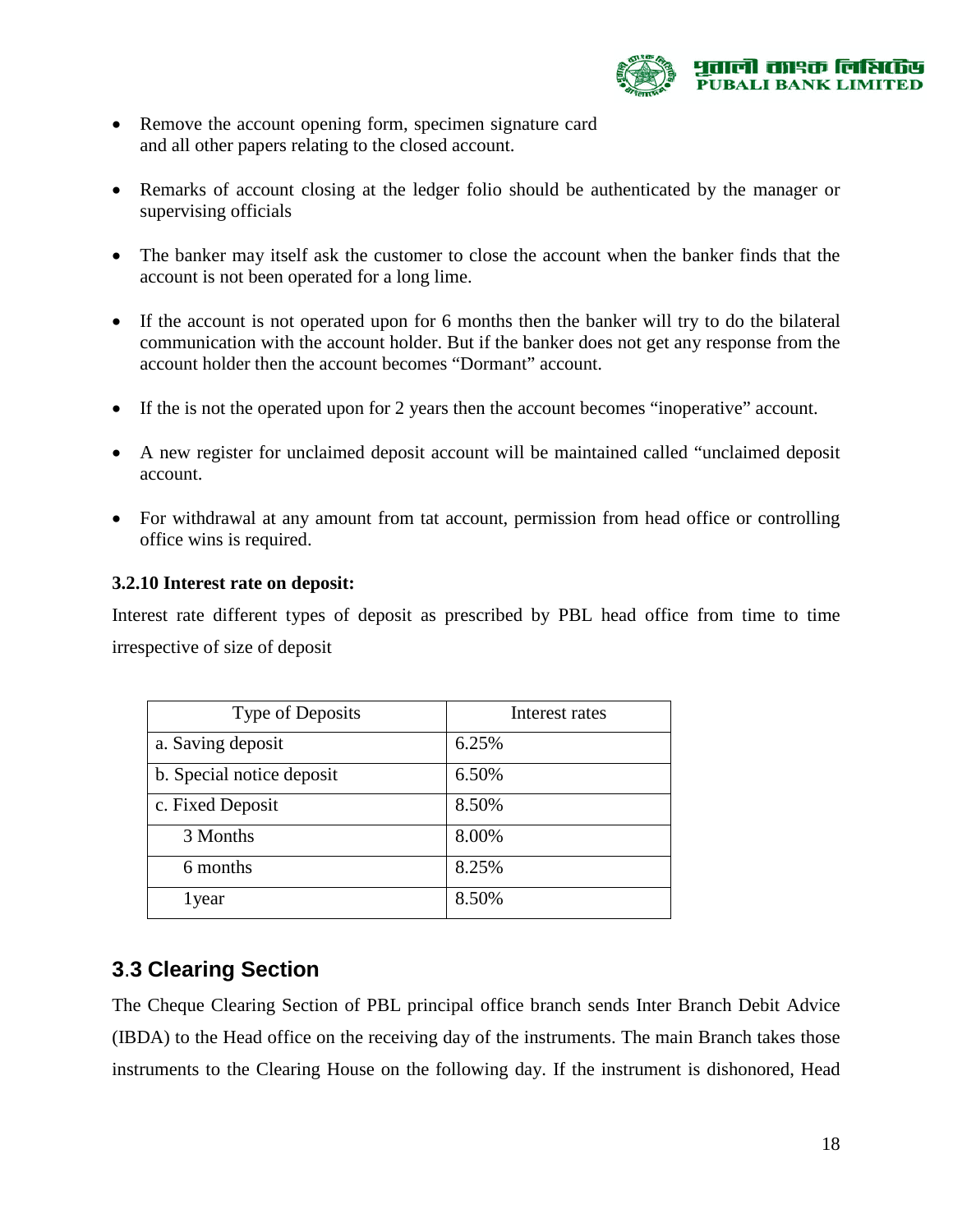

office of PBL, sends IBDA to the PBL, Principal Office branch. The total procedure takes three days if everything goes orderly.

The Cheque Clearing Section of PBL, Principal Office branch sends Outward Bills for Collection (OBC) to the concerned Paying Bank to get Inter Branch Credit Advice (IBCA) from the paying Bank. If the instruments are dishonored by the Paying Bank, the Paying Bank returns it to the PBL, Local Officer Branch describing why the instruments are dishonored. The procedure takes around a week.

#### **3**.**4 Local Remittance Section**

Local Remittance is used to transfer of funds denominated in Bangladesh Taka between banks within the country. It is an order from the Issuing branch to the Drawee Bank/ Branch for payment of a certain sum of money to the beneficiary. The payment instruction is sent by Telex / Telegram and funds are paid to the beneficiary through his account maintained with the Drawee branch or through a pay order if no  $a/c$  is maintained with the drawee branch. The cash department does remittance of cash. Instruments of local remittances at PBL branches are follows



#### **3**.**4.1 Telegraphic Transfer (TT):**

Telegraphic Transfer is a quick mode of remitting funds over telex or Telegram. Now this term has used as Telephonic Transfer also which is faster than previous one for money transfer. Following points have to consider for the TT

- 1. On receipt of T.T payment instructions the following entries are passed by the Drawee branch if the T.T is found to be correct on verification of Test Number.
	- i) Dr. PBL General A/C

Cr Remittance Awaiting Disposal- T.T Payable A/c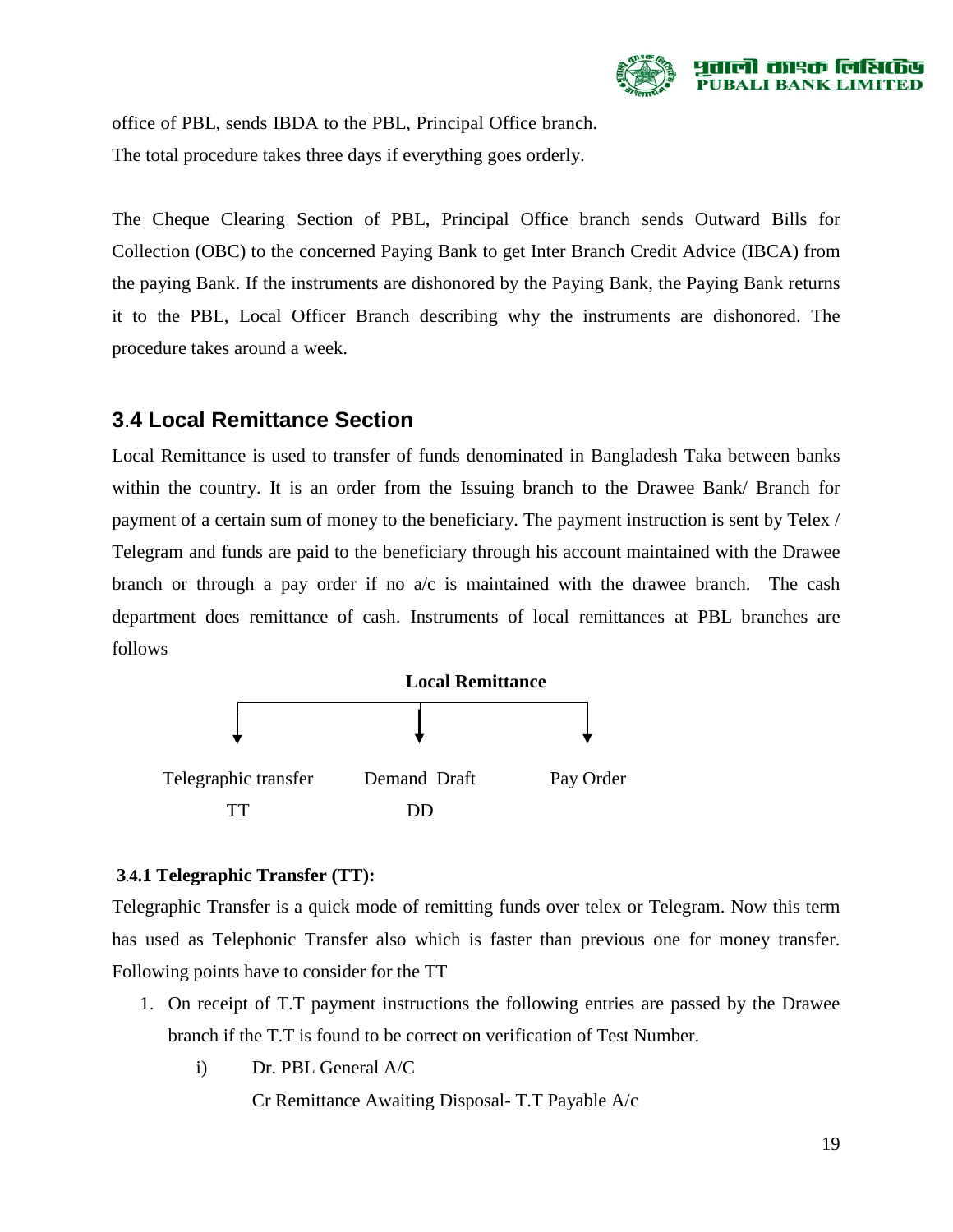

ii) Dr Remittance Awaiting Disposal-T.T Payable A/c

Cr Client's Account P.O. A/C.

If the beneficiary does not maintain any a/c with the Drawee Branch a P.O is issued in favor of the payee and sent to his banker/local address as stated.

2. Every branch maintains a prescribed T.T. Payable Register. All the particulars of T.T are to be properly recorded in this Register duly authenticated. A separate type of T.T confirmatory advice is sent to the Drawee branch on the same day. On payment of T.T the particulars are to be incorporated in the Extracts Responding Debit entries as usual as usual and sent to HORC.

#### **Procedure of Issuing TT**



#### **3**.**4**.**2 Demand Draft (DD):**

Demand Draft is an instrument containing an order of the Issuing branch upon another branch known as Drawee branch, for payment of a certain sum of money to the payee or to his order on demand by the beneficiary presenting the draft itself.

#### **Precautions for Demand Draft**

- 1. Get the application form properly filled up and signed by the applicant.
- 2. Complete the lower portion of the Application form meant for Bank's Use.
- 3. Calculate the total amount payable including Bank's commission/charges etc.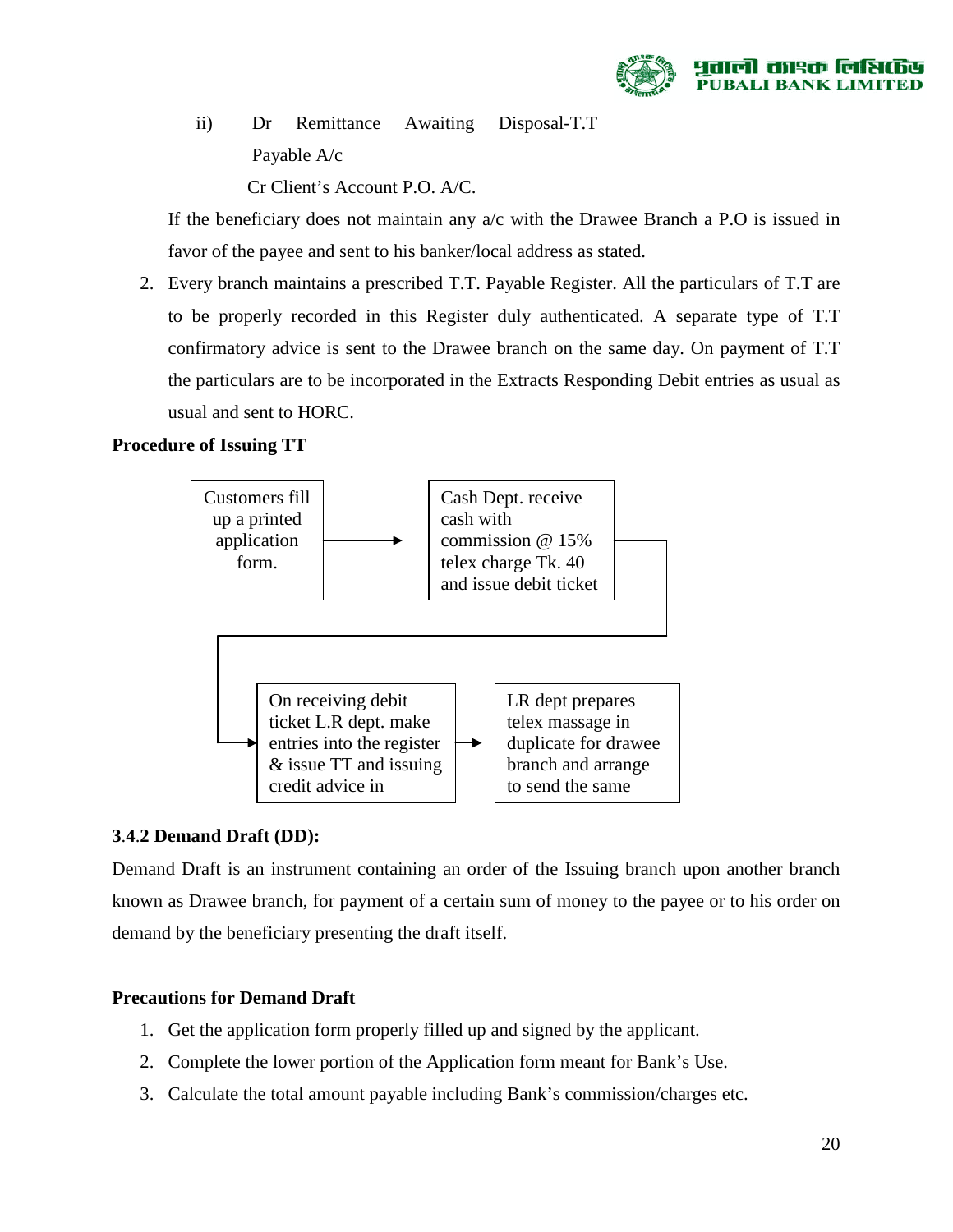

- 4. If a cheque is presented for the payment of the DD officer should get the cheque duly passed for payment by the competent authority and record the particulars of DD on the back of the cheque.
- 5. If the purchaser desires his account with the branch to be debited for the amount of DD the officer should get the A/c holder's signature verified properly, from signature card on record of the branch and debit client's a/c for the total amount including commission charges etc.
- 6. If cash deposit is desired, request the purchaser to deposit the money at the Teller's counter.

Each branch maintains a running control serial number of their own for issuance of DD on each Drawee Branch. This control serial number should be introduced at the beginning or each year which will continue till the end of the year.

#### **Procedure of issuing D.D**



The Remittance Department maintains prescribed DD Issue Register. All the required particulars of all DD issued should be entered in that Register duly authenticated. Separate folios are opened for each Drawee Branch. While issuing local Draft of Tk. 50,000/- and above, branches shall put a test number in Red-Ink on the upper portion of the drafts so that the drawee branch can immediately make payment of the DD on presentation after getting the Test agreed, if otherwise found in order.

#### **Cancellation of Demand Draft:**

The following procedure should be followed for cancellation of a DD:

1) The purchase should submit a written request for cancellation of the DD attaching therewith the original DD.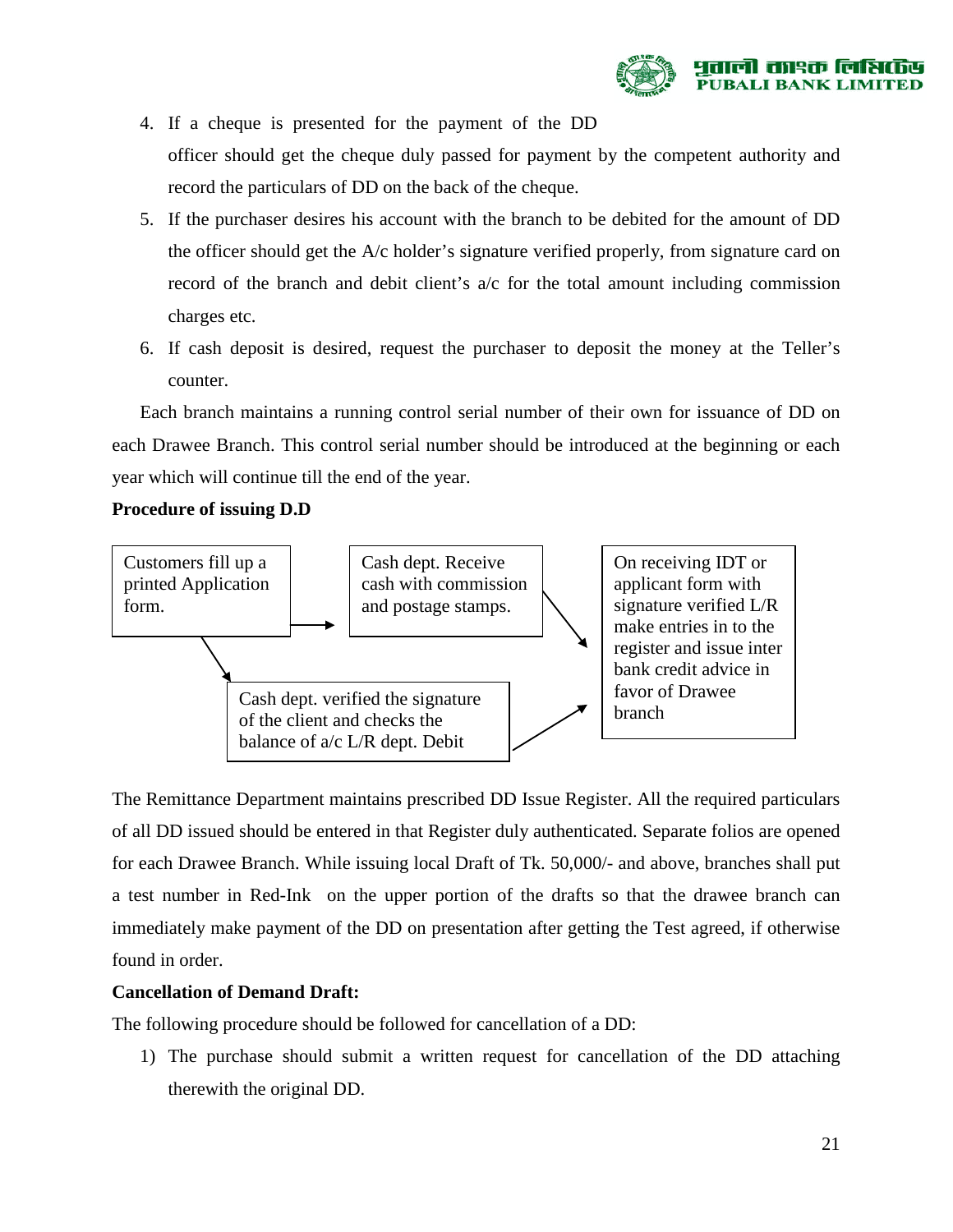

- 2) The Signature of the purchase will have to be verified from the original application form on record.
- 3) Manager/ Sub-Manager's permission is to be obtained before refunding the amount on cancellation.
- 4) Prescribed cancellation charge is to be recovered from the applicant and only the amount of the draft less cancellation charge should be refunded. Commission/Postage etc. Charge recovered for issuing the DD should not be refunded.
- 5) The DD should be affixed with a stamps canceled under proper authentication and the authorized office's signature on the DD should also canceled with Red in but in no case should be torn. The canceled DD should be kept with the relevant ticket.
- 6) The original entries are to be reversed giving proper narration. An (Inter Breach Debit Advice) IBDA for the canceled DD should be issued on the Drawee branch.
- 7) Cancellation of the DD should also record in the L.D Issue Register.

#### **Payment of DD**

- 1. When a DD is presented for payment at the paying branch its details are to be carefully examined with references to the following points.
	- i) Whether the draft is drawn on their branch
	- ii) Whether the draft is crossed or not Amount of a crossed draft is not paid in cash to the payee but to be paid to his account with a bank.
	- iii) Two authorized officials of the Issuing branch must have signed draft. Their signatures are to be verified from specimen signature book let to be sure that the draft is genuine. The verifier should out his initials in red ink against the authorized signature in the draft.
	- iv) Endorsement on the back of the draft must be regular in case the draft is presented through clearing.
	- v) The amount of the draft should not exceed the amount protect graphed written in red ink on the top of the draft.
	- vi) The payee is to be properly identified in case of case payment.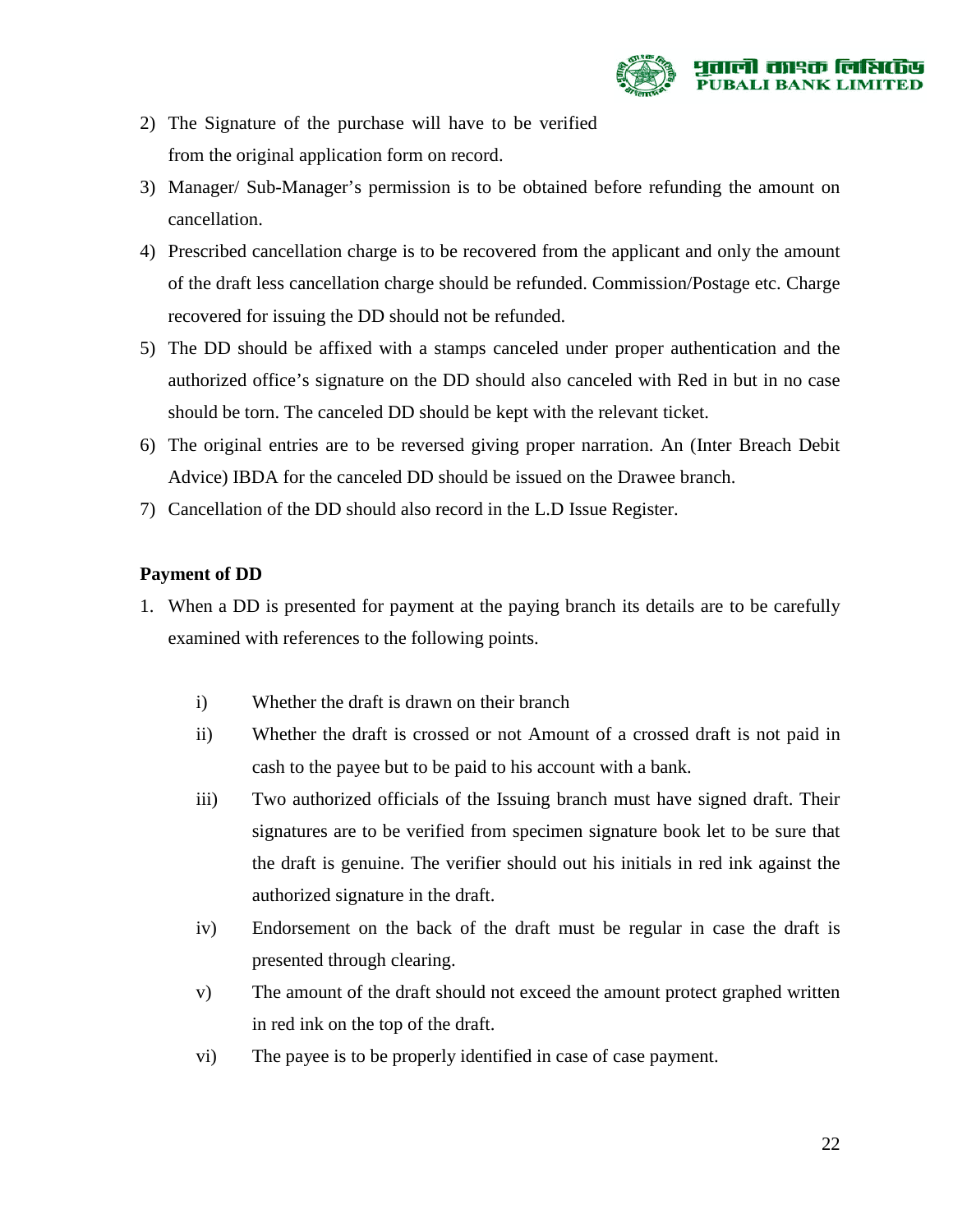

vii) The particulars of the draft i.e. the draft number date amount and the name of payee, should be verified from the DD payable Register.

2. On payment the DD is affixed with the branches Paid stamps and signatures there on are canceled with red ink. The data of payment is recorded in the DD payable register necessary accounting entries are also passed and recorded in the books of Account.

As the draft is issued by the Issuing branch, the payee or purchase of the draft cannot give stop payment instructions to the Drawee branch. If a paying branch receives any request from the payee/endorsee or the purchase of a draft for stopping payment of the draft, it will ask them to approach the issuing branch for the purpose. The paying branch should however exercise necessary precaution in this regard. Only the Issuing branch can issue instructions for stop payment of draft under special circumstances. However, if a draft on which stop payment order is received from a court of law the same should be carried out.

#### **3.4.3 Pay Order:**

a. Pay order issue process

For issuing a pay order the client is to submit an Application to the Remittance Department in the prescribed form (in triplicate) properly filled up and duly signed by application. The processing of the pay order Application form, despot of cash/cheque at the Teller's country and finally issuing a order etc, are similar to those of processing of L.D (loan Draft) Application.As in case of L.D each branch should use a running control serial number of their own for issuance of a pay order. This control serial number should be introduced at the beginning of each year which will continue till the end of the year. A fresh number should be introduced at the beginning of the next calendar year and so on.

b. Charges

For issuing each pay Order commission at the rate prescribed by Head Office is realized from the client and credited to Income A/c as usual.

c. Entries

Dr. Teller's Cash/client's a/c Cr pays Order a/c Cr commission a/c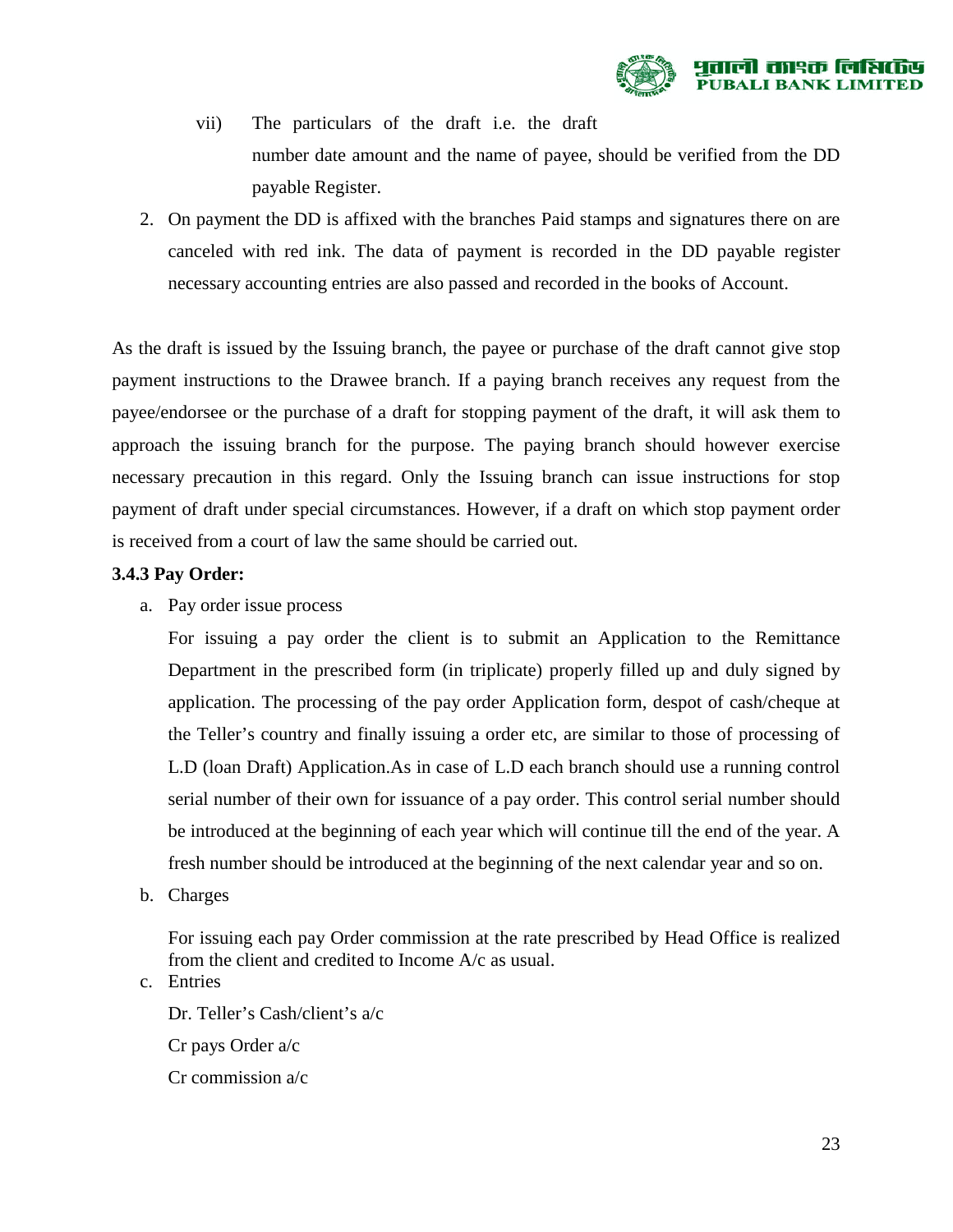

#### d. P.O issue Register

The remittance Department will issue the pay Order's duly crossed "A/c payee" and will enter the particulars of the P.O Issued in the prescribed P.O Register duly authenticated.

e. Payment of pay orders

As the P. Os crossed A/c payee, the same are presented to the Issuing branch for payment either through clearing of for credit to the client's A/c. Os when presented for payment are processed in the Remittance Department. On making payment, the relative entry in the P.O Register is marked of by entering the date of payment in the P.O Register duly authenticated. The paid instrument is treated as Debit Ticket.

f. Refund of Pay Order

The following procedure should be followed for refund of pay order **:**

- 1. The purchase should submit a written request for refund of pay order by cancellation attaching therewith the original pay order
- 2. The signature of the purchaser will have to be verified from the original application form on record.
- 3. Manager/Sub-manager's prior permission is to be obtained before refunding the amount of pay order cancellation.
- 4. Prescribed cancellation charge is to be recovered from the application and only the amount of the pay order less cancellation charge should be refunded.
- 5. The pay order should be affixed with stamps "cancelled" under should also be canceled with RED ink but in no case should be torn. The canceled pay order should be kept with the relevant Ticket.
- 6. The original entries are to be reversed with proper narrations.
- 7. Cancellation of the pay Order should also be recorded in the pay order Issue register #Issue and payment of Pay-order:

Strictly speaking pay-order is not meant for remittance. Because it is payable by the issuing branch. An order is issued to facilitate fund transfer within a clearing area.

- Dr. Teller's cash/Client A/c
- Cr. Manages cheque
- Cr. Commission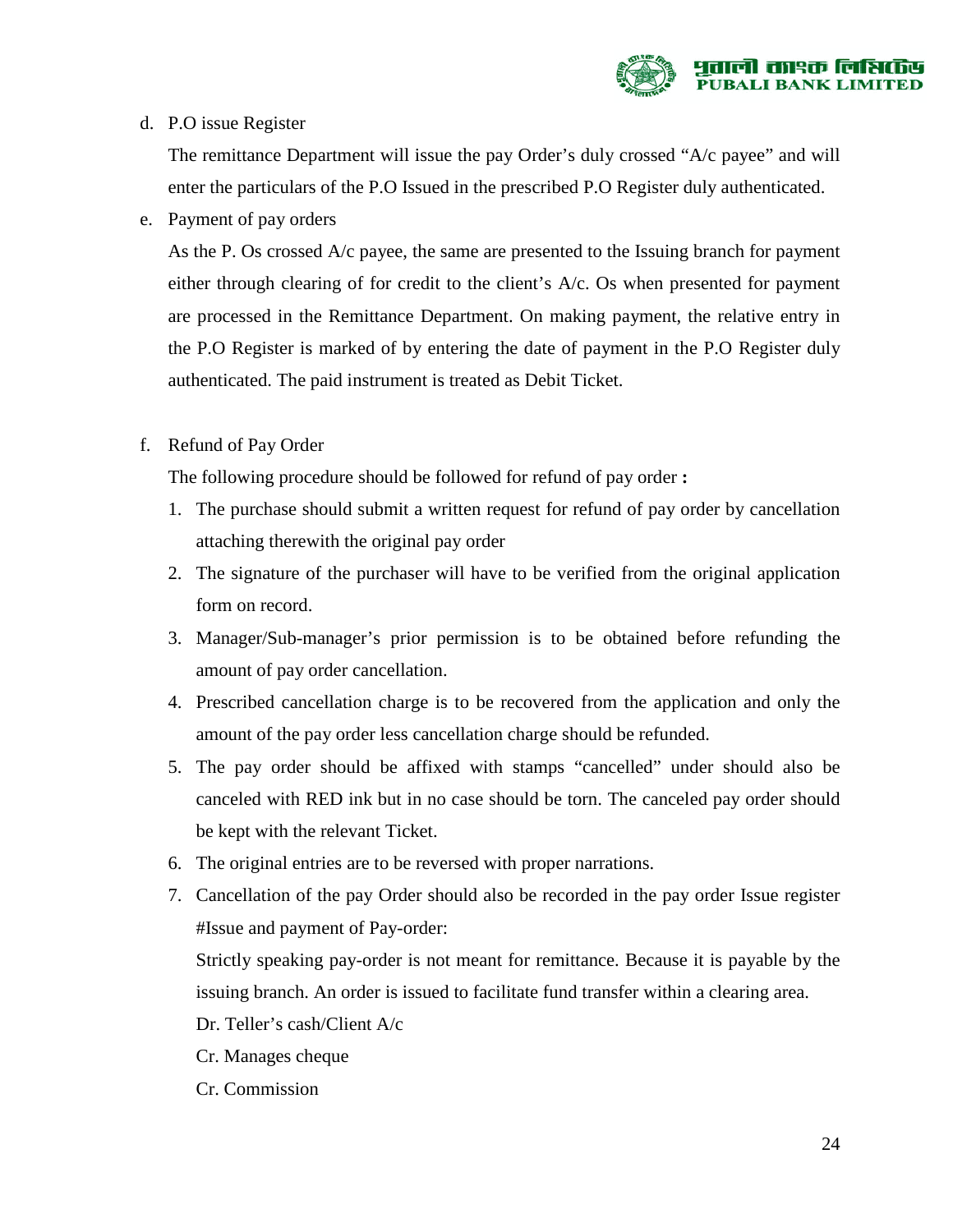

| Up to $Tk.1000$    | Tk. 10 |
|--------------------|--------|
| Tk.1001-100000     | Tk. 25 |
| Tk.100, 001-500000 | Tk. 50 |

#### **Above Tk.500000 Tk. 100**

When paying against pay-order following entries are passed

Dr. Manager's cheque

Cr Cash/Client A/c

#### **3**.**5 Cash**

The cash section performs some important functions like cash payment and cash received. Except these two major functions it also performs some other functions like opening of cash every day balance calculation.

#### **3. 5.1 Function of cash department:**

Cash department is the busiest and the most important department of the branch. All cash receipts and payment including inter branch or interbank cash transactions are done under the cash department.

Accounting and recording process of this department are very scientific, transparent and modern. All cash transactions are put into computer in batches and balances are matched. Unlike traditional banking, separate accounts are maintained for vault cash a/c and teller's cash a/c respectively. There is no strict division of work among tellers. Each of them is doing both receipt and payment. This is possible because cash is preparing separate tellers cash position.

#### **3.5.2 Cash Received tools:**

Cash is received in following forms or slips

- i) Deposit slips (for deposit into clients account)
- ii) IBCA For inter branch cash transaction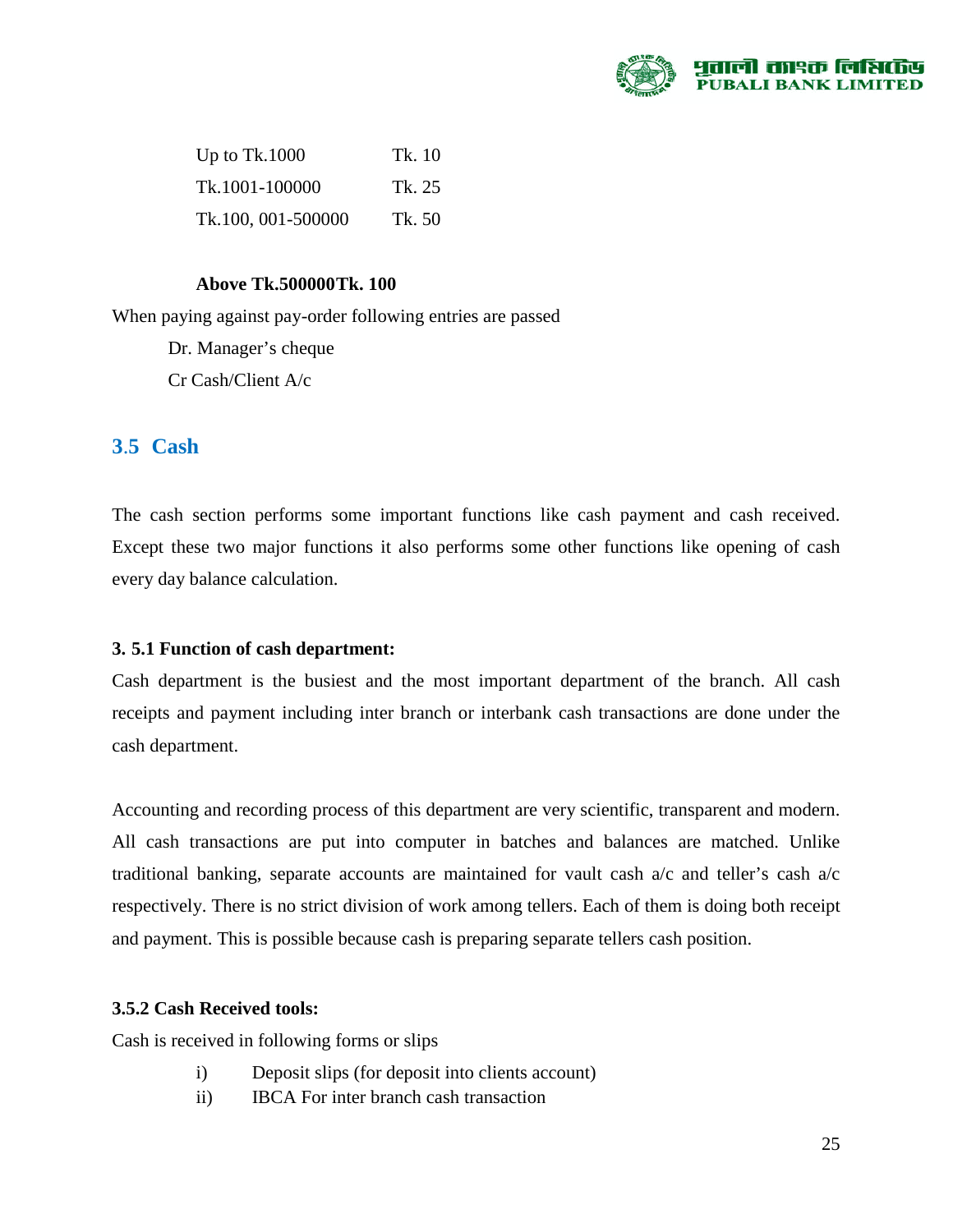

- iii) I.D.T (inter department ticket)
- iv) Prize Bond
- v) Credit voucher

Cash department not only receives cash but also checks and drafts which are deposited for collection. Cash proof sheet from each teller and cash transaction with branches or BB (Bangladesh Bank) are recorded on reserve sheet to find out closing cash reserve. At the end of the day a summary cash position is prepared and matched with actual cash position and computer balance report. If their closing position along with the subsidiary register book then the transactions of the day is ok.

#### **3. 5.3 Cash Receiving Procedure:**



Cash proof sheet from cash teller and each transaction are recorded on reserve sheet to find out closing cash reserve. At the end of the day a summery cash position is prepared and checked with actual position and computer balance report. If the three closing position matches, then the transaction of the day are ok.

#### **3.5.4 Cash Payment tools:**

- 1) Cheque, draft, pay order, TT
- 2) Debit voucher (Realization of FDR proceeds)
- 3) Debit tickets
- 4) IBDA (Inter Branch Debit Advice) issued from the branch.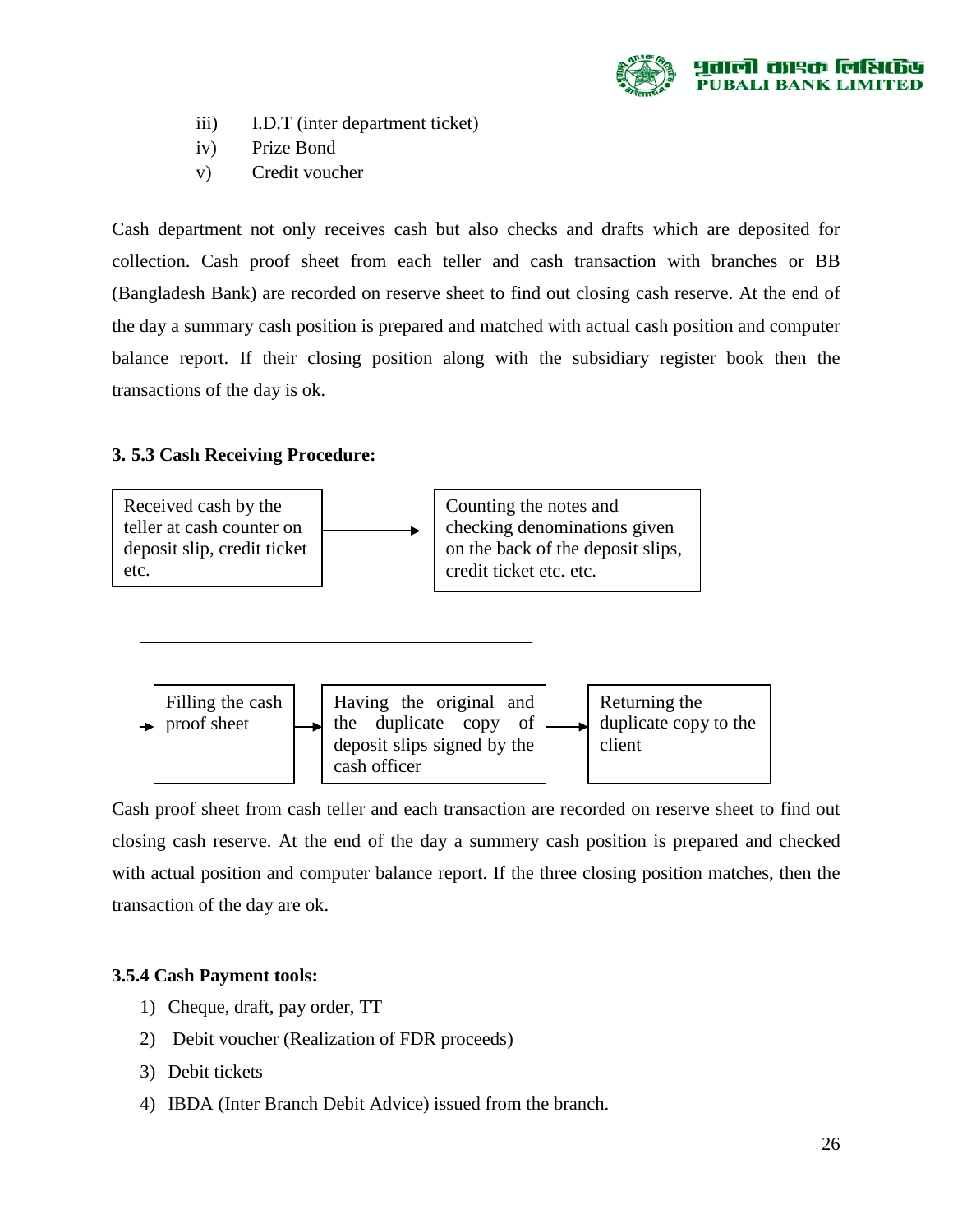

5) IBCA (Inter Branch Credit Advice) issued by another bank of Head office. Vault Limited TK. 1.00 Crore Cheque Payment authority to cash in charge TK 1 lac

#### **3.5.5 Cash Payment Procedure:**



When cash is transferred to any other branch the following  $a/c$  entries are made with the passing of inter branch debit advice.

Dr. PBL general A/C

Cr. Reserve cash

When cash is received from any other branch of PBL following entries are made

Dr. Reserve Cash

Cr. Tellers Cash

When tellers take cash from reserve following entries for total receipt

Dr. Reserve Cash

Cr Teller Cash

For total cash received against Inter Department Ticket (IDT) following entries are made:

Dr. Teller Cash

Cr. IDT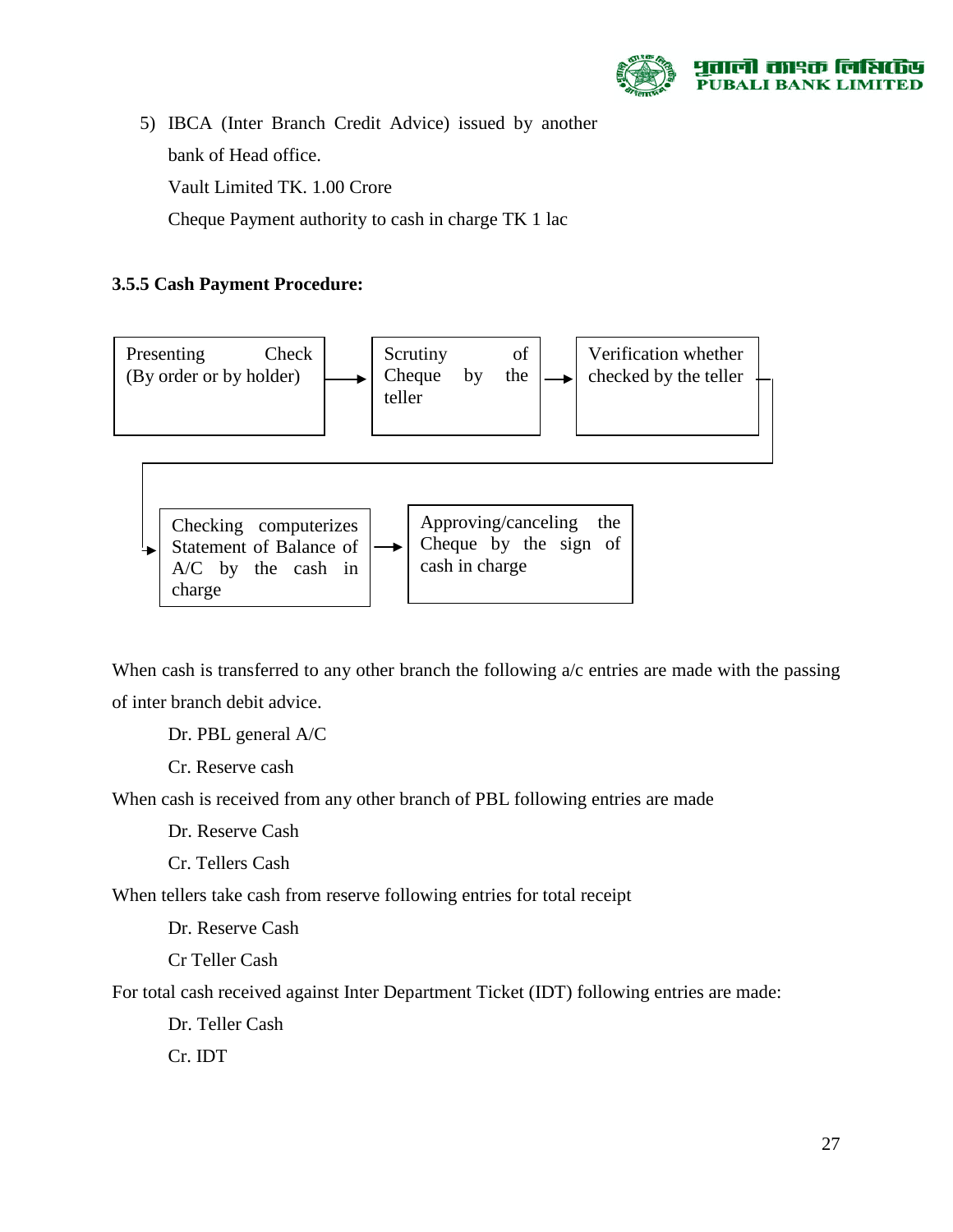

At the end of the day for all payments against cheques and debit vouchers following single entries are made:

Cr Tellers a/c

# **3.6 Accounts Department**

Accounts Department is called as the nerve Centre of the bank. In banking business transactions are done every day and these transactions are to be recorded properly and systematically as the banks deal with the depositor's money. Any deviation in proper recording may hamper public confidence and the bank has to suffer a lot otherwise. Improper recording of transactions will lead to the mismatch in the debit side and in the credit side. To avoid these mishaps, the bank provides a separate department; whose functions are to check the mistakes in passing vouchers or wrong entries or fraud of forgery. This department is called as Account Department.

Besides the above, the bank has to prepare some internal statements as well some statutory statements which to be submitted to the central bank. Accounts Department prepares these statements also. The department has to submit some statements to the Head Office, which is also consolidated by the Head Office later on. The tasks of the department may be seen in two different angles:

- A. **Daily Task:** The routine daily tasks of the Accounts Departments are as follows,
	- 1. Recording the transactions in the Clean cash books
	- 2. Recording the transactions in general and subsidiary ledger
	- 3. Preparing the daily position of the branch comprising of deposit and cash
	- 4. Preparing the daily Statement of Affairs showing all the assets and liability of the branch as per General Ledger and Subsidiary Ledger separately.
	- 5. Making payment of all the expenses of the branch
	- 6. Recording Inter branch fund transfer and providing according treatment in this regard.
	- 7. Checking whether all the vouchers are correctly passed to ensure the conformity with the 'Activity Report", if otherwise making it correct by calling the respective official to rectify the vouchers.
	- 8. Recording of the vouchers in the Vouchers Register.
	- 9. Packing of the correct vouchers according to the debit voucher and the credit voucher.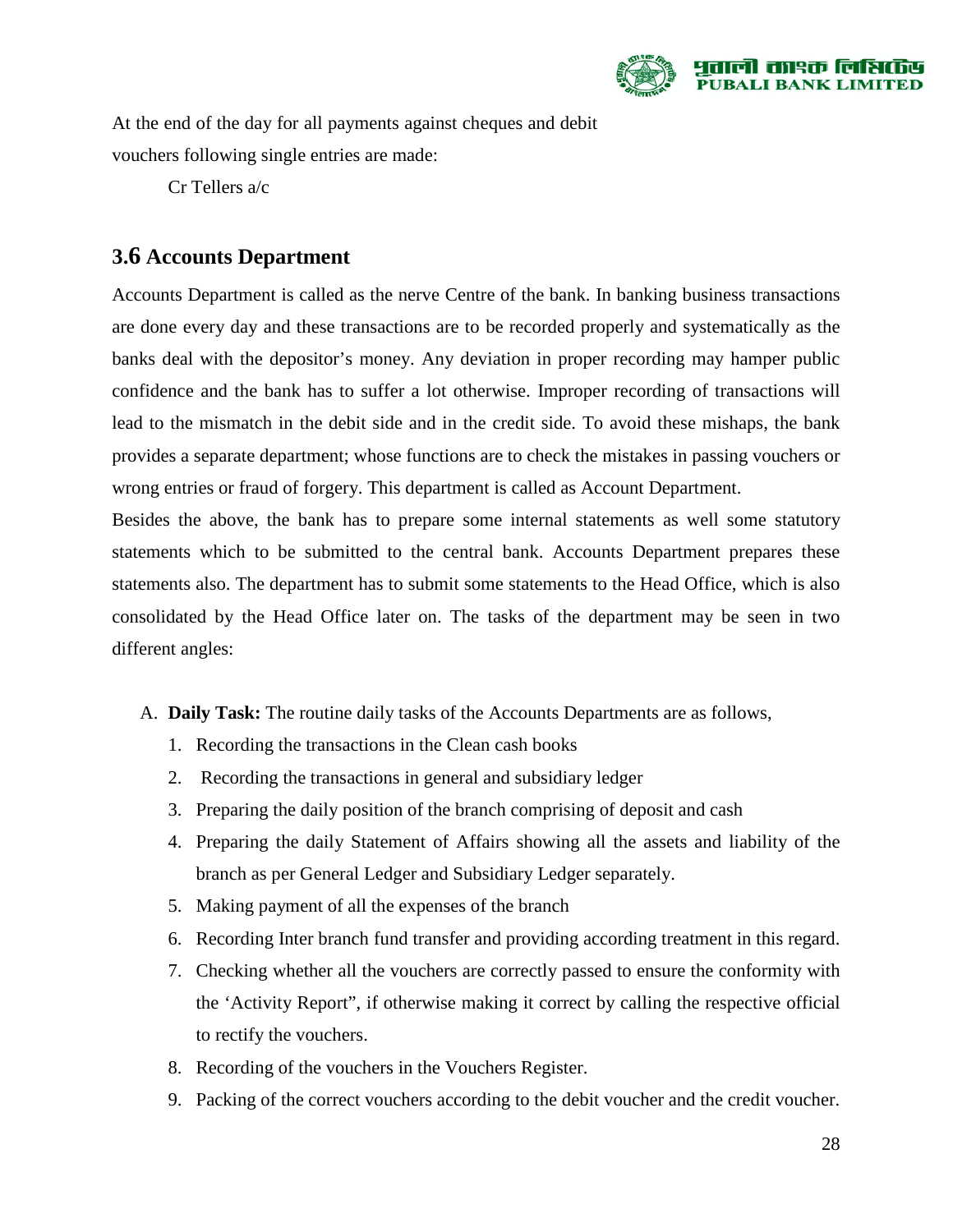

- B. **Periodical Task:** The routine periodical tasks performed by the department are as follows:
	- 1. Preparing the monthly salary statement for the employees.
	- 2. Publishing the basic data of the branch
	- 3. Preparing the monthly position for the branch which is sent to the Head Office to maintain Statutory Liquidity Requirement (S.L.R)
	- 4. Preparing the weekly positions for the branch comprising of the break of sector wise deposit, credit.
	- 5. Preparing the weekly position for the branch comprising of denomination wise statement of cash in tills.
	- 6. Preparing the quarterly statement (SBS-2 and SBS-3) where SBS-2 shows "classifications of deposits excluding inter bank deposit, deposits under wage earners' scheme and withdrawals from deposit account" and SBS-3 shows "classifications of advances (excluding inter bank) and classification of bills purchased and discounted" during the quarter.
	- 7. Preparing the budget for the branch by fixing the target regarding profit and deposit.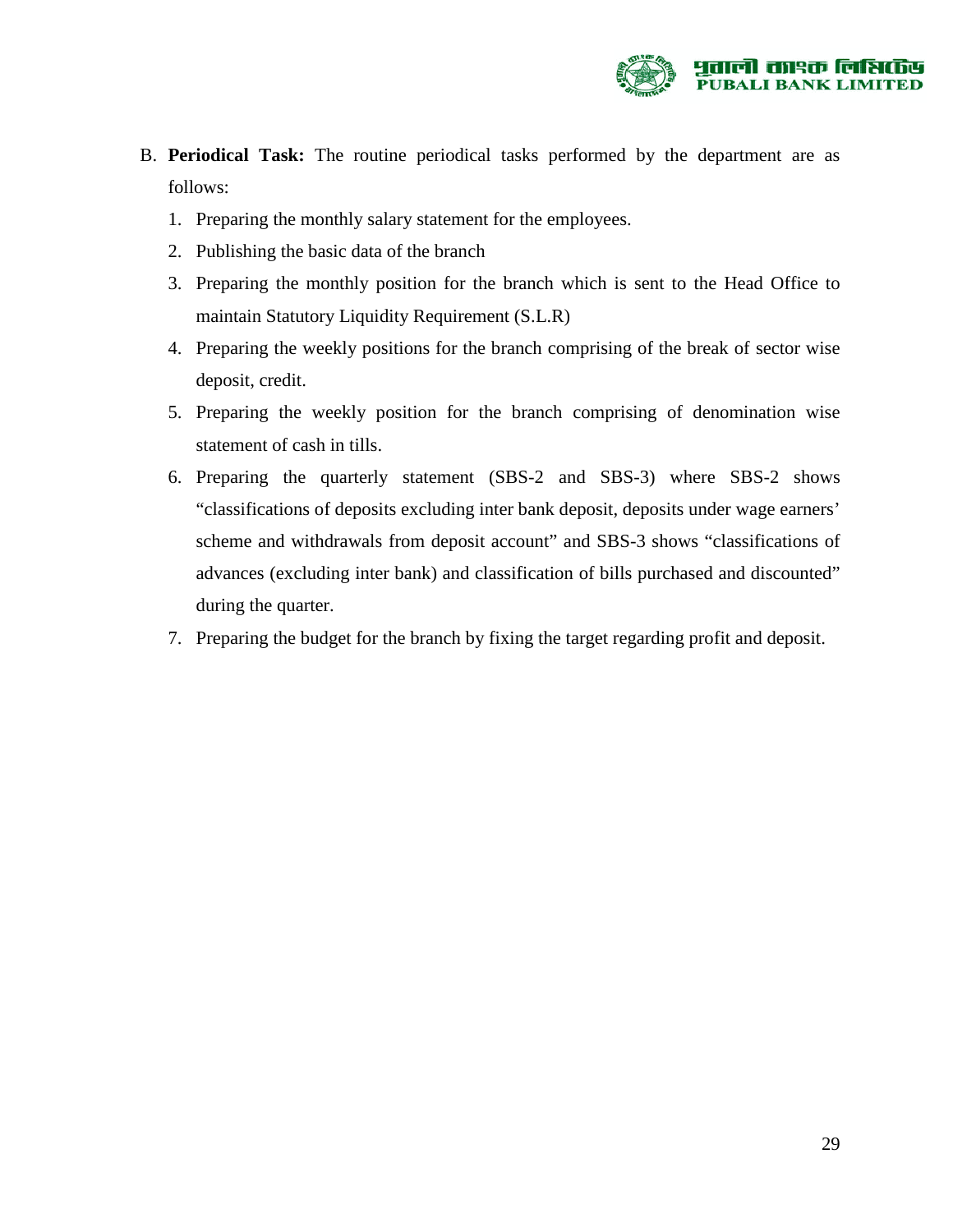

# Chapter 04

# **Loans and Advances**

- **4.1 Introduction**
- **4.2 Manager's Concern**
- **4.3 Advance Secured and Unsecured**
- **4.4 Function of Advance Department**
- **4.5 Types of Loan**
- **4.6 Process of Loan**
- **4.7 State of Classification and Provision for 5 Years of PBL**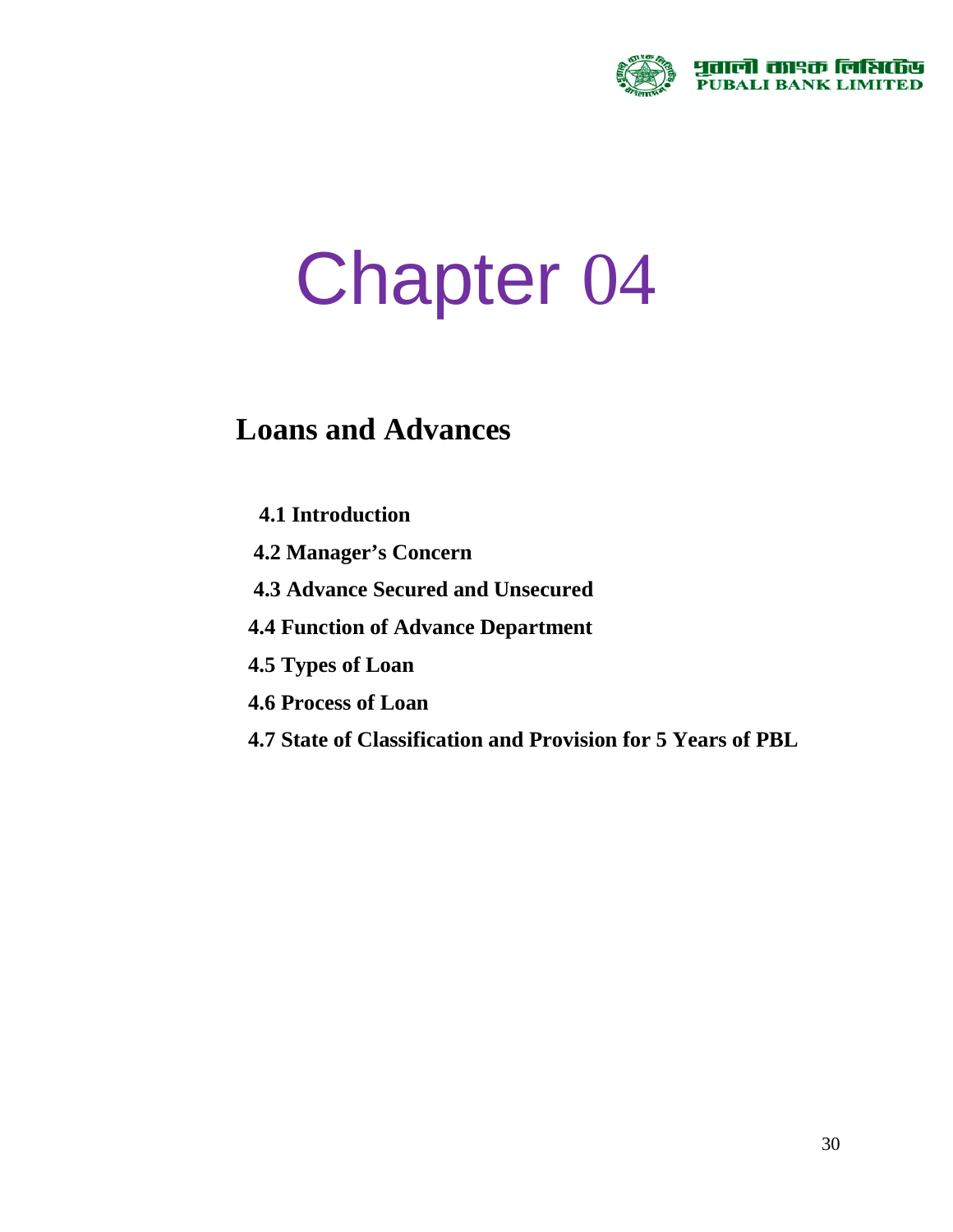

# **Loans and Advances**

#### **4.1 Introduction**

Major source of income of a bank is the earning from credit. Borrower selection is the main and prime task of this department. Advancing loans is the primary function of the commercial banks. Without loans country's industrial and commercial development is not possible. Therefore, smooth loan system in banking sector is a catalyst for economic development of a country.

## **4.2 Manager's Concern**

In the process of loan Manager has to ensure three things:

- 1) How to locate purpose
- 2) How to locate security
- 3) How to locate borrower

#### **4.2.1 How to locate purpose:**

Manger has to ensure that the loan will generate adequate cash. For that matter the loan should be engaged in productive activities. Such an employment will increase economic activities, promote trade and commerce, create employment avenues and increase movement of goods and flow of cash. This flow of cash is known in the banking concept as cash generation. If there is enough cash generation, funds will automatically flow into the borrowers accounts with the bank and will show a satisfactory turnover in accounts which the lending bank always demands. This is why the manager's speculation should be making the highest cash through the employment of the advances.

#### **4.2.2 How to locate security:**

As soon as the evaluation of purpose is done manager will examine and evaluate in the following manner the securities offered by the prospective borrower: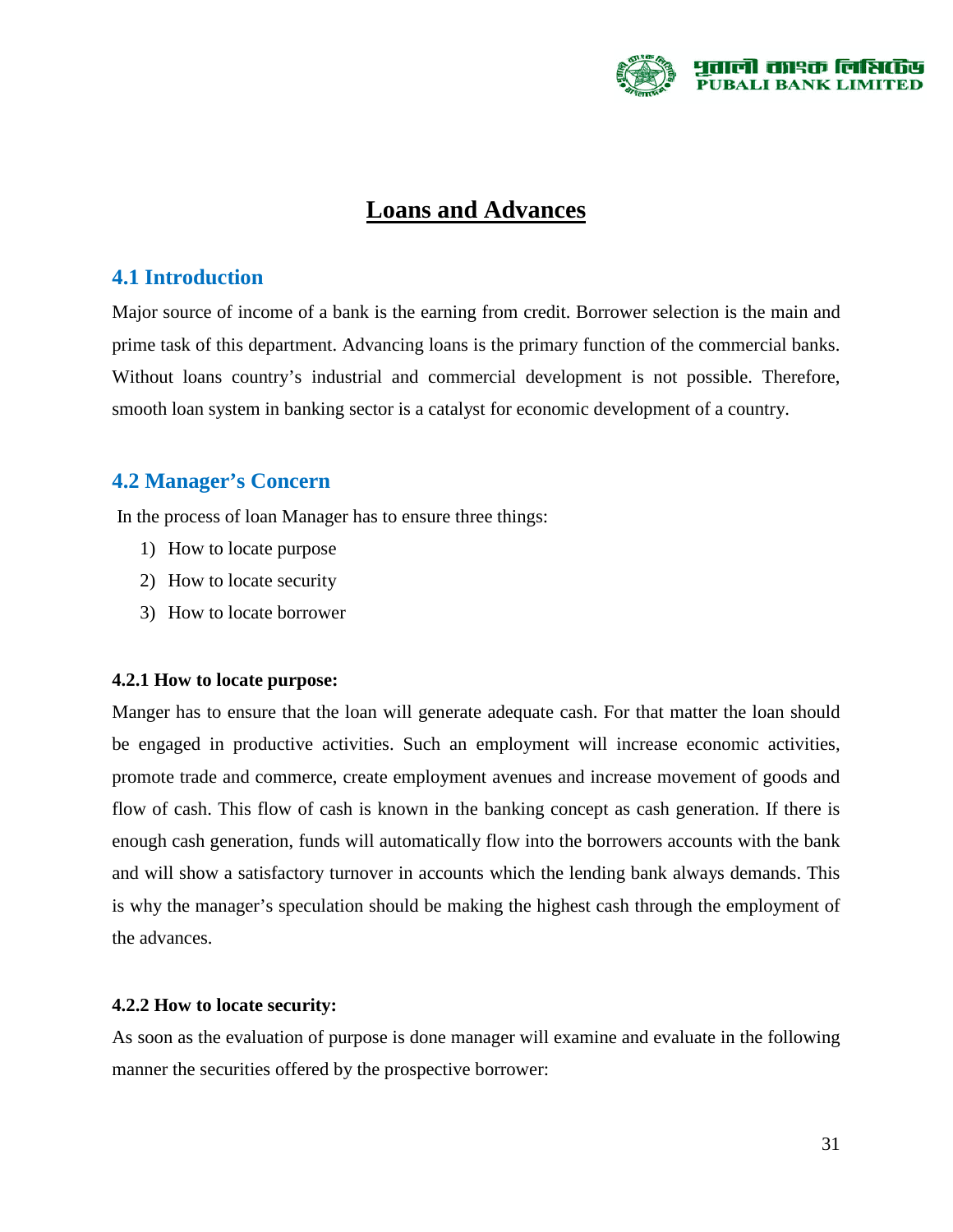

- a) Security is the source of information on the prospective borrower. If offered are valuable properties like land, building, shares of stocks or pledged goods, these will offer adequate information about the borrower as to his financial position.
- b) If securities are hypothecated stocks of raw materials for production, these will offer adequate information about the borrower as to his ability or capacity to utilities
- c) Securities (tangible or intangible) offer a yardstick for measuring the extent of involvement of the borrower himself. The lending bank's investment of funds is a joint venture of the banker and the borrower. The securities offered are the borrower's portion of involvement i.e. his equity or capital. Thus the greater is his involvement, the better for the banks. The borrower in that case will think twice that if the business goes wrong, it is who will suffer most. Thus it will be in his own interest that he will avail and utilize the loan as per agreed stipulations. Thus the best way to safeguard the lending banks interest is, as far as possible to maximize the banks commitment.
- d) The branch Manager's responsibility as to provide security is also to see how much control he will be in a position to exercise on the entire stocks of the borrower.

#### **4.2.3 How to locate borrower:**

In appraising a loan process, the selection of the prospective borrower is the most vital point. The borrower is the real actor and must be in position to achieve the purpose for which the loan has been requested. In selecting ideal borrower, the branch manager thus assumes the greatest responsibility. Capital is another point to indicate the borrower's position. He should be given loan in proportion to this own investment as working capital. As a general rule a bank should not sanction loan more than the investment of the borrower.

Then the consideration of borrower's capacity - whether the borrower can utilize the funds or not.

To select the ideal borrower the following points have to consider:

a) **Branch records:** The manager may have first hand information on a prospective borrower by a reference to his records. The turnover of his financial dealings is reflected in the ledger folios of his branch.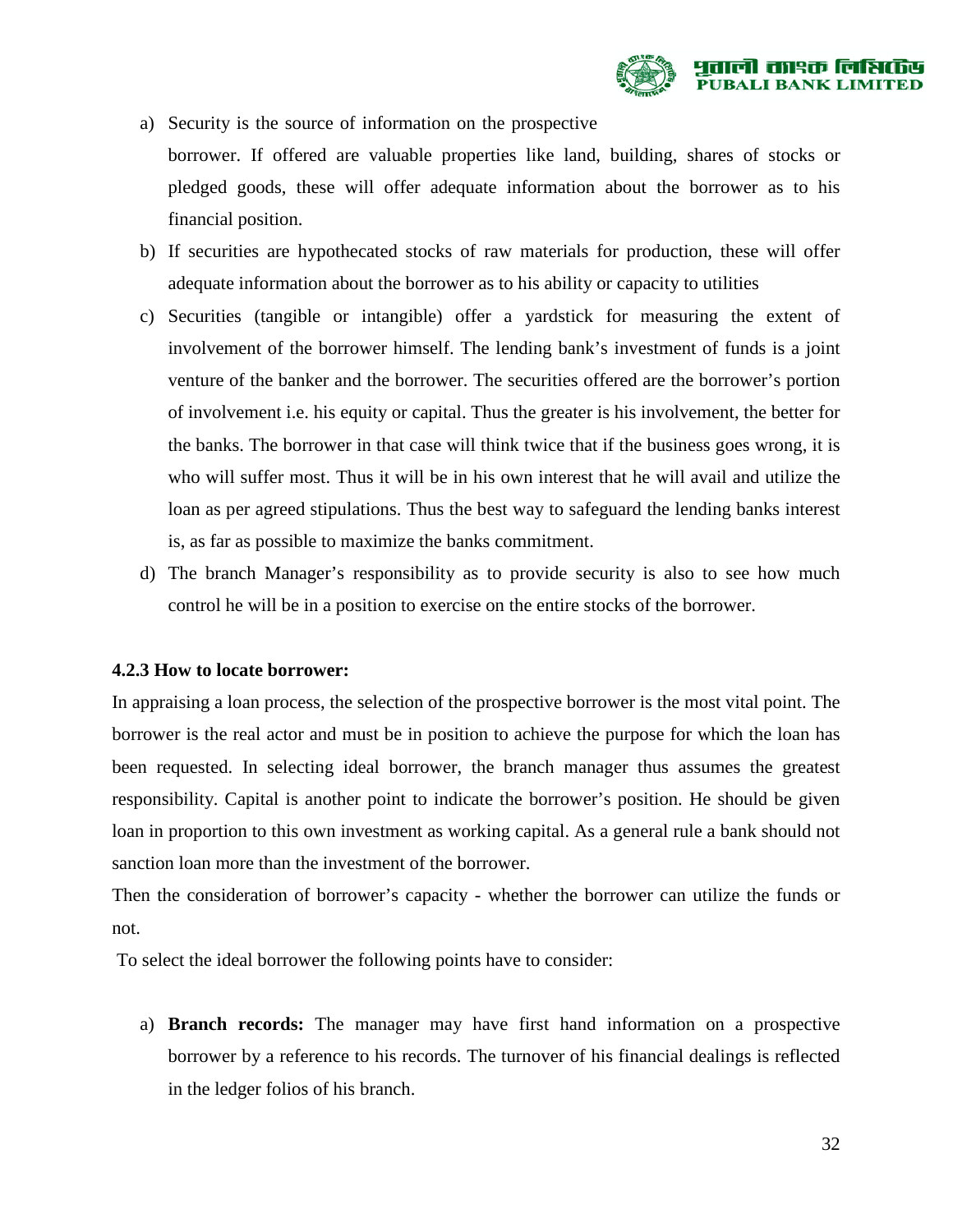

b) **Borrower's Record:** The prospective borrower may be

advised to submit his books of accounts balance sheet etc. for examination by the manager. These financial tools reflect the position of his assets and liabilities and a fair idea about the capital and capacity of the borrower.

c) **Personal Enquires:** As an individual the borrower must be a desirable person in the society. He must have integrity. There are some factors such as the sobriety, the promptness of payment goods habits personality, the ability and the willingness to carry a project

## **4.3 Advance Secured and Unsecured**

- 1. **Secured Advance:** Secured advance are those advances which are secured by tangible securities of adequate value over which the bank has either absolute or constructive control in addition to the personal guarantee of the customer.
- 2. **Unsecured Advance:** The advances which are granted to a constituent of undoubted standing and reliability and only in exceptional circumstances and for short period without any tangible security are called unsecured advances.

# **4.4 Functions of Advance Department**

Ensuring that funds are disbursed only after compliance with terms and conditions or required documents received.

- Make sure that the bank has always valid and current loan documentation.
- Ensuring that the collateral security is adequate at times to support the loans. Keeping the loan documentation under safe custody.
- Ensuring that the bank receives sufficient valid insurance cover whenever required from a recognized insurance company.
- Monitoring the receipt of periodical receivable. Debiting the client for all charges, interest etc.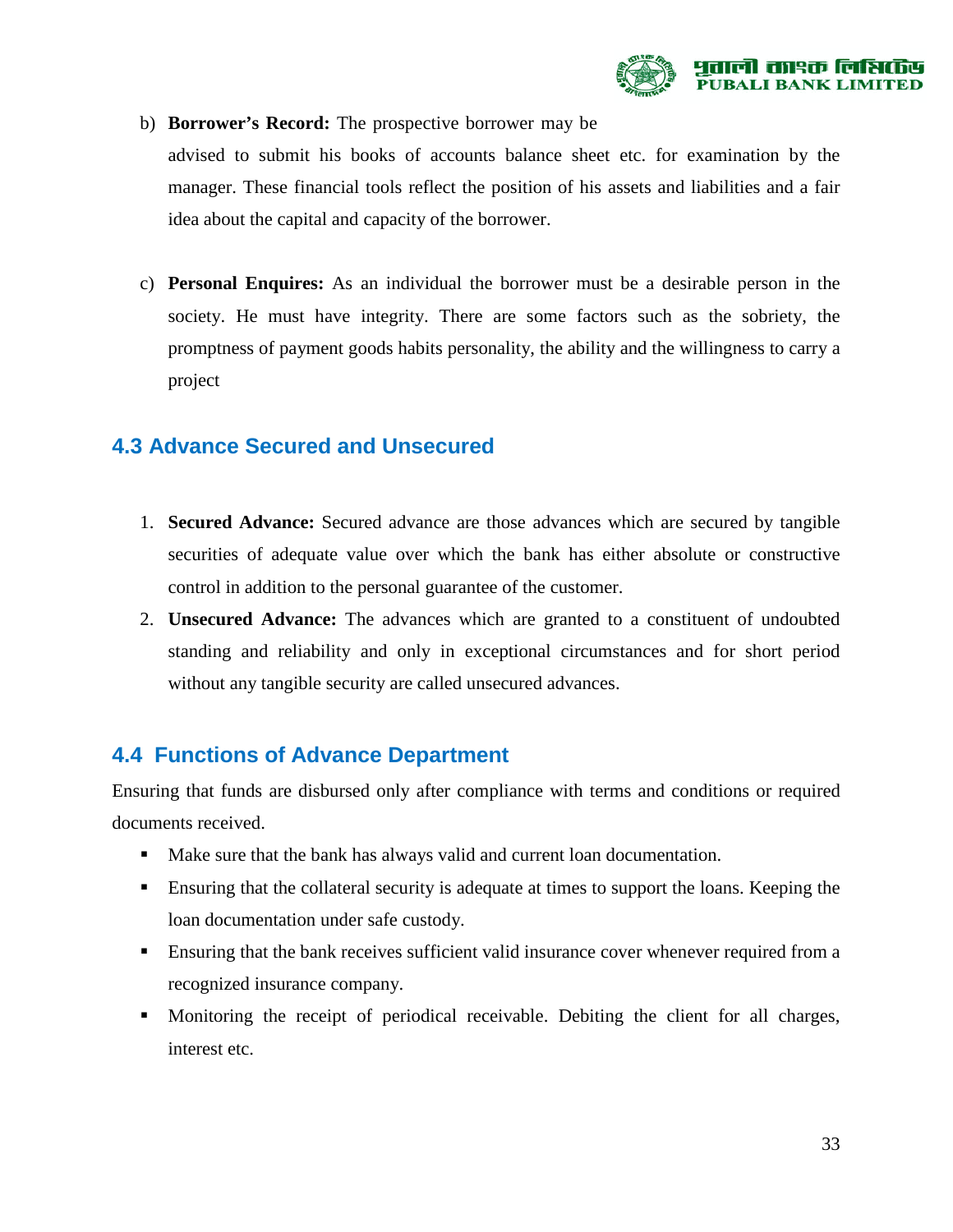

Maintaining the central liability records for all extensions of credit and balancing the totals with General Ledger

#### **LOAN&ADVANCES:**



# **Types of Loan**

Pubali Bank Principal Branch has the following loan schemes

- Continuous Loan
- Demand Loan
- Term Loan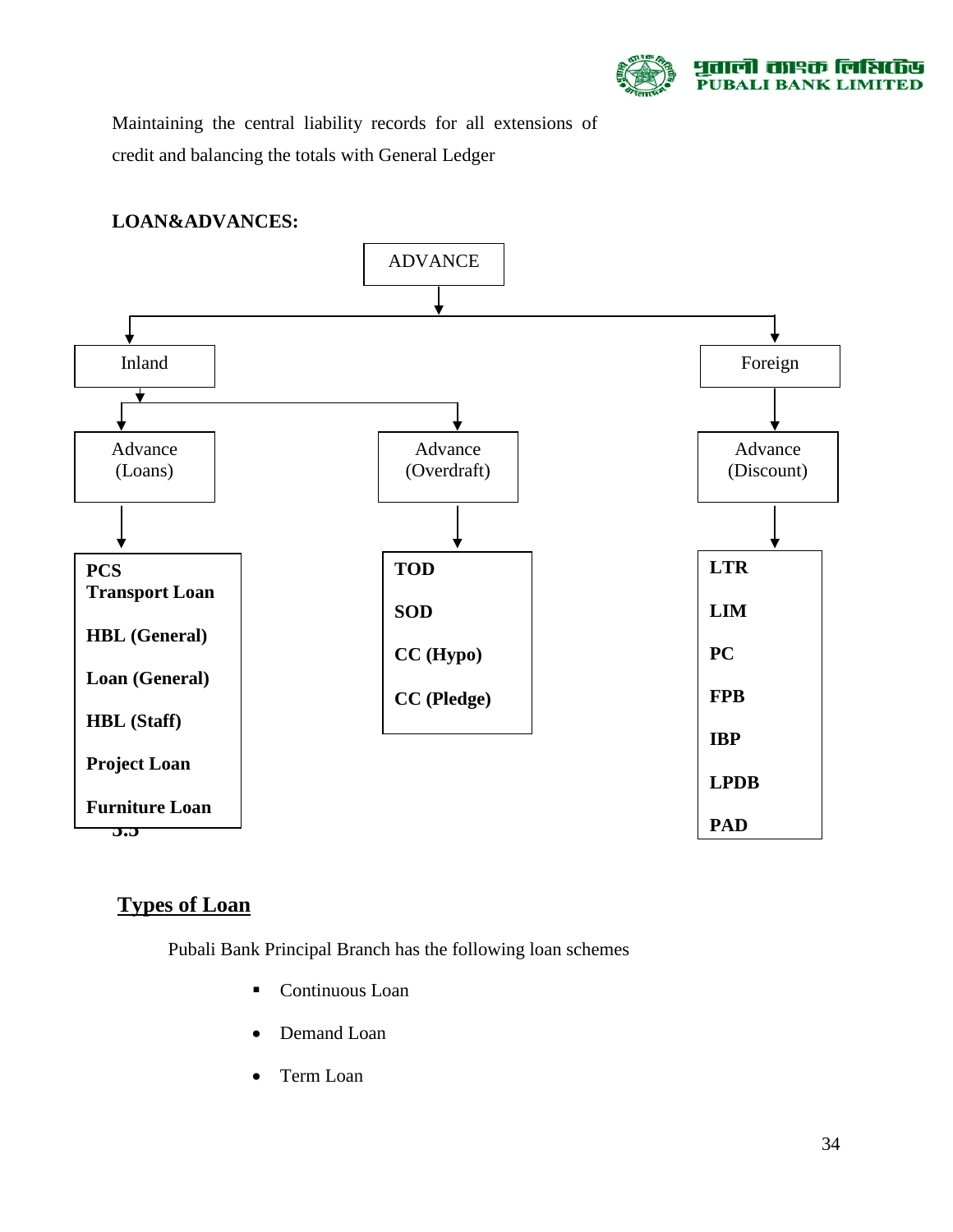

- Cash Credit (CC)
- Overdraft (OD)
- Bank Guarantee
- Staff Loan(PBL)

**Continuous Loan**: The limited loans with expiry date of loan payment, which can be transacted without any particular payment schedule, are termed as continuous loan. Following are the various categories:

- 1. Small Enterprise Financing (SEF)
- 2. Consumer Financing (CF)
- 3. Other than SEF and CF

#### **Demand Loan**

The loans, which become eligible for payment when demanded by the bank, are termed as demand loan. If contingent or any other debt becomes forced loan, then those are also termed as demand loan.

Following are the various categories:

- 1. Small Enterprise Financing (SEF)
- 2. Consumer Financing (CF)
- 3. Other than SEF and CF

#### **Term Loan**

The loans which are to be paid within limited term with a particular payment schedule are known as term loan.

Following are the various categories:

- (a) Term loans up to 5 years
	- 1. Small Enterprise Financing (SEF)
	- 2. Consumer Financing (Other than HF & LP)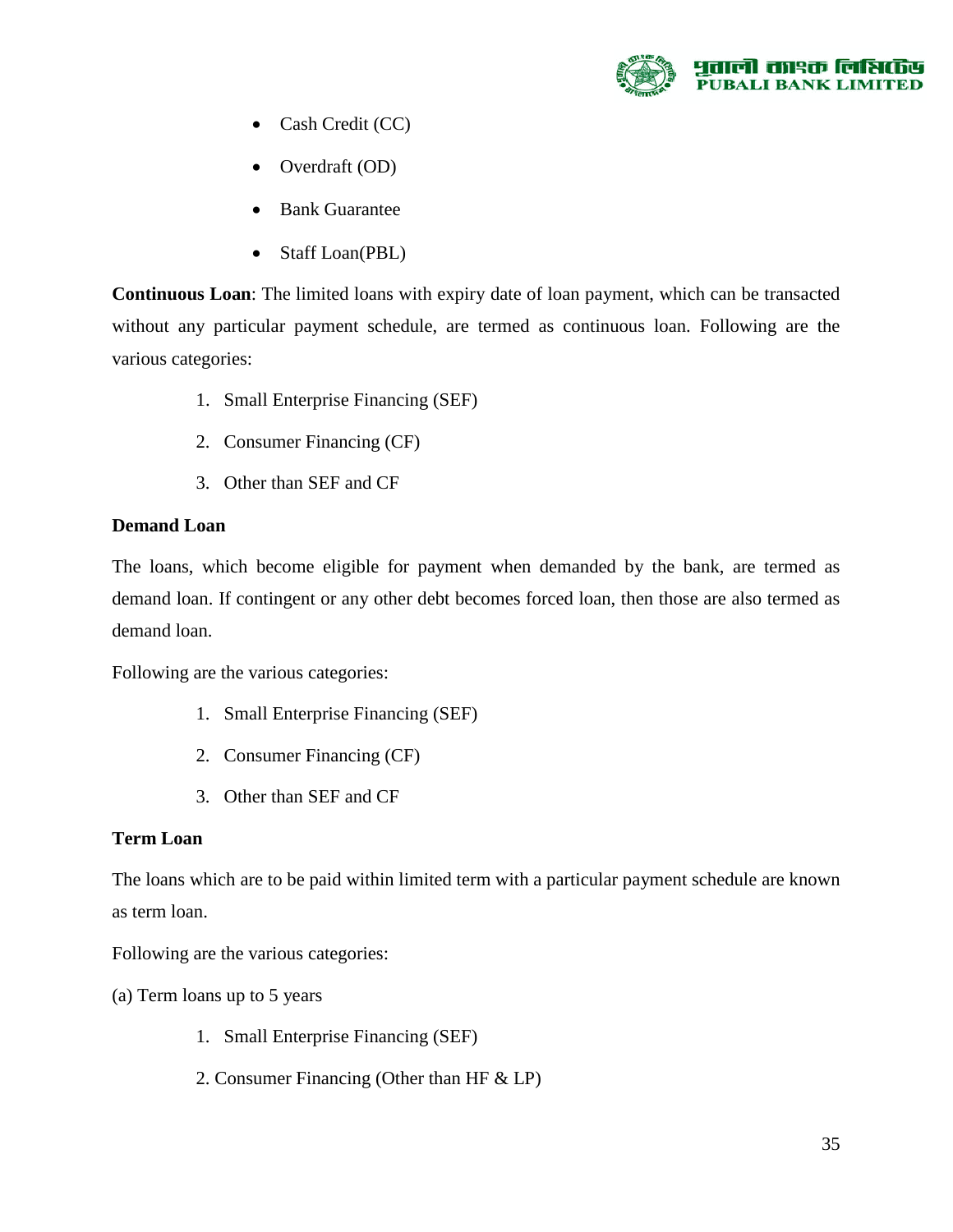

- 3. Housing Finance (HF)
- 4. Loans for Professionals to setup business. (LP)
- 5. Others

#### (b) Term loan over 5 years

- 1. Small Enterprise Financing (SEF)
- 2. Consumer Financing (Other than HF & LP)
- 3. Housing Finance (HF)
- 4. Loans for Professionals to setup business. (LP)
- 5. Others

**Short term Agro and Micro Credit:** The short-term loans which are listed in yearly loan disbursement schedule served by the loan department of Bangladesh Bank, are termed as shortterm agricultural loan and micro-credit. The loan given to the agricultural sector for less than 12 months is also included in this category. By short-term loan we mean the loan below Tk 10,000 to be paid within 12 months.

#### **Cash Credit (CC)**

- **a.** Cash credit is given through the Cash Credit (CC) account.
- **b.** Cash credit account is basically a current account, however a little difference exist between them. The distinction between a current account a CC account is that the former is intended to be an account with credit balance and the latter an account for drawing of advances.
- **c.** Operation of cash credit is as same as overdraft. The purpose of cash credit is to meet working capital needs of traders, farmers, and industrialists.

#### **Over Draft (OD)**

- **a.** Overdrafts are those drawings which are allowed by the banker in excess of the balance in the account up to a specified amount for definite period.
- **b.** Generally it is given to the businessmen to maintain their business activities.
- **c.** Any deposit in the SOD account is treated as repayment of overdraft.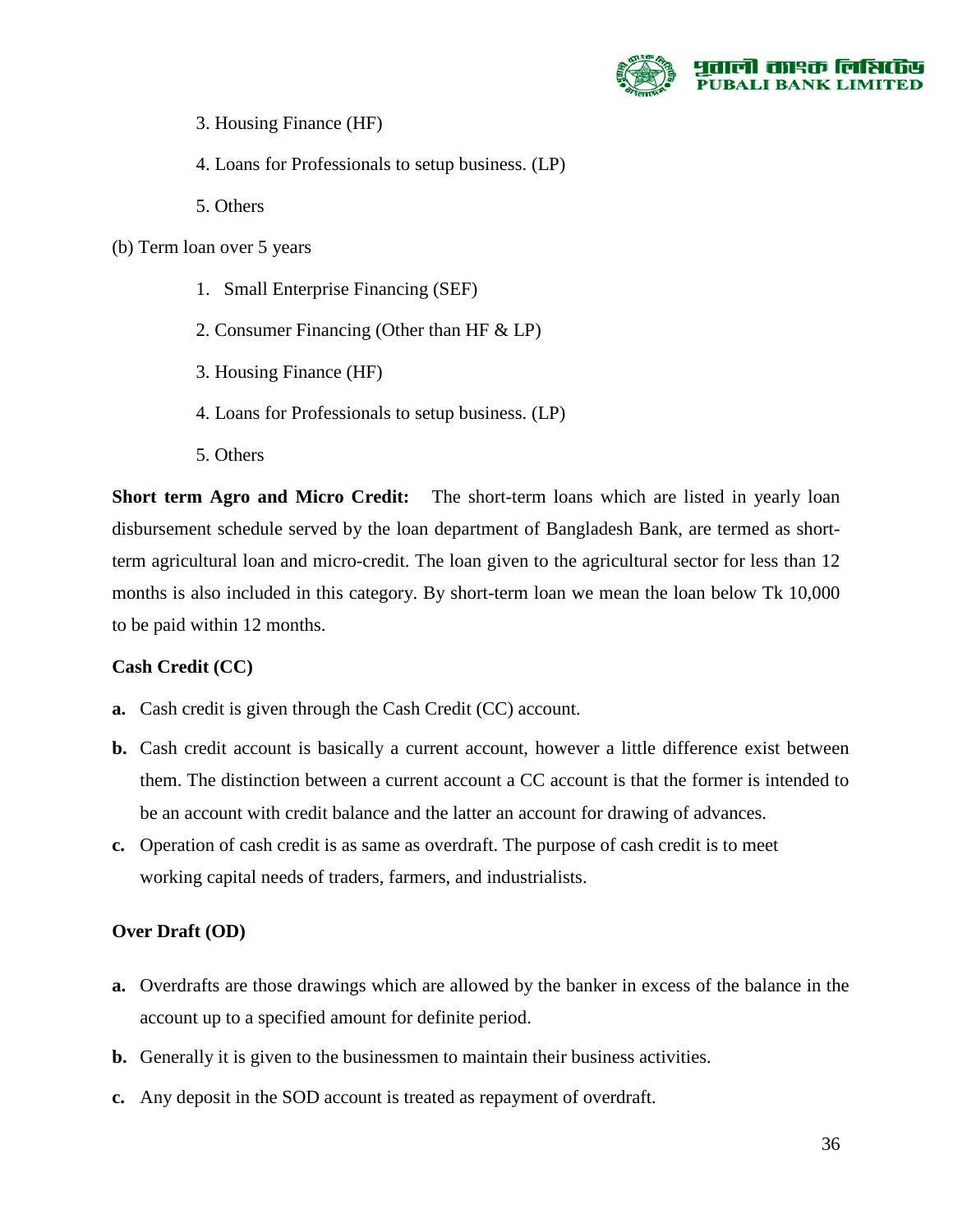

Generally provided against FDR, any primary security etc.

#### **Bank Guarantee**

- **a.** The bank is very often requested by his customer to issue guarantees on behalf of their party committing to make an unconditional payment of certain amount of money to the third party, if the customer (on whose behalf guarantee is given) becomes liable, or creates any loss or damage to the third party.
- **b.** It is a contingent liability for the bank and 3% commission is charged for this. After the expiry of the period bank is no longer liable to the third party.

Generally issued by the banker for payment of tender. Paying customs duty, sales tax, insurance premium guarantees are also issued on behalf of the customer.

#### **Staff Loan:**

#### **1. STAFF HOUSE BUILDING LOAN – SHBL**

- **a.** 120 times of the basic salary is provided as SHBL
- **b.** Bank Rate  $+1\%$ , interest is charged to the employee
- **c.** Repayment is adjusted from their monthly salary
- **d.** Repayment is made at equal monthly installment

#### **2. STAFF LOAN AGAINST PROVIDENT FUND – SPF**

- **a.** 10% of basic is contributed by employee in every month
- **b.** 10% of basic is also contributed to the PF by the Bank
- **c.** Repayment is adjusted from their monthly salary
- **d.** Maximum Sanction from PF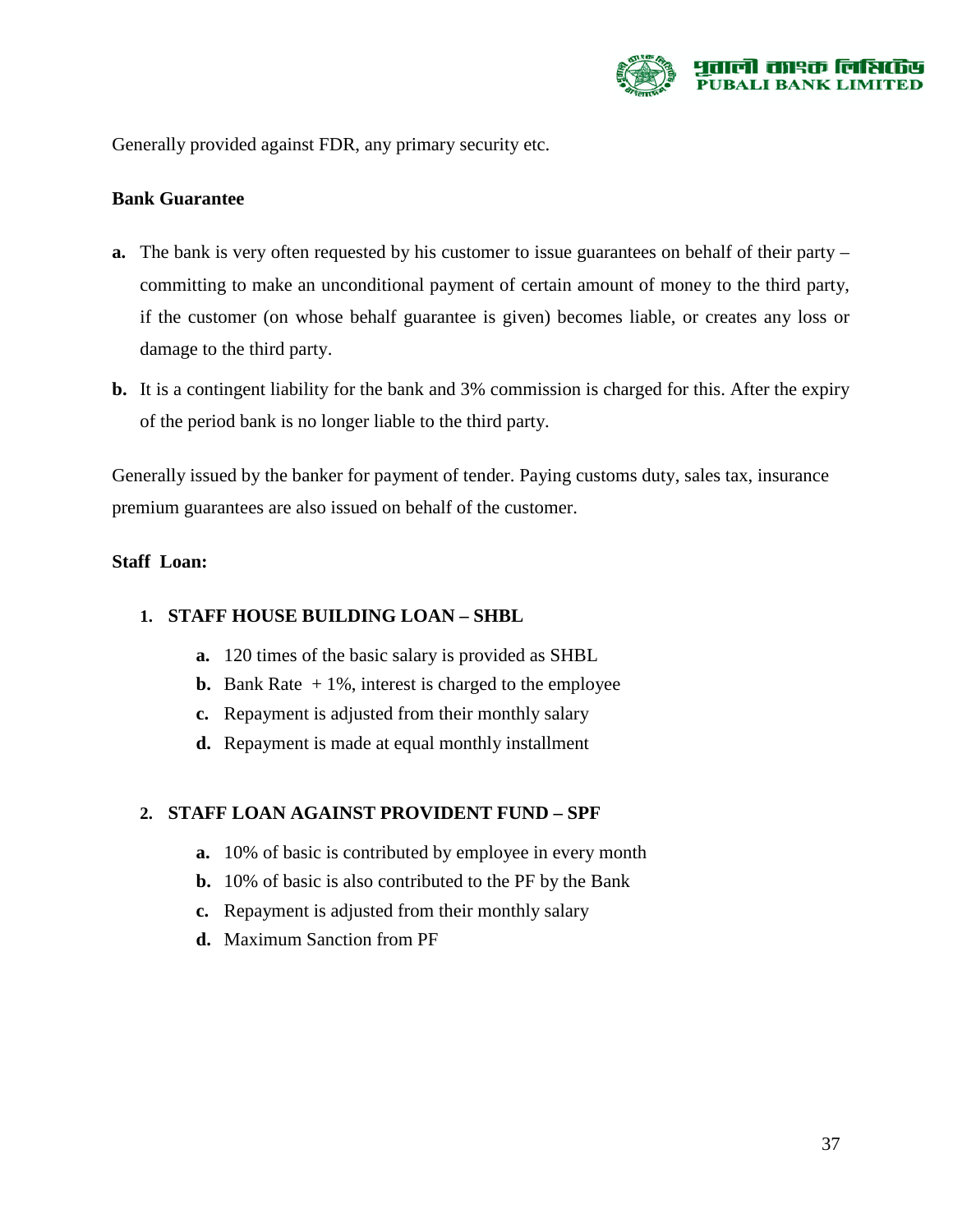

# **4.6 Process of Loan**

#### **Application**

Applicant applies for the loan in the prescribed form of the bank describing the types and purpose of loan.

#### **Sanction**

- **a.** Collecting credit information about the applicant to determine the credit worthiness of the borrower. Sources of information
	- Personal Investigation, Confidential Report from other bank, Head Office/Branch/Chamber of Commerce.
	- CIB (Central Information Bureau) report from Central Bank.
- **b.** Evaluation of compliance with its lending policy.
- **c.** Evaluating the proposed security
- **d.** If loan amount exceeds 50 lac then bank goes for LRA Analysis.
- **e.** LRA is must for the loan exceeding one core as ordered by Bangladesh Bank. LRA has described at the end of this chapter.

If everything is in accordance the loan is sanctioned.

#### **Documentation**

- **a.** Then the bank prepares a loan proposal containing terms and conditions of loan for approval of H.O. or Manager.
- **b.** Takes the necessary papers and signatures from borrower

#### **Disbursement**

- A loan Account is opened where
- Dr customer A/C.
- Cr Respective Loan A/C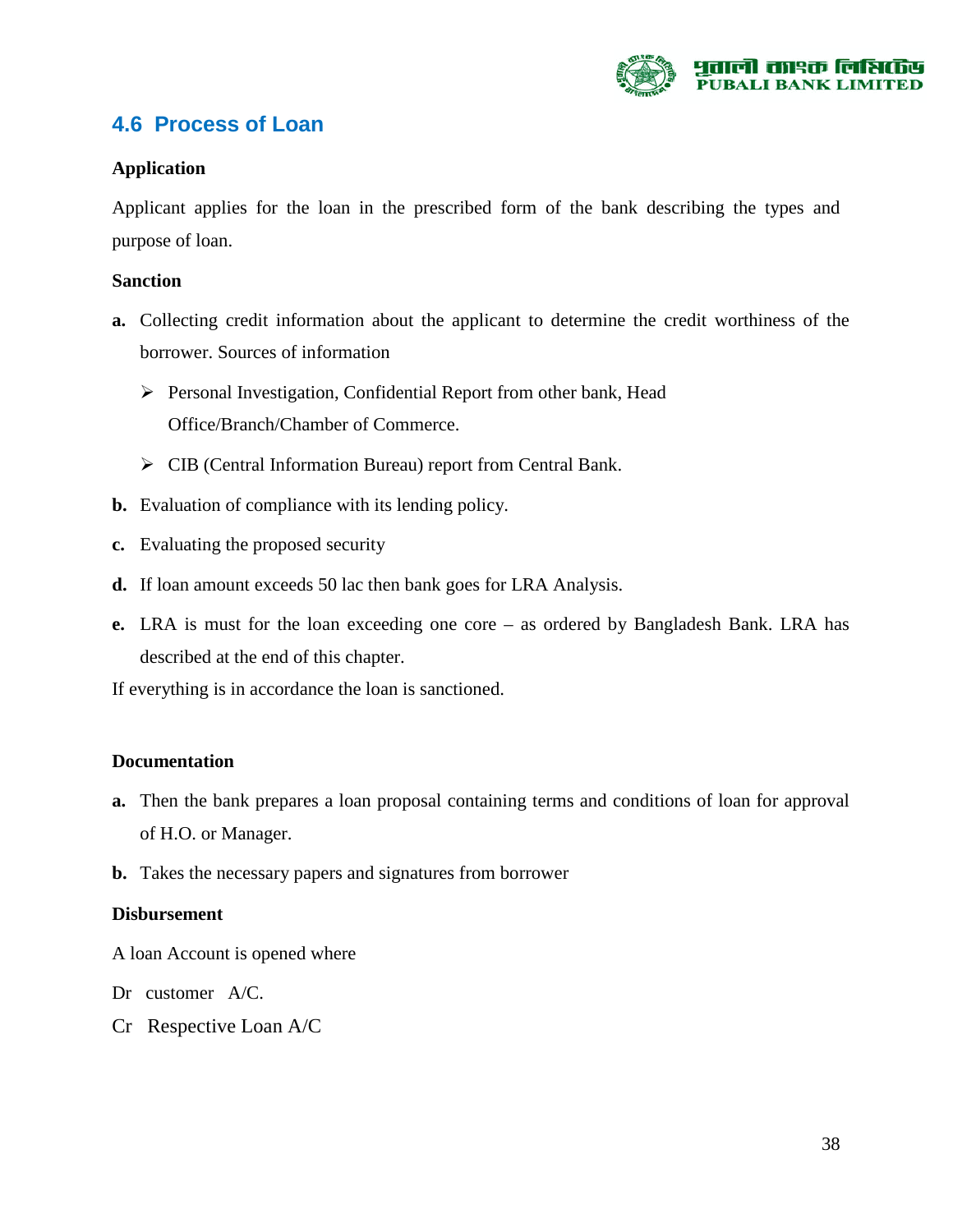

# **4.7 State of Classification and Provision for 5 Years of PBL**

**(Figures in Millions)** 

| SL             | <b>Particulars</b>                         | 2011      | 2012      | 2013      | 2014      | 2015      |
|----------------|--------------------------------------------|-----------|-----------|-----------|-----------|-----------|
| N <sub>0</sub> |                                            |           |           |           |           |           |
| 1.             | <b>Authorized Capital</b><br>(Million)     | 1000000   | 2000000   | 2000000   | 2000000   | 2000000   |
| 2.             | Paid up Capital<br>(Million)               | 6707.61   | 8384.51   | 8384.51   | 8562.39   | 8803.7    |
| 3.             | <b>Reserved Fund and</b><br>Other reserves | 10575.53  | 10420.19  | 11920.99  | 12179.35  | 12376.54  |
| 4.             | <b>Total Deposits</b><br>(Million)         | 123805.97 | 150418.81 | 177878.17 | 209427.54 | 236184.72 |
| 5.             | <b>Total Investment</b><br>(Million)       | 19069.27  | 30691.15  | 48678.92  | 61257.95  | 75643.79  |
| 6.             | <b>Total Income</b><br>(Million)           | 15189.7   | 20778.37  | 24418     | 29187.2   | 33978.81  |
| 7.             | Net Profit<br>(Million)                    | 3140.22   | 1761.98   | 2305.54   | 2971.38   | 3119.84   |

**Source: Annual Report 2011,2012,2013,2014, 3 Quarter Financial Report Analysis in 2015.**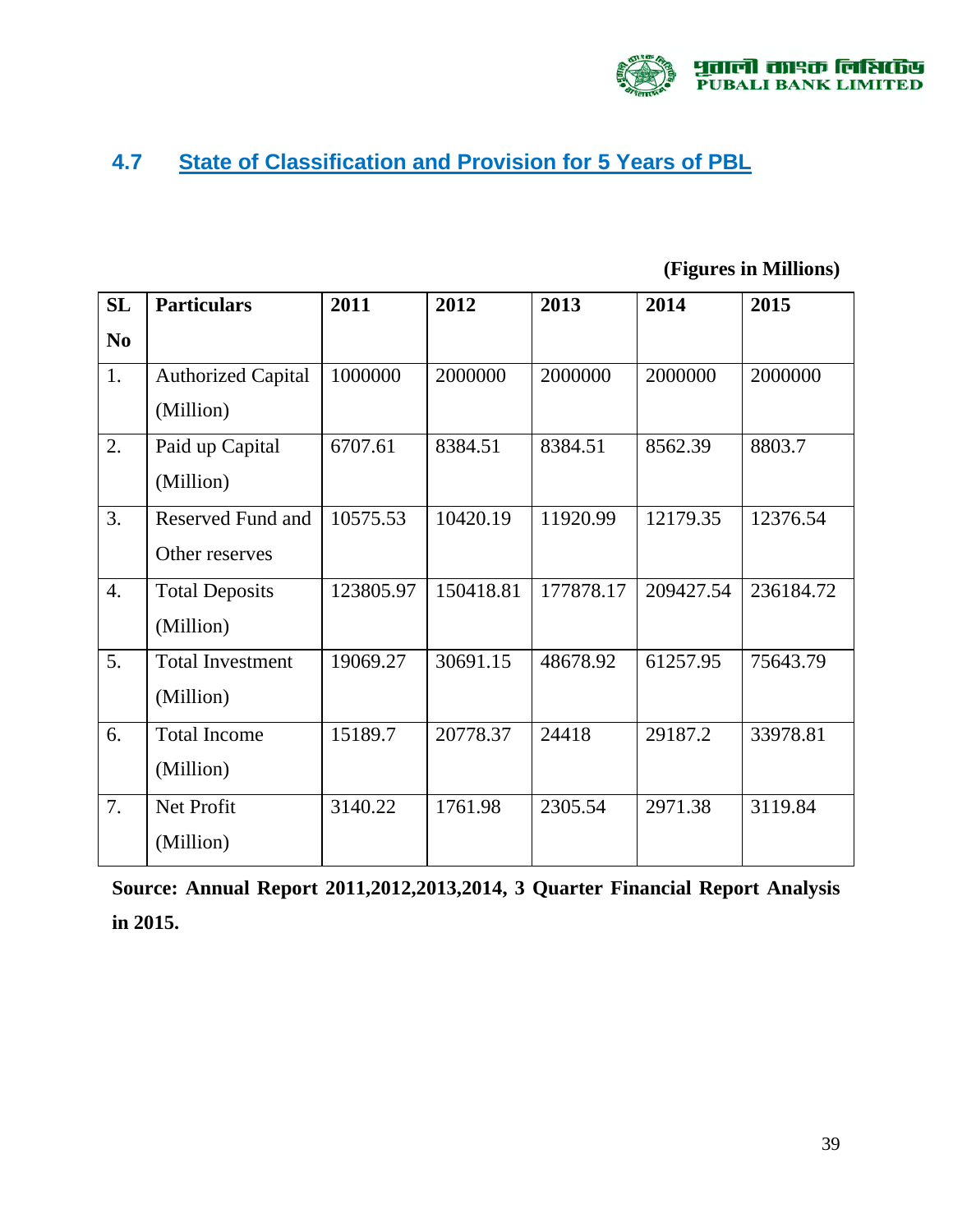

#### **1. Authorized Capital (Million)**



Comments: From the annual report, we can see that the authorized capital in 2011 is 1000000(million) which is increasing in 2012 and other years are same.



#### **2. Paid up Capital (Million)**

Comments: From the annual report, we can see that the paid up capital is increasing from 2011to 2012.Also see that 2012 &2013 paid up capital is same. After that the paid up capital is increasing year by year.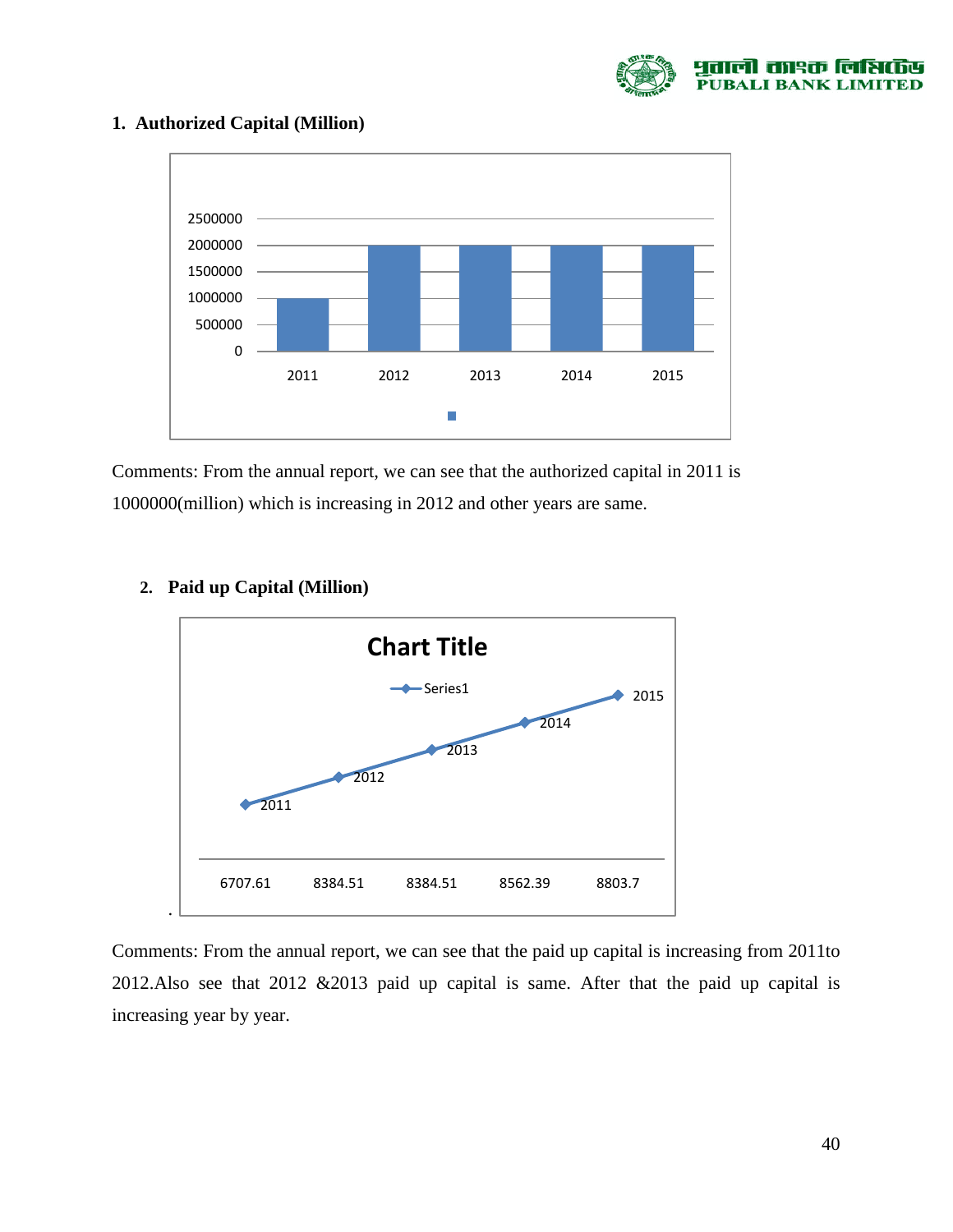



#### **3. Reserved Fund and Other reserves**

Comments: In 2011 the Reserved Fund and Other reserves was 10575.53(million), which is decreasing in 2012.After that, the Reserved Fund and Other reserves is increasing gradually from year 2013 to 2015.



#### **4. Total Deposits (Million)**

Comments: With the passage of time the bank is expanding day by day. That is what we see that the amount of deposit is increasing gradually from year 2011 to 2015.Total deposit of the bank was 123805.97 million during 2011 and in 2015 it is 236184.72 (million).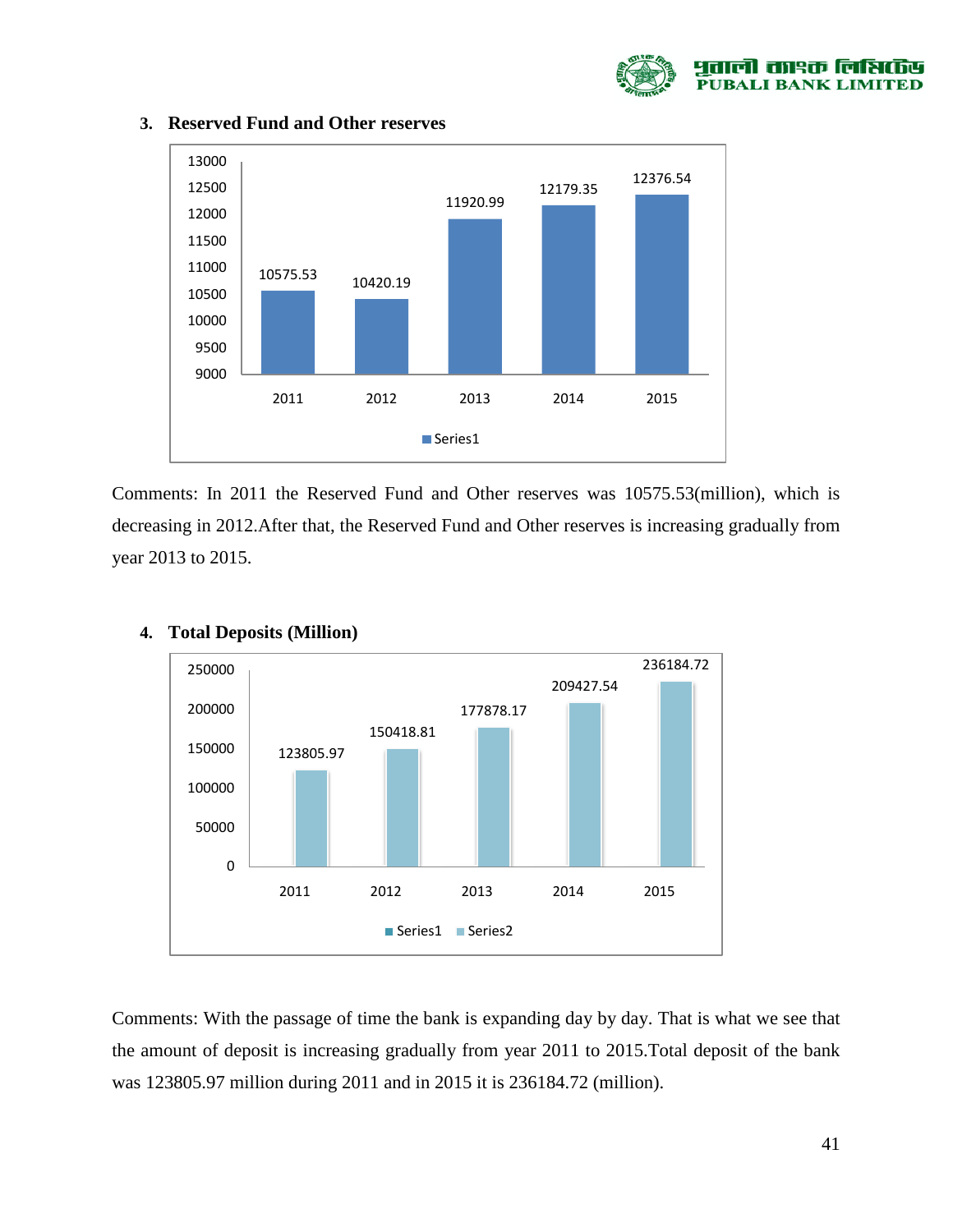



#### **5. Total Investment (Million)**

Comments: The figures and graphs above we see that during the year the bank made investment in 2015which is 75643.79 (million) against loans and advances, diminution in value investments, exposure of Off Balance sheet items and provision. Although we see that the amount of investment is increasing gradually from year 2011 to 2015



#### **6. Total Income (Million)**

Comments: From the graphs above we see that the total income is increasing gradually from year 2011 to 2015.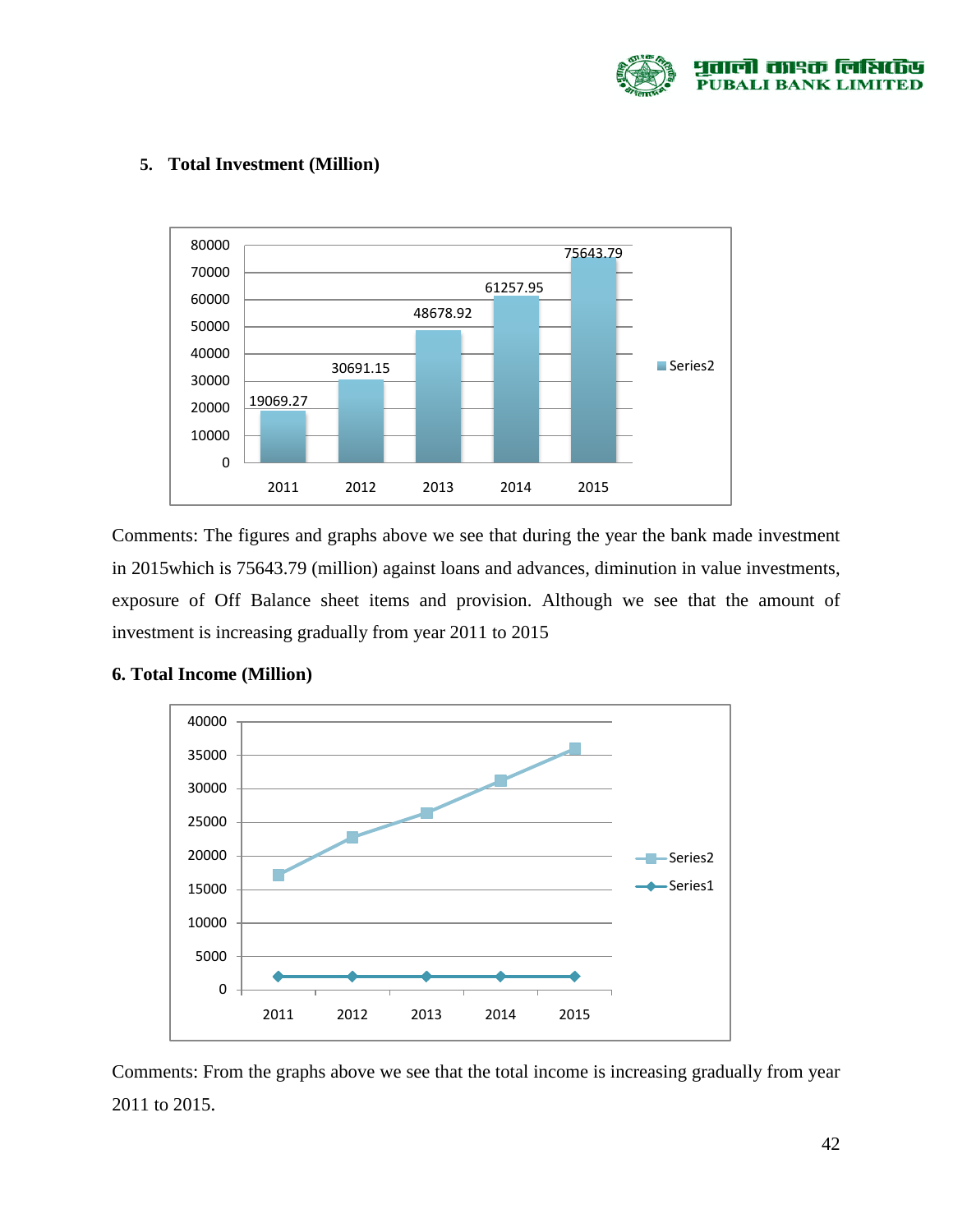

### **7. Net Profit (Million)**



Comments: With the passage of time the bank is growing day by day. That is what we see that the amount of net profit is fluctuating between 2011 to 2012 and after that the net profit is increasing gradually from year 2013 to 2015.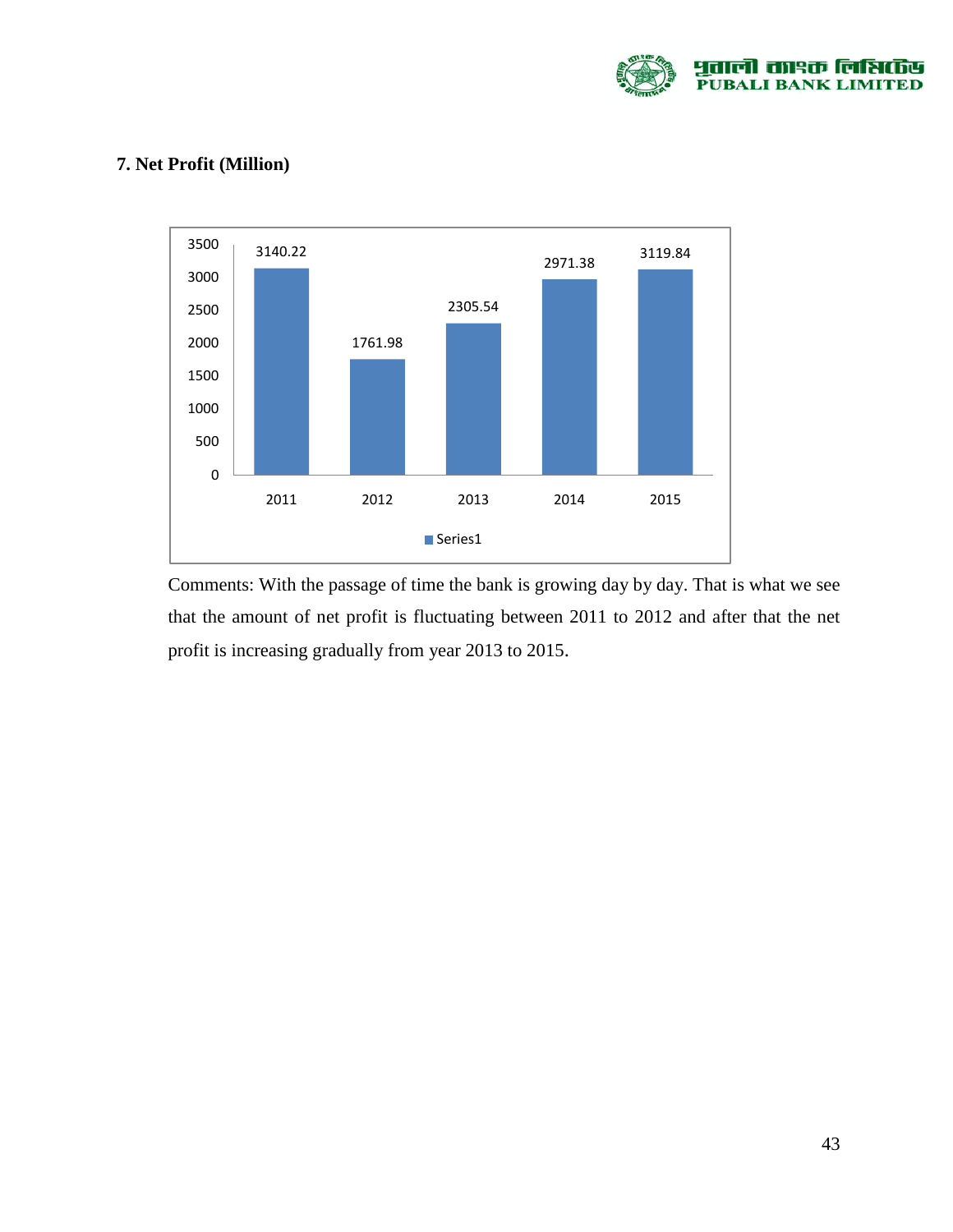

# Chapter 05

# **Foreign Exchange**

- **5.1 Introduction**
- **5.2 International Trade**
- **5.3 Function of Foreign Exchange Department**
- **5.4 Import Section**
- **5.5 Export Section**
- **5.6 Exchange rate and foreign remittance**
- **5.7 My Learning**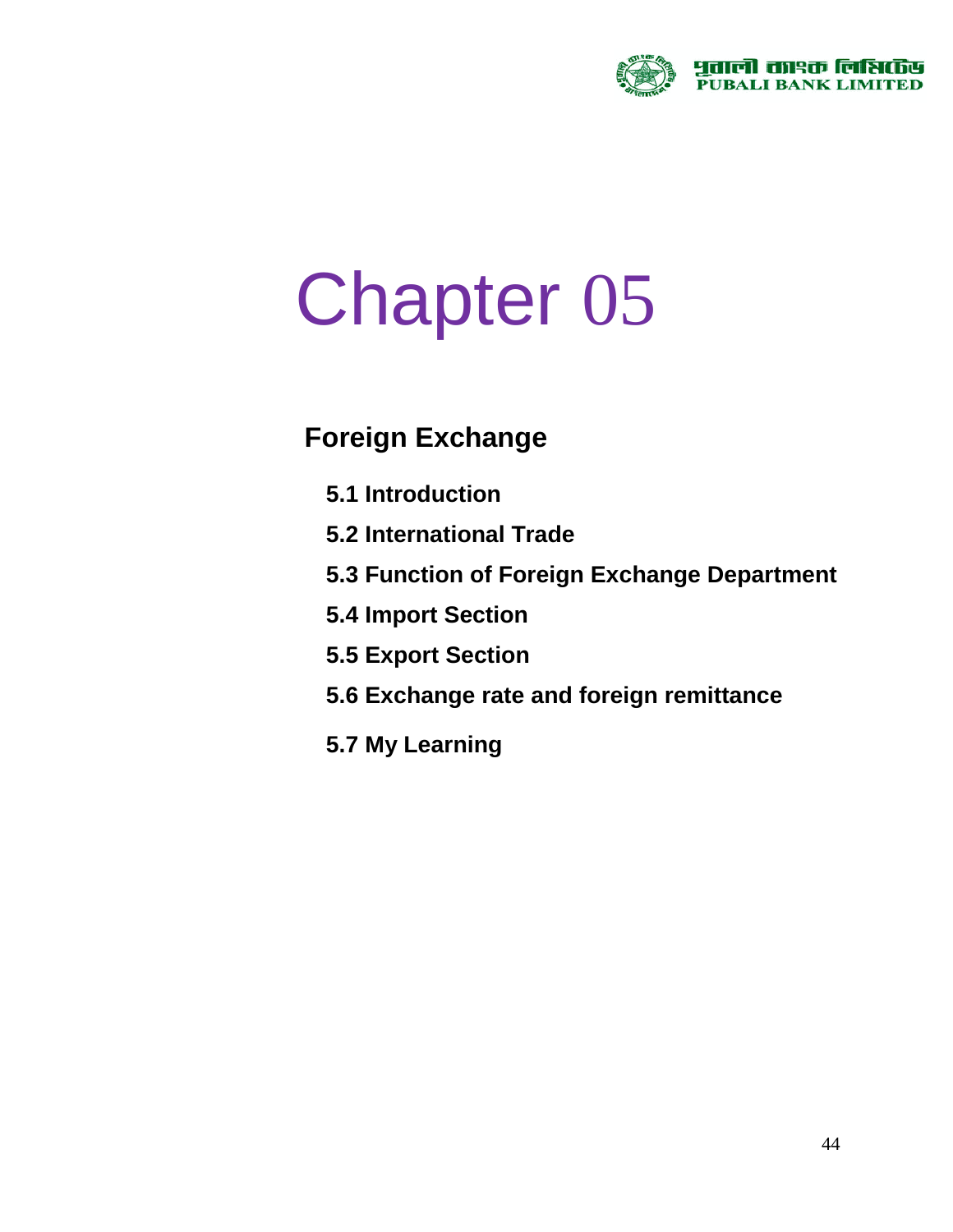

# **Foreign Exchange**

# **5.1 Introduction**

Foreign trade financing is an integral part of banking business. Documentary Credit (also called letters of credit or "L/Cs") is the key player in the foreign exchange business. With the globalization of economies international trade has become quite competitive. Timely payment for exports and quicker delivery of goods is, therefore, a pre-requisite for successful international trade operations. Growing complexity of international trade, separation of commercial parties across the globe and operating In a totally unknown environment underlined the need for evolving a system that balances between the expectations of the seller and the buyer Documentary Credit has emerged as a vital system of' trade payment, and fulfilled the requisite commercial need. This system substantially reduces payment-related risks for both exporter and importer. Not surprisingly, therefore, the letter of credit is the classic form of international export payment, especially in trade between distant partners. The bank upon presentation makes payment, acceptance or negotiation of the credit by the seller of stipulated documents (e.g., bill of lading, invoice, and inspection certificate).

This part of the report consists of the following areas

- 1) International Trade : Import & Export
- 2) Foreign Exchange related banking terms & rules
- 3) Foreign Exchange rate & foreign Remittance.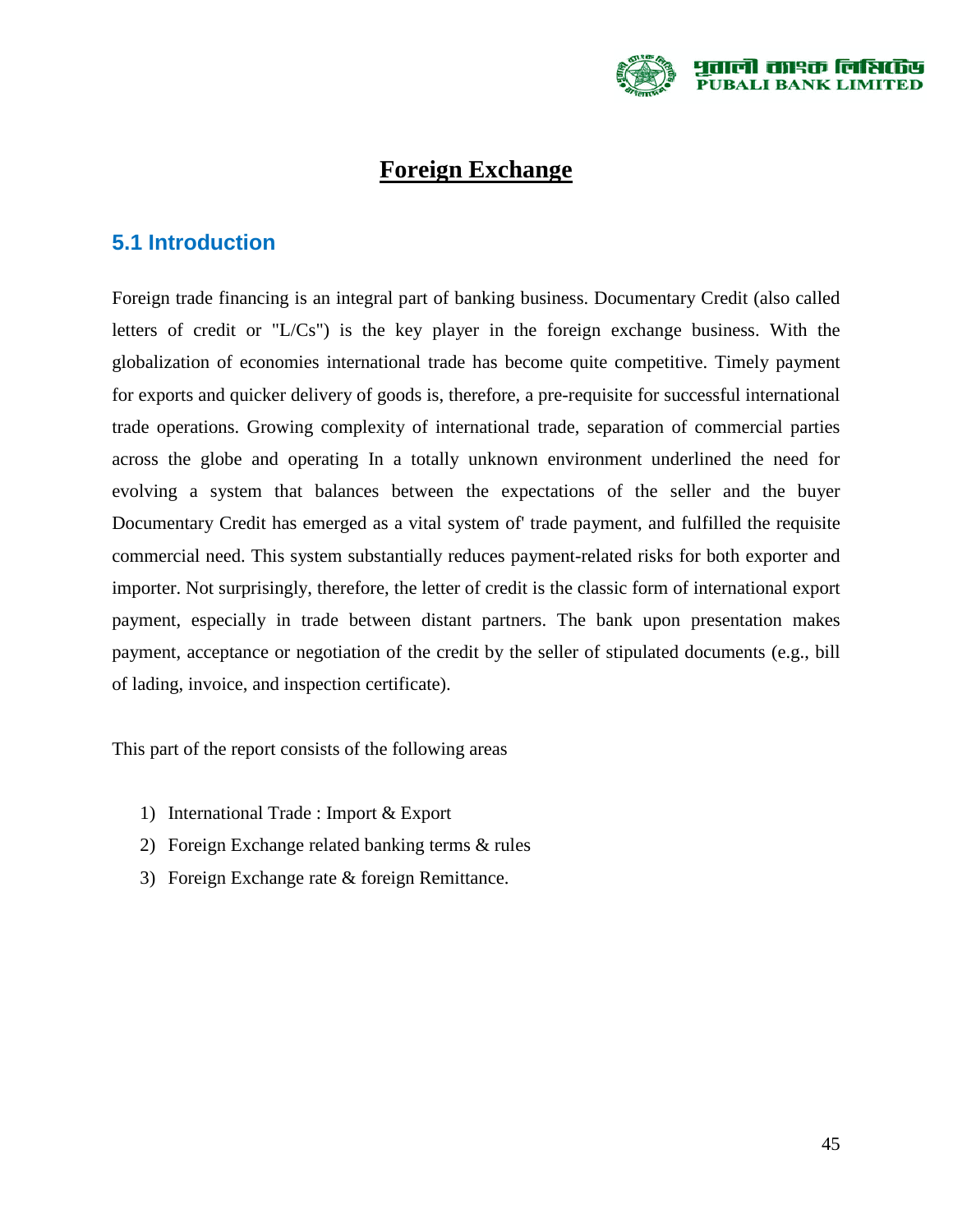

# **5.2 International Trade**

International trade is the trade between countries with the rest of the World. Now we live in a global economy. In the age of globalization each country has free access to the market of other with quality goods and services.

International Trade has two components – as following Import & Export.



 To handle of International transaction in a sound and efficient manner there must have a written contract between the buyer  $\&$  seller. For international trading purpose a Bank or Banks may involve in this contract and then the contract renamed into a letter of credit. It is the media under which the international trades are concluded.

# **5.3 Function of Foreign Exchange Department**

- 01. L/C Opening
- 02. L/C Amendment
- 03. Sanction Payment against Document (PAD), Loan against Imported Merchandise (LIM), Loan against Trust Receipt (LATR).
- 04. T.C issuing
- 05. Foreign Bill Purchase (FBP)
- 06. Local Bill Purchase (LBP)
- 07. Foreign Remittance
- 08. FC A/C maintaining
- 09. Foreign Currency remitting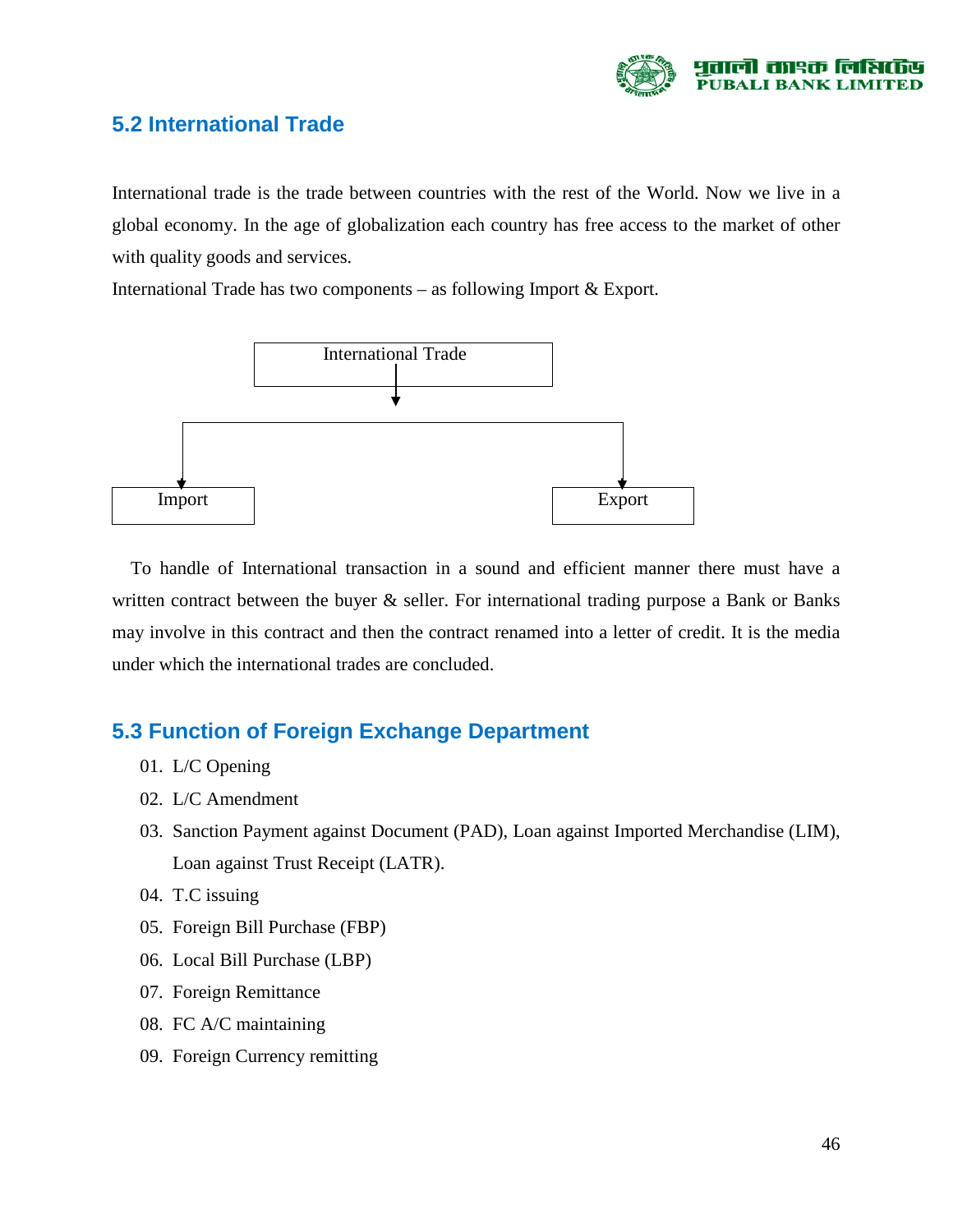

#### **Foreign Exchange Mechanism**

- 01) L/C Opening
- 02) Issue the L/C by issuing Bank and send to advising bank
- 03) Advised and or confirm the L/C by Advising and Add confirming Bank
- 04) Submit the documents to Negotiating Bank by export
- 05) The Negotiating Bank makes payment
- 06) The Negotiating Bank forward/sends documents to issue bank
- 07) Issuing Bank makes payment to negotiating bank
- 08) A issuing bank instructs to pay or reimburse the paying bank and paying bank makes payment or reimburse to the negotiating bank
- 09) Issuing bank sends documents to the importer
- 10) The importer makes payment

#### **Types of L/C Offered:**

Letter of Credit (L/C) can be defined as a 'Credit Contract' whereby the buyer's bank is committed (on behalf of the buyer) to place an agreed amount of money at the seller's disposal under some agreed conditions. It is also known as documentary letter of credit. It may be either:

- (i) Revocable: A revocable credit is a credit, which can be amended or cancelled by the issuing bank at any time without prior notice to the seller.
- (ii) Irrevocable: It constitutes a definite undertaking of the issuing bank (since it can't be cancelled or amended without the agreement of all parties thereto), provided that the stipulated documents are presented & the seller satisfies the terms and conditions.

#### **Special documentary Credit:**

- Revolving Credit: It is the credit, which provides for restoring the credit to the original amount after it has been utilized.
	- Transferable Credit: the original beneficiary in full or in part to one or more subsequent beneficiaries can transfer it.
	- Back-to-Back Credit: It is a new credit opened on the basis of an original credit in favor of another beneficiary.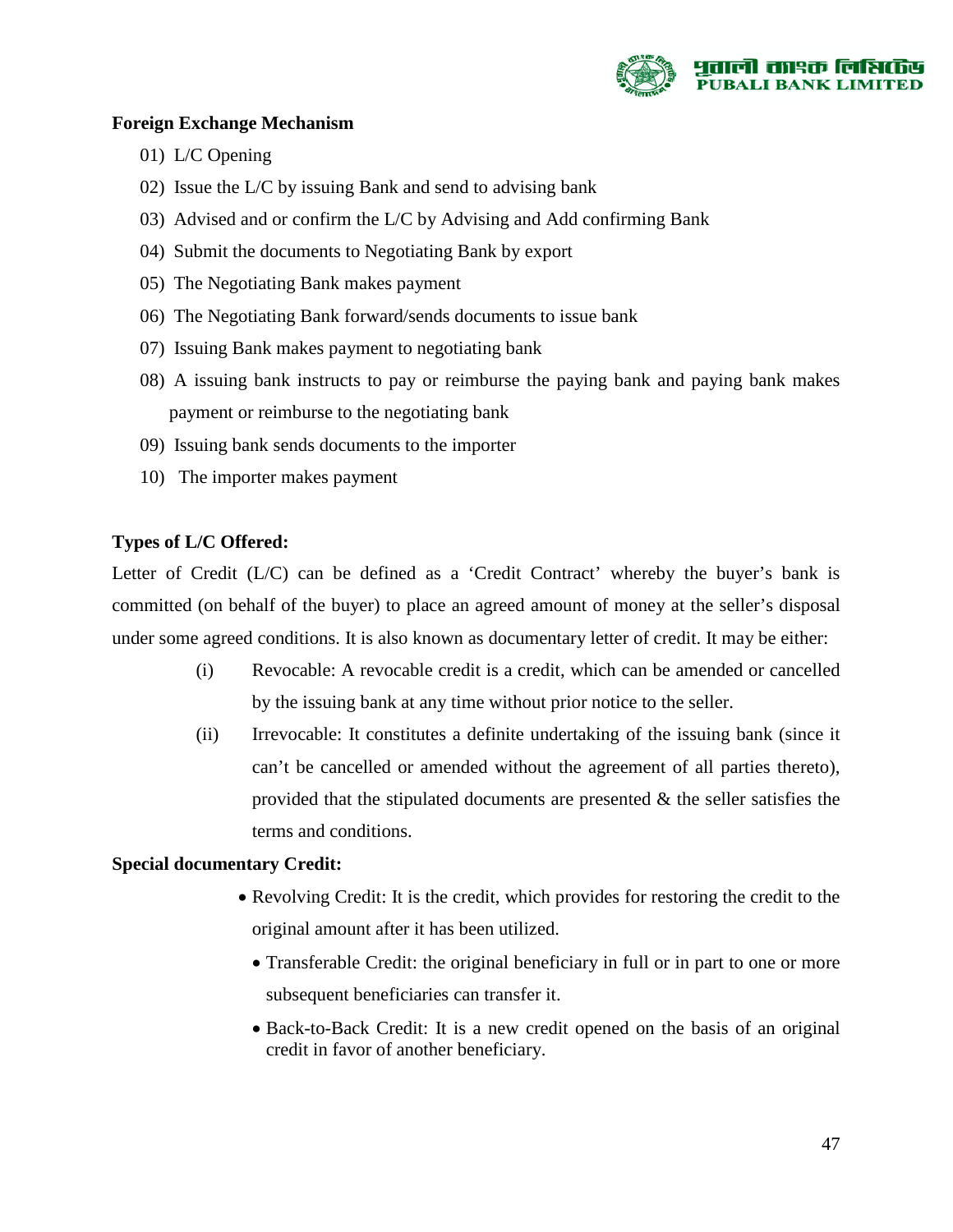

• Anticipatory Credit: The anticipatory credit

makes provision for pre-shipment payment, to the beneficiary in anticipation of his effecting the shipment as per L/C conditions.

- Red Clause Credit: A red clause credit is a credit with a special condition incorporates into it that authorizes the confirming Bank or any other Nominated Bank to make advances to the beneficiary before presentation of the documents.
- Green Clause Credit

#### **Parties Involved in L/C:**

There are number of parties involved in a letter of credit and the right and obligation of the different involved parties will differ from each other. The involved parties to a letter of credit are named below:

- 01) The applicant/The importer/The buyer
- 02) Opening bank/Issuing bank
- 03) The beneficiary/The Exporter/The seller
- 04) The Advising Bank/The transmitting Bank/The notifying bank
- 05) The Confirming Bank
- 06) The Negotiating Bank
- 07) The Reimbursing Bank/Paying Bank

#### **Characteristics of the importer who wants to open a letter of credit**

- Must have an A/C in the branch
- Must be a member of the Chamber of Commerce
- Must be a TIN holder
- Must have IRC(Import Registration Certificate)
- VAT(Value Added Tax certificate)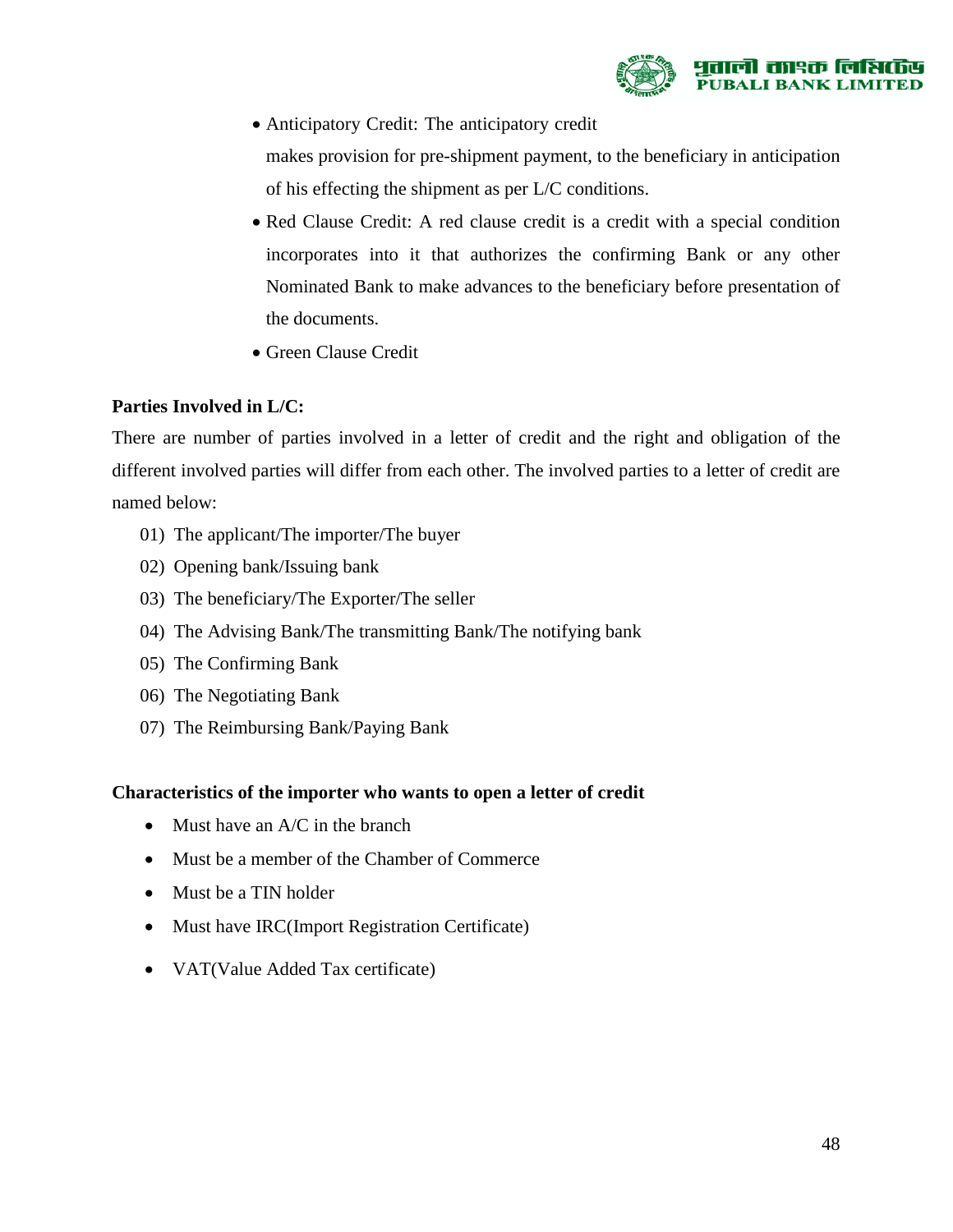

## **Documentary Credit:**



# **5.4 Import Section**

The Ministry of Commerce in terms of the Import & Export (Controls) Act 1950 regulates import of goods into Bangladesh with import Policy Orders issued periodically & public notices issued from time to time by the office of the Chief Controller of Import & Export 9CCI&E).

#### **5.4.1 Importer's Application for L/C Limit/Margin:**

To have an import L/C limit, an importer submits an application to the issuing Bank furnishing the following information:

- 01) Full particulars of bank account
- 02) Nature of business
- 03) Required amount of limit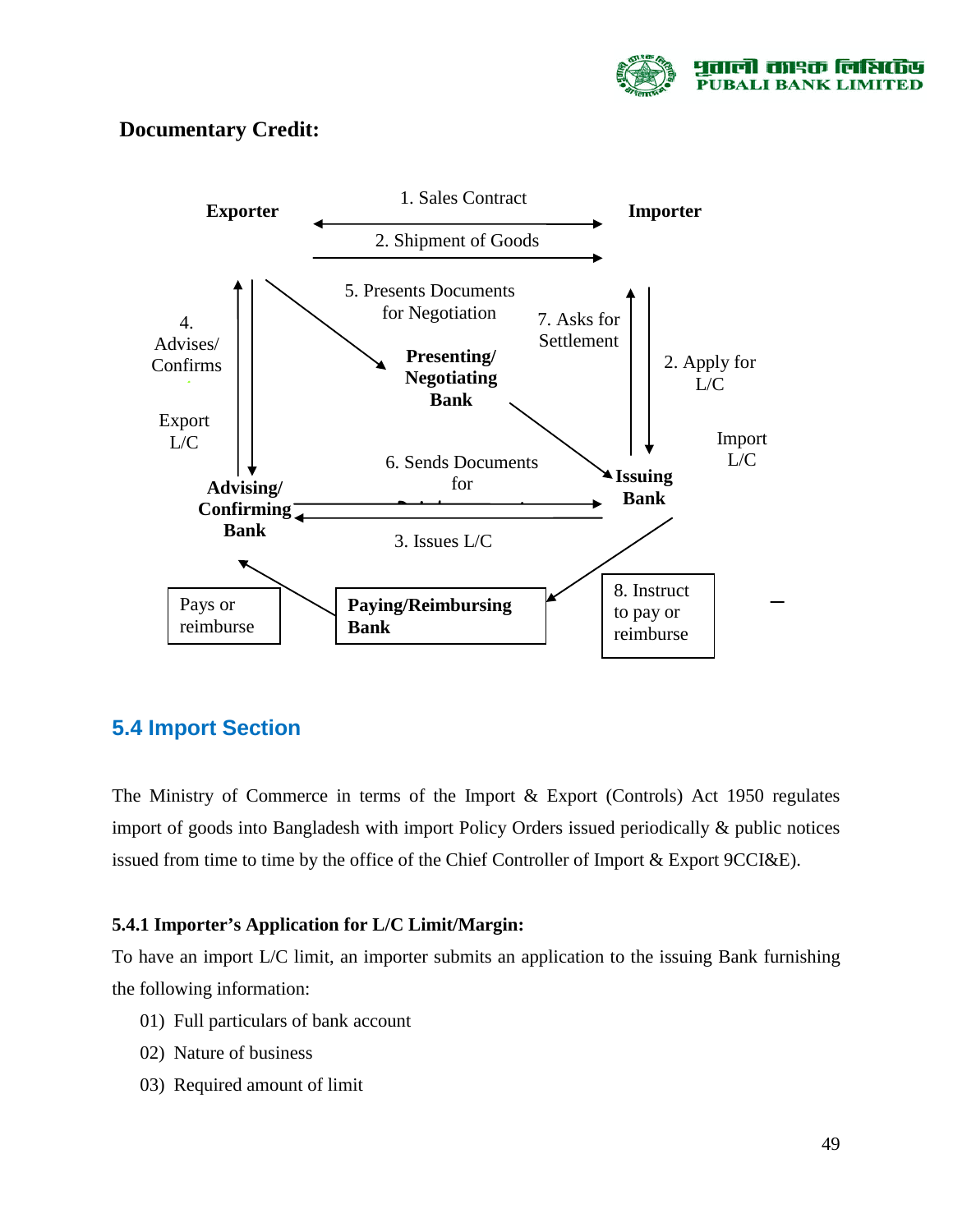

- 04) Payment terms and conditions
- 05) Goods to be imported
- 06) Offered to be imported
- 07) Offered security
- 08) Repayment schedule.

A credit officer scrutinizes this application and accordingly prepared a proposal (CLP) and forwards it to the Head Office Credit Committee (HOCC). The Committee, If satisfied, sanctions the limit and returns back to the branch. Thus the importer is entitled for the limit.

#### **5.4.2 The L/C Application:**

Pubali Bank Limited provides a printed form for opening of L/C to the importer. This form is known as letter of Credit Application form. A special adhesive stamp is affixed on the form. While opening the stamp is cancelled. Usually the importer expresses his desire to open the L/C quoting the amount of margin in percentage.

- 01) Full name and address of the importer.
- 02) Full name and address of the beneficiary.
- 03) Draft amount
- 04) Availability of credit by sight payment acceptance/negotiation/deferred payment.
- 05) Time bar within which the documents should be presented
- 06) Sales type (CIF/FOB/C&F)
- 07) Brief specification of commodities, price, and quantity, indent no etc.
- 08) Country of origin
- 09) Bangladesh bank registration no
- 10) Import license/LCAF No
- 11) IRC (Import Registration Certificate) no
- 12) Account No.
- 13) Documents required
- 14) Insurance cover note/Policy no, date amount
- 15) Name and address of insurance Company
- 16) Whether the partial shipment is allowed or not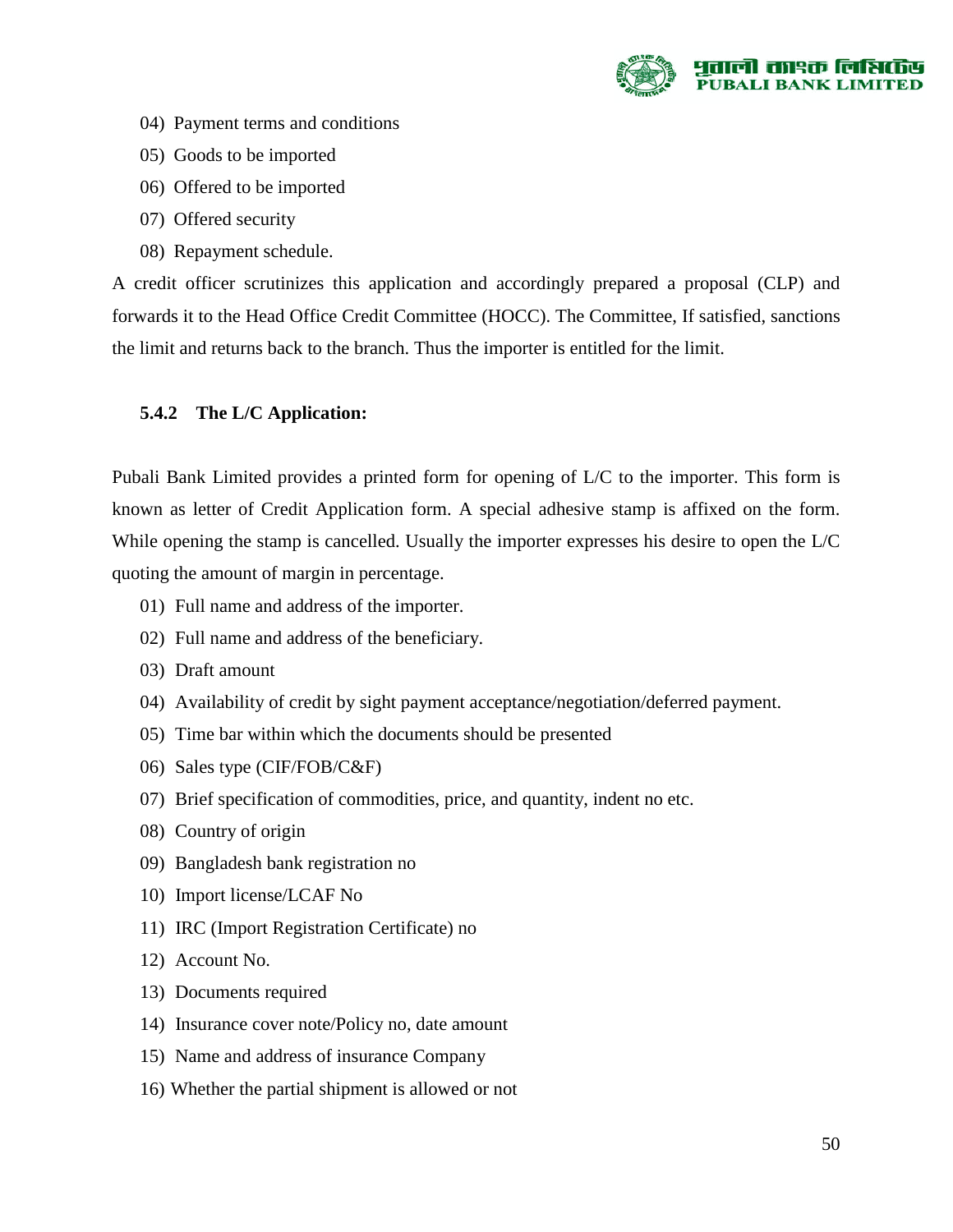

- 17) Whether the transshipment is allowed or not
- 18) Last date of shipment
- 19) Last date of negotiation
- 20) Other terms and conditions if any
- 21) Whether the confirmation of the credit is requested by the beneficiary or not.

The above information are given along with the following documents

- 01) Pro-forma invoice stating description of the goods including quantity, unit price.
	- (i) **Indent:** An indent stating the description of the goods including quantity, unit price, etc. given by the Supplier/Exporter given by the Indenter.
	- (ii) **Proforma Invoice:** Proforma Invoice states the description of the goods including quantity, unit price, etc. given by the Supplier/Exporter.
- 02) The insurance cover notes, issuing company and insurance number.
- 03) Four set of Import Form (IMP) form.

The Letter Of Credit Authorization (LCA) Form contains the following:

- 01) Name and address of the importer
- 02) IRC no. and year of renewal
- 03) Amount of L/C applied for (Both in figure and in word)
- 04) Description of item(s) to be imported
- 05) ITC Number/HS code
- 06) Stamp and Signature of the importer with seal

#### **5.4.3 Scrutiny of L/C Application:**

The dealing Officer scrutinizes the application in the following manner-

- 01) The terms and conditions of the L/C must be complied with UCPDC 500
- 02) Exchange Control & Import Trade Regulation
- 03) Eligibility of the goods to be imported
- 04) The L/C must not be opened in favor of the importer
- 05) Radioactivity report in case of goods item
- 06) Survey reports in certificate in case of old machinery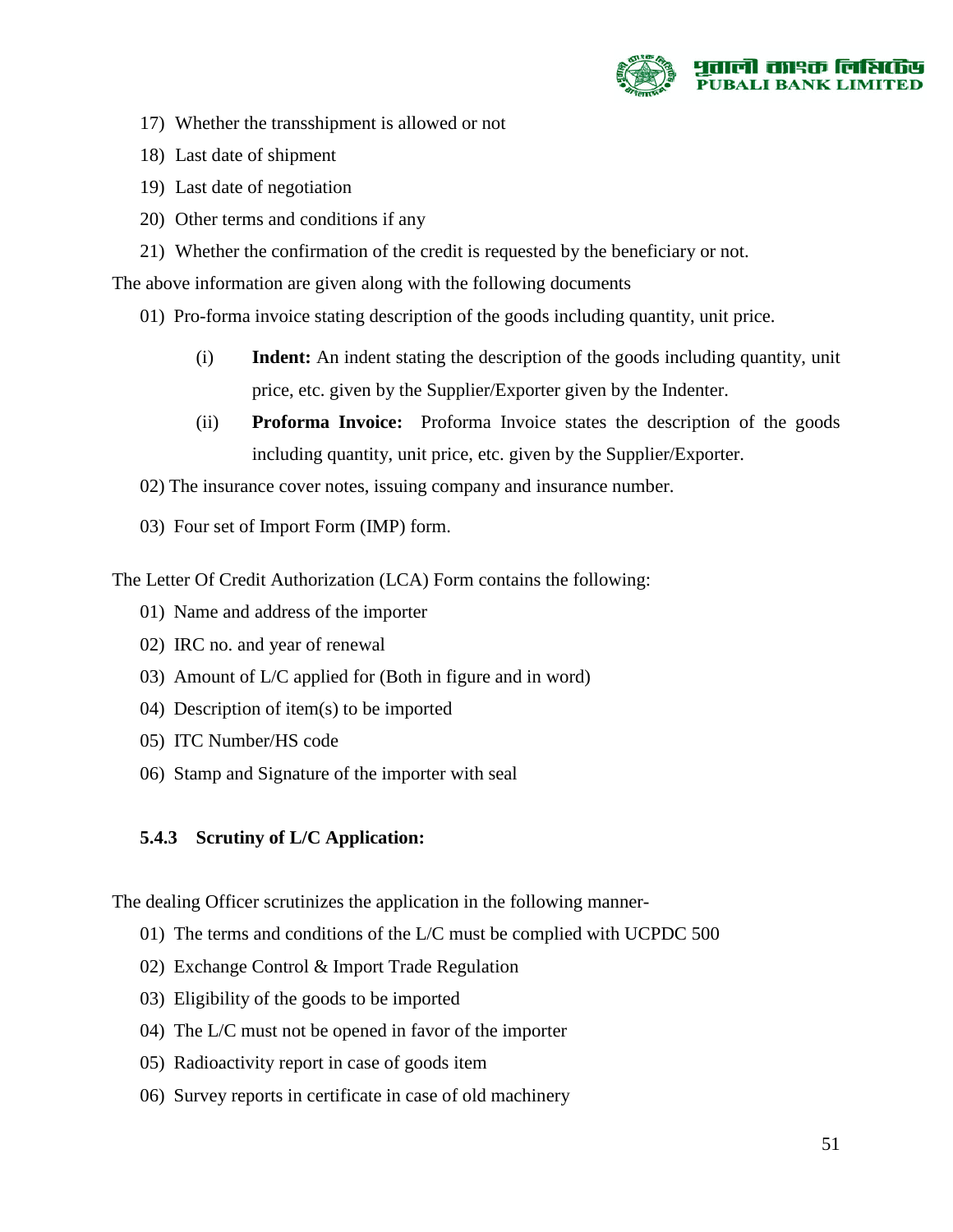

- 07) Carrying vessel is not of Israel or of Serbia-Montenegro
- 08) Certificate declaring that the item is in operation not more than 5 years in case of car.

#### **5.4.5 Precautions for issuing L/C:**

After submission of documentary letter of credit application form, the concerned officer scrutinizes the terms and conditions that mentioned in application. He must check the following things:

- 01) Whether the terms and conditions of L/C application are consistent with Exchange control and import Trade regulation UCPDC-500.
- 02) L/C must not be opened in favor of the importer of his agent.
- 03) The importer agreeing all terms and conditions mentioned in the application must sign L/C.
- 04) Indenting registration number.
- 05) Whether IMP form dully filled and signed.
- 06) Validity of Import Registration Certificate (IRC).
- 07) Insurance cover note with date of shipment.
- 08) The Harmonize System (HS) code of the goods
- 09) The balance of the accounts of the importer
- 10) The goods are not from Israel and vessels to be used is not of Israel
- 11) The issuing officer will try to keep as much margin as possible.

#### **5.4.6 Amendment of L/C:**

Parties involved in a L/C particularly the seller and the buyer cannot always satisfy the terms and conditions in full as expected due to some obvious ad genuine reasons. In such situation, the credit should be amended. Issuing Bank transmits the amendment by tested telex to the advising bank. In case of revocable credit, it can be amended or cancelled by the using bank at any moment and without prior notice to the beneficiary. If the L/C is amended, service charge telex charge is debited from the party account accordingly.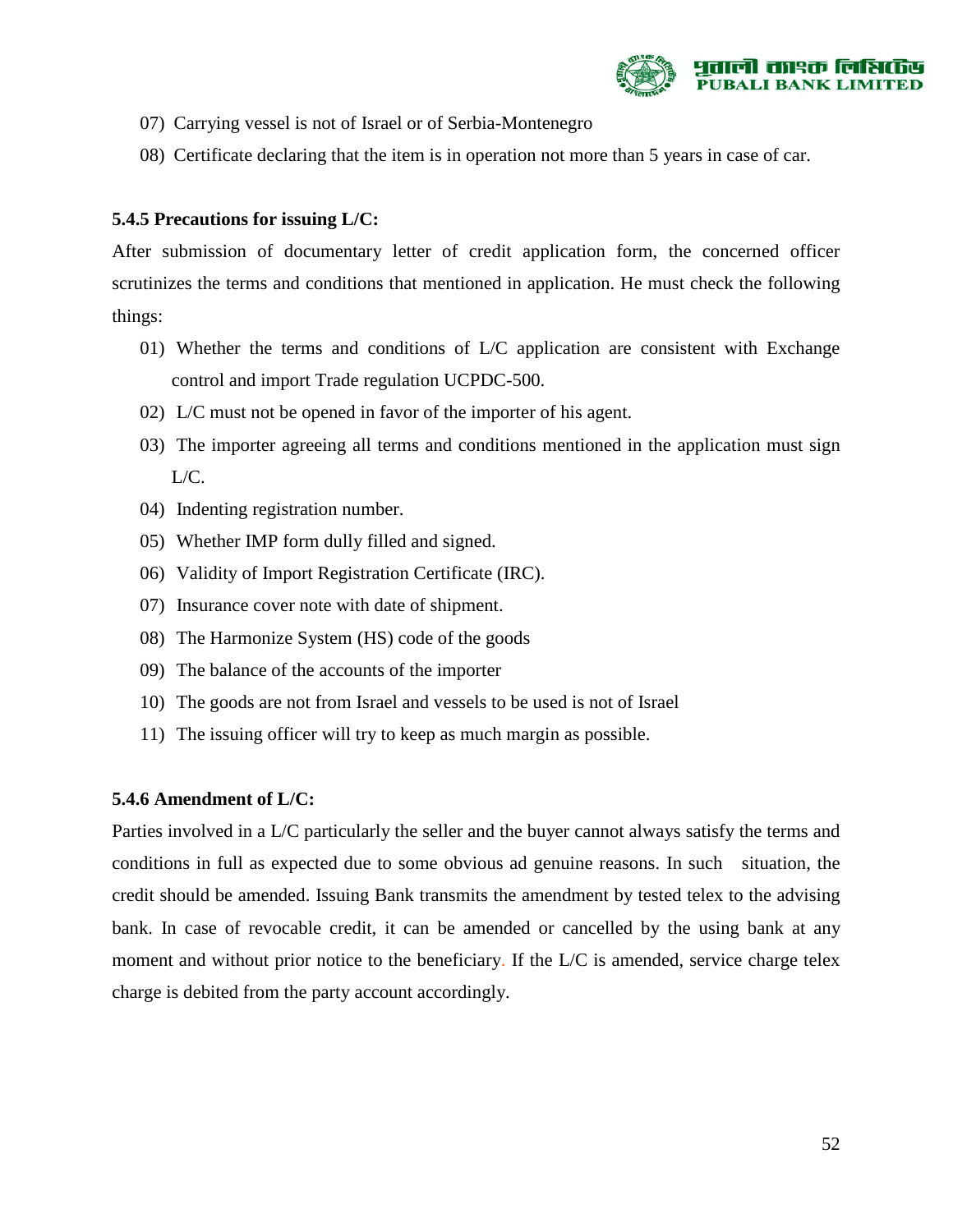

#### **5.4.7 Credit Report on Beneficiary:**

Before opening of letter of credit, the Authorized Dealer (A/D) branch must obtain a confidential report on the supplier/beneficiary through its correspondent bank/ recognized credit agencies.

| Particulars                  | Debit/ Credit | Charges in Taka   |  |
|------------------------------|---------------|-------------------|--|
| Customer's $A/C$             | Debit         |                   |  |
| $L/C$ Margin A/C             | Credit        | Commonly 10-30%   |  |
| Commission $A/C$ on $L/C$    | Credit        | 0.5%              |  |
| <b>VAT</b>                   | Credit        | 15% on commission |  |
| <b>SWIFT Charge</b>          | Credit        | Tk. $2000/$ =     |  |
| Foreign Courier Charge (FCC) | Credit        | US\$ $25/=$       |  |
| <b>Stamp</b>                 | Credit        | Tk. $150/$        |  |
| Others                       | Credit        | Tk. $200/$        |  |

#### **Showing Accounting Treatment at the Time of L/C Opening**

*Source: Principal Branch, Pubali Bank Ltd.*

#### **5.4.8 Presentation of the Documents:**

The seller being satisfied with the terms and the conditions of the credit proceeds to dispatch the required goods to the buyer and after that have to present the documents evidencing dispatch of goods to the negotiating bank on or before the stipulated expiry date of the credit. After receiving all the documents, the negotiating bank then checks the documents against the credit. If the documents are found in order then the bank will pay, accept, or negotiate to issuing bank checks the documents. The usual documents are

- 01) Commercial Invoice
- 02) Bill of lading
- 03) Certificate of origin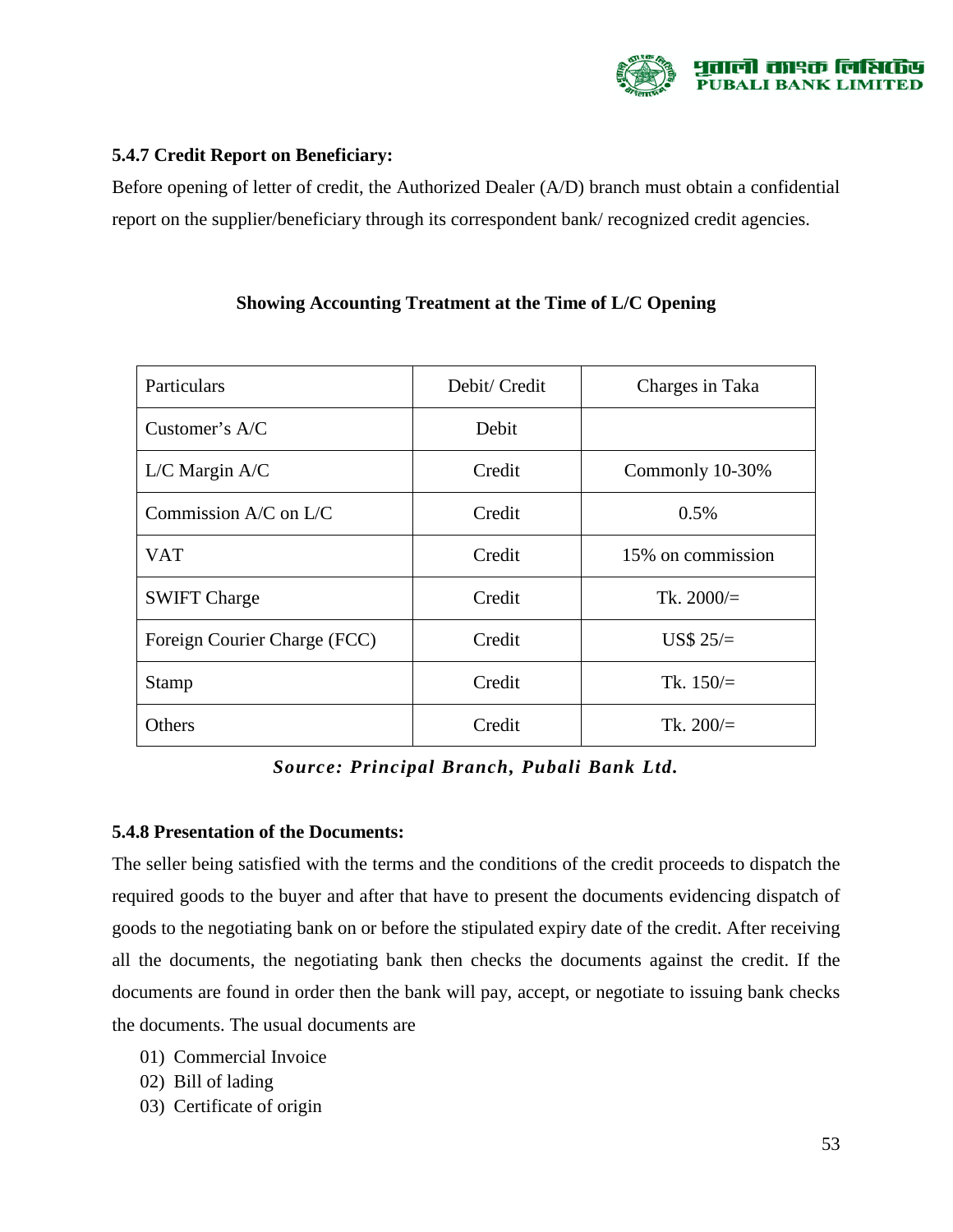

- 04) Packing list
- 05) Shipping advice
- 06) Non negotiable copy of bill of lading
- 07) Bill of exchange
- 08) Pre-shipment Inspection report
- 09) Shipment certificate

#### **5.4.9 Examination of Documents:**

Import documents include a lot of forms and certificates. Proper checking or inspection can only ensure the correct and smooth foreign exchange or trade. While checking those documents following things need to be ensured.

#### **The Letter of Transmittal**

Following points have to consider

- $\boxtimes$  Addressed to L/C issuing branch.
- Current date.
- $\boxtimes$  Documentary Credit number.
- $\boxtimes$  Documents enumerated are attached.
- $\boxtimes$  Value of the documents and the value mentioned in the cover are the same;
- $\boxtimes$  Whether any discrepancy has been noted and whether payment, acceptance or negotiation was effected against an indemnity or under reserve.

#### **The Documentary Credit**

Following points have to consider

- Correct referenced documentary credit.
- $\boxtimes$  Still valid (not expired/cancelled).
- $\boxtimes$  Balance in the Documentary Credit is sufficient to cover the value of the drawing.

#### **Draft/Bill of Exchange**

Following points have to consider

- $\boxtimes$  Draft bears the correct L/C number;
- $\boxtimes$  Correctly dated;
- $\boxtimes$  Name of the Drawer corresponds with the name of the beneficiary;
- $\boxtimes$  Drawn on the correct drawer indicated in the L/C;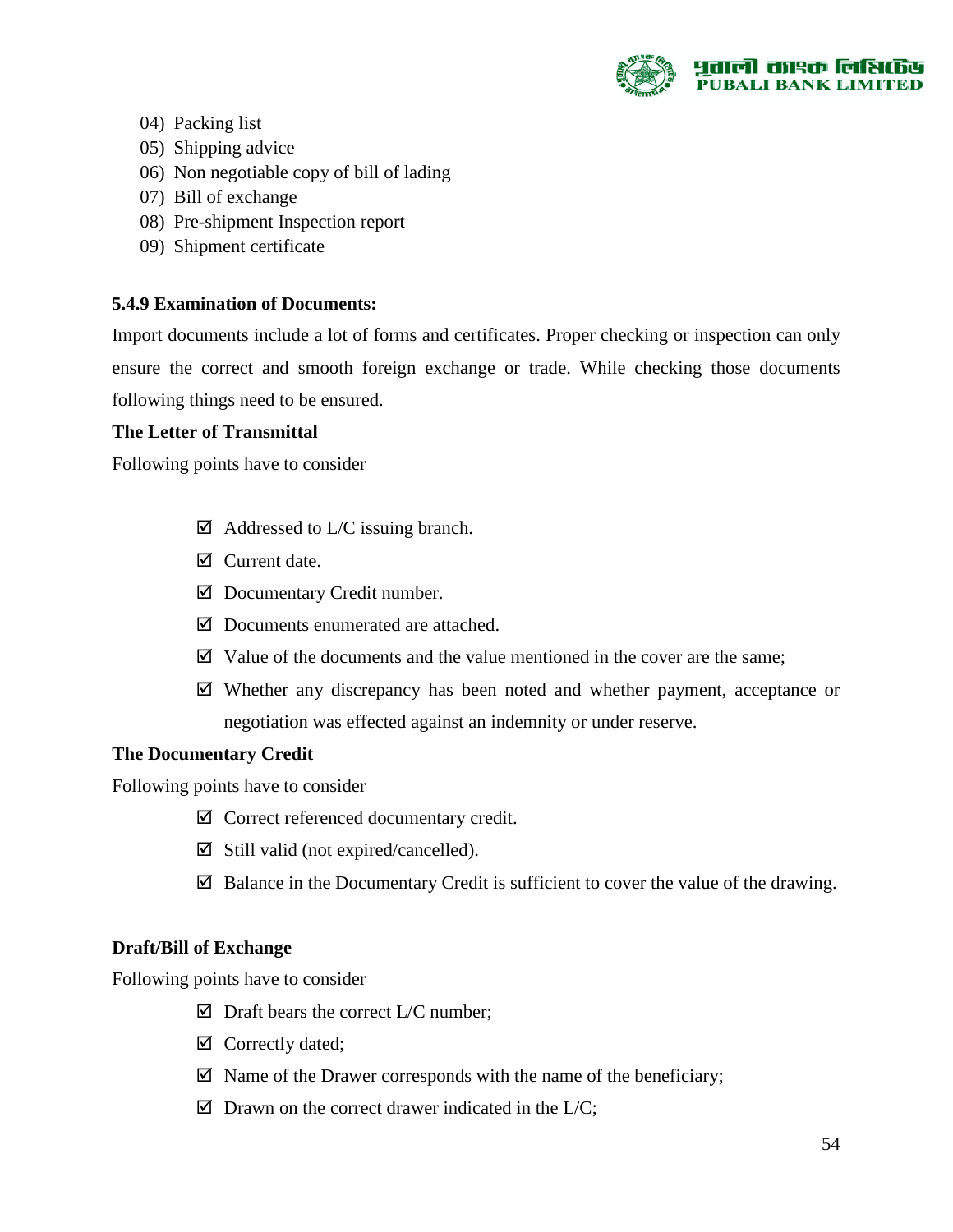

- $\boxtimes$  Amount in words agrees with the amount in figures;
- $\boxtimes$  Beneficiary has duly signed the draft;
- $\boxtimes$  Tenor is as required by the credit;
- $\boxtimes$  No restricted endorsement:
- $\boxtimes$  Value of the draft and the value of invoice are identical.

#### **Commercial Invoice**

Following points have to consider

- $\boxtimes$  Beneficiary as stated in the documentary credit issues that.
- $\boxtimes$  Issued in the name of the applicant (the buyer) named in the documentary credit.
- $\boxtimes$  Description of goods correspondent exactly to that stated in the credit.
- $\boxtimes$  Description of goods, value and unit price matches that of the documentary credit as regards to the amount and currency.
- $\boxtimes$  Currency of the invoice is the same as stipulated in the credit.
- $\boxtimes$  Value of invoice does not exceed the available balance of the credit.
- $\boxtimes$  Invoice is signed as required in the credit.
- $\boxtimes$  Correct numbers of original is presented.
- $\boxtimes$  Terms of shipment, the invoice amounts correspond proportionally to the dispatched quantity.

#### **Marine/Ocean Bill of Lading**

Following points have to consider

- $\boxtimes$  Issued by a shipping company.
- $\boxtimes$  Full set of originals issued and presented.
- $\boxtimes$  Consignees name and address and correct as stated in the credit;
- $\boxtimes$  Bill of lading bears a date of issue, duly signed by the issuer and the name of the ship appears;
- $\boxtimes$  Port of departure and post of destination are correct.
- Bill of landing bears an "on board shipped" notation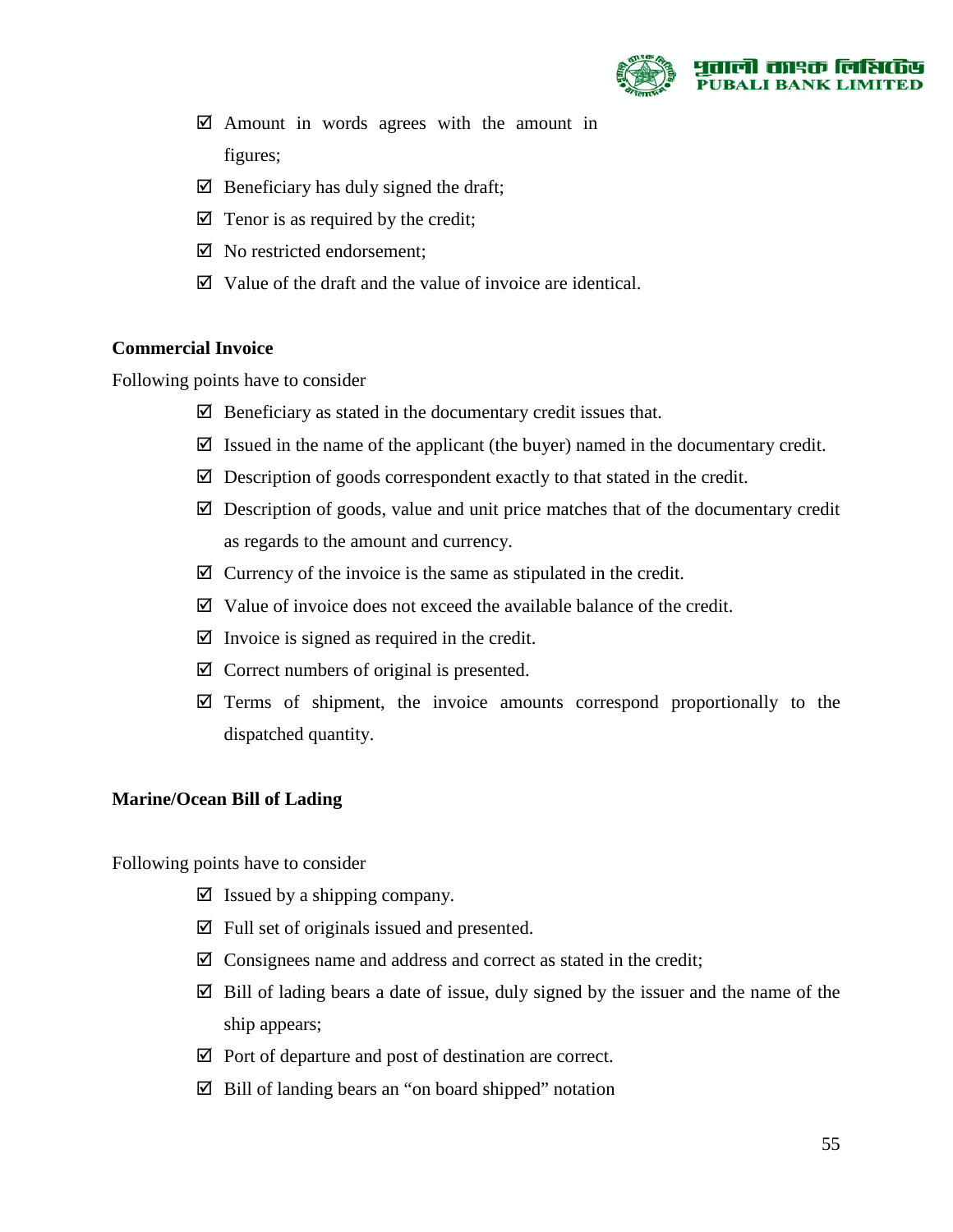

- $\boxtimes$  Name of notify parts name and address are correct.
- $\boxtimes$  Goods have been loaded on board, or shipped on a named vessel (indicates the name of the carrier and it is signed or authenticated by the master or a named agent for or on behalf of the master.
- $\boxtimes$  Correctly marked Freight prepaid or Freight collect.
- $\boxtimes$  Issuer has properly authenticated the alteration on the bill of lading.
- $\boxtimes$  Goods are consigned as stipulated in the credit (to order of a named consignee i.e. to the order of the L/C issuing bank.
- $\boxtimes$  Bill of lading has been properly endorsed;
- $\boxtimes$  Bill of lading is issued to be correct order party as required by the documentary credit.

#### **Airway Bill**

Following points have to consider

- $\boxtimes$  Consignees name and address and the airports of departure and destination are stated in the Airway bill are consistent and in agreement with the terms of credit. An air transport document is evidence of contract of carriage between the carrier and the sender. It is not a document of title of goods;
- $\boxtimes$  Document indicates the name of the carrier;
- $\boxtimes$  Issuer is the carrier (identifiable as the carrier) or a named agent of the named carrier;
- $\boxtimes$  Airway bill indicates the actual flight date and flight numbers;
- $\boxtimes$  Carrier signs that document;
- $\boxtimes$  Consignees name and address and notify party's name and address are correct.
- $\boxtimes$  Issuer authenticates any alternations;
- $\boxtimes$  Correctly marked "Freight Prepaid "or" Freight collect" etc;
- $\boxtimes$  Shippers' (consignors) copy being presented.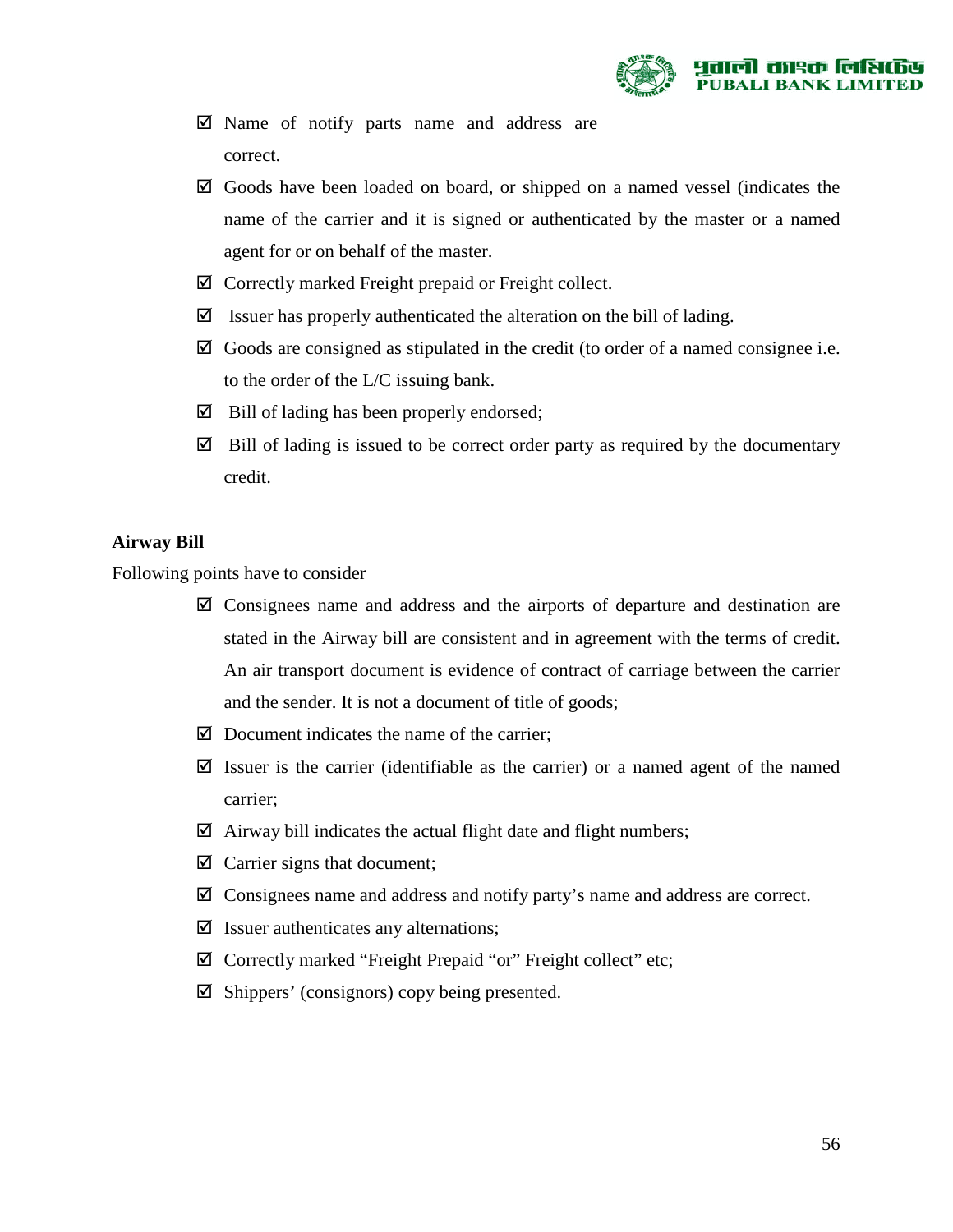

#### **5.4.10 Receiving Documents:**

If the beneficiary is being satisfied with the terms and conditions of the L/C then dispatch the goods to the buyer. After that dispatch the documents evidence dispatching of goods to the negotiating bank on or before the stipulated expiry date of the L/C. After receiving all the documents, the negotiating bank then checks the documents against the credit. If the documents are found in order, the bank will send it to the issuing bank.

#### **5.4.11 Payment against document (PAD):**

This is most sensitive task of the import department. The officials have to be very much careful while making payment. This task constitutes the following.

#### **5.4.12 Loan against Trust Receipt (LATR):**

If the documents are required to deliver against LATR (Loan against Trust Receipt), prior approval is required from Head Office. Documents to be delivered to the Importer through approved C&F agent for clearance of good for a certain period on the merit of goods & nature of business. For LATR the following vouchers are to be passed:

Dr. LATR A/C Cr PAD A/C

# **5.5 Export Section**

In the export section two types of L/Cs are opened

- Back to Back L/C
- Export LC

#### **5.5.1 Back-to-Back L/C:**

A back-to-back mechanism involves two separate L/Cs. One is master export L/C and another is back-to-back L/C. On the strength of Master L/C Bank issues Back to Back L/C. Back to Back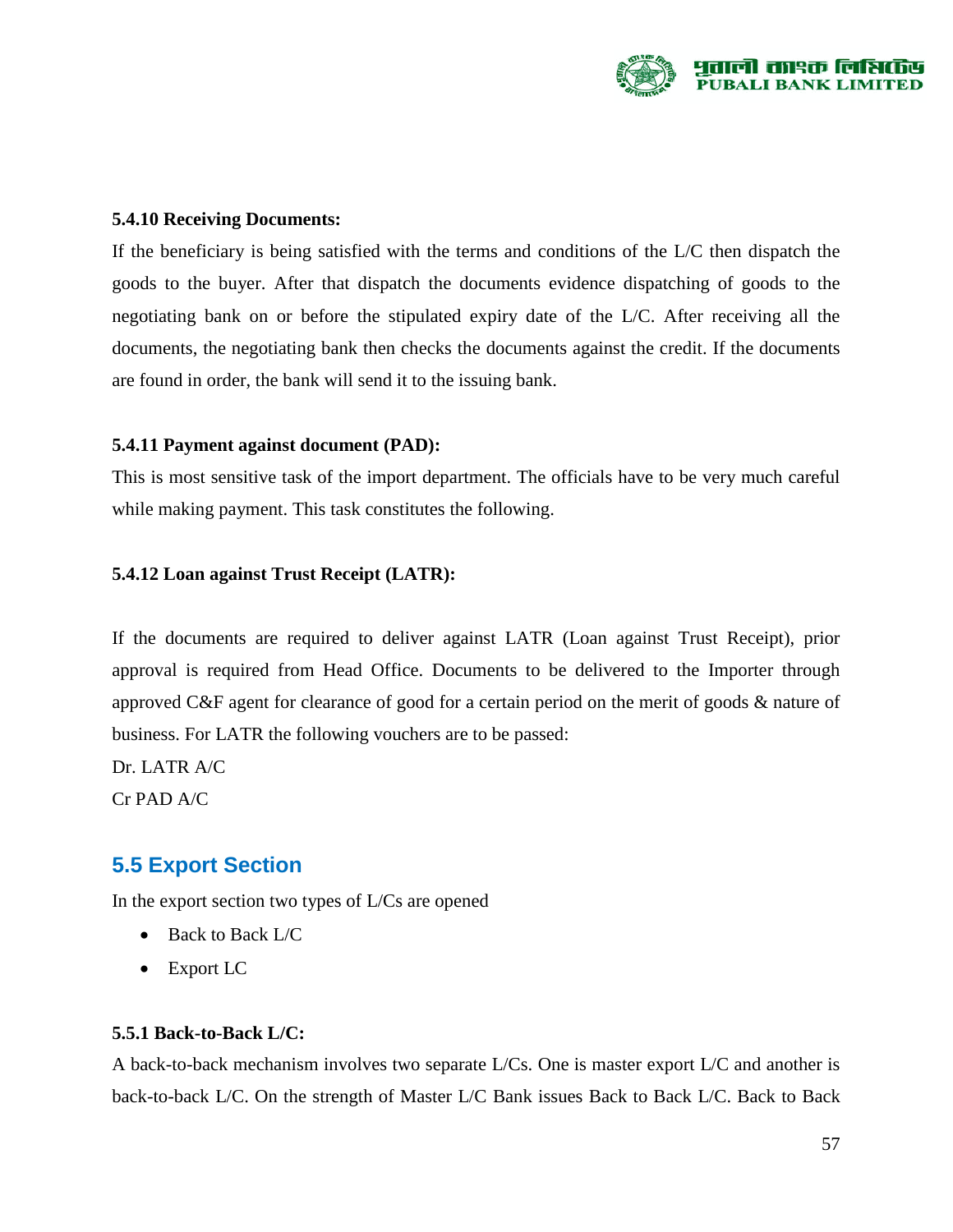

L/C is commonly known as Buying L/C. On the contrary, Master Export L/C is known as Selling.

Features of Back-to-Back L/C:

- Is an import L/C procedure goods/raw materials further processing
- Is opened based on Export L/C
- Is a kind of Export Finance
- Export L/C is at sight but back to back L/C
- No margin is required to open Back to Back L/C

Checklist to open Back-to-Back L/C:

- Application is registered with CCI  $& E$  and has bonded warehouse License.
- The Master L/C has adequate period and has no defective clause
- L/C value shall not exceed the admissible percentage of net FOB value of relative Master LC
- Usage period will be up to 180 days
- Papers required opening back to back L/C
- Import registration certificate & Export Registration certificate
- L/C Application & LCA form.
- Proforma Invoice/Indent
- Insurance Policy
- IMP form
- In addition to above following papers are required for read made garments industry
- Bonded warehouse license
- Quota allocation letter from EPB (where applicable)
- Letter of disclaimer from Landing if rented premises.

Steps to issue Back-to-Back L/C

- Obtain all required papers
- Check the credit limit
- Prepare offering sheet if regular credit line is not available
- Mark lien on the master L/C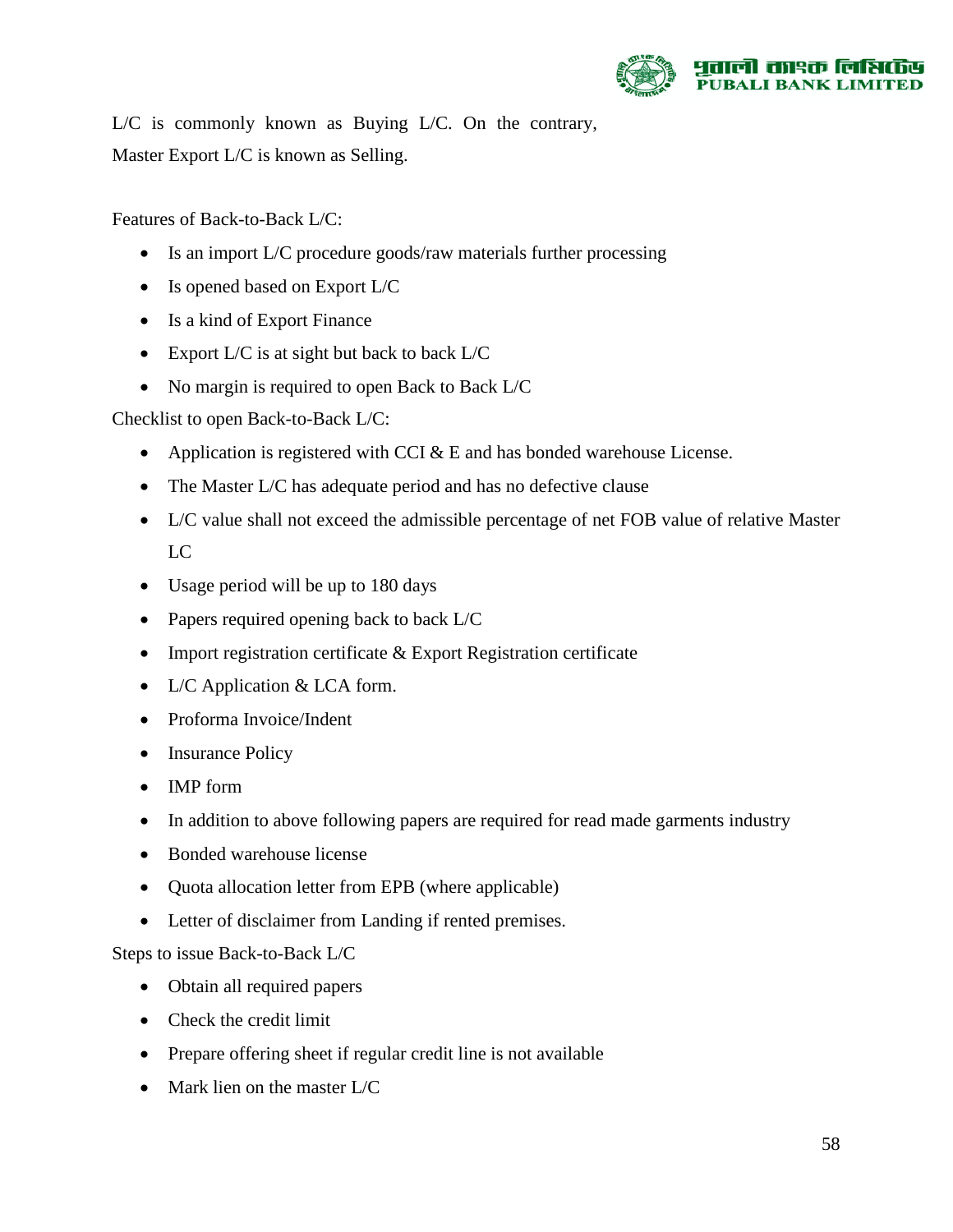

• Issue the  $L/C$ 

Payment under back-to-back L/C

- Payment at maturity out of exports proceeds
- In case of export failure or non-realization/Short realization of export proceeds forced loan i.e. Pad has to be created in order settle the back-to-back L/C payment.

Precautionary measures:

- Including the clause for pre-shipments inspection certificate
- Shipping guarantee under no circumstances
- Discrepant documents shall not be accepted
- Proper care regarding amendments of Master L/C

#### **5.5.2 Export L/C:**

The other type of L/C facility offered by Pubali Bank Limited is Export L/C. Bangladesh export a large quantity of goods and services to foreign households. Readymade textile garments (both knitted and woven), jute, Jute made products frozen shrimps, tea are the main goods that Bangladesh exporters exports to foreign countries.

#### **Formalities for Export L/C:**

The export trade of the country is regulated by the exports (control) Act, 1950. The formalities of export L/C are as follows

- 01) **ERC:** Exporters must hold a valid Export Registration Certificate (ERC). The ERC is required to be renewed every year. The ERC number is to be incorporated on EXP forms and other documents connected with exports.
- 02) **Obtaining EXP**: After having the registration, the exporter applies to Pubali Bank Ltd. With the trade license, ERC and the Certificate from the concerned the exporter, An EXP from contains the following particulars:
	- i) Name and address of Authorized Dealer
	- ii) Particulars of the commodity to be exported with Code
	- iii) Country of Destination
	- iv) Port of Destination
	- v) Quantity
	- vi) L/C value in Foreign Currency
	- vii) Terms of sale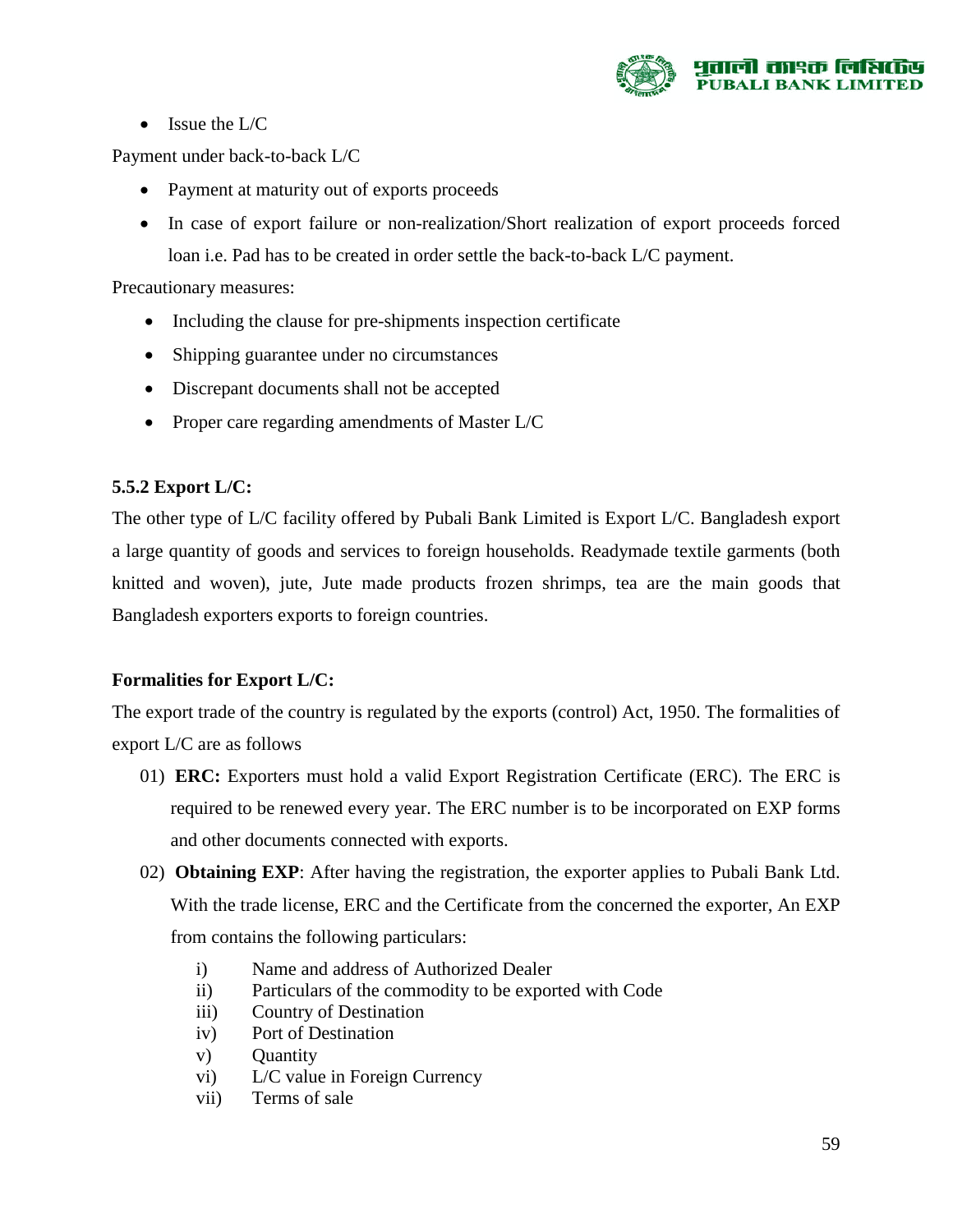

- viii) Name and address of Importer/Consignee
- ix) Bill of Landing/Railway Receipt/ Airway Bill/Truck Receipt/Post Parcel received no and date
- x) Port of shipment/Post office of Dispatch
- xi) Land customer post
- xii) Shipment date
- xiii) Name of the exporter with address
- xiv) CCI  $&\&$  E's Register number and date of the exporter
- xv) Sector (Public or Private) under which the Exporter falls.
- 03) Securing the order: Upon registration, the exporter may proceed to secure the export order. Contracting the buyers directly through correspondence can do this.
- 04) Signing of the contract.
- 05) Procuring the materials. After making the deal and on having the L/C opened in his favor, the next step for the exporter is to set about the task of procuring or manufacturing the contracted merchandise.
- 06) Registration of Sale: This is needed when the terms proposed to be exported are raw jute and jute goods.
- 07) Shipment of goods: The following are the documents normally involved at the stage of shipment.
	- i) Export form
	- ii) Photocopy of registration certificate
	- iii) Photocopy of the contract
	- iv) Photocopy of the L/C
	- v) Customs copy of ERF form shipment of jute goods and EPC form for raw jute.
	- vi) Freight certificate from the bank in case of payments of the freight at the port of landing is involved
	- vii) Railway receipt, Berg Receipt of truck Receipt
	- viii) Shipping instructions
	- ix) Insurance policy

After that exporter submit all these documents along with a letter of indemnity to Pubali Bank for negotiation. An officer scrutinizes all the documents. If the documents is a clean one. Pubali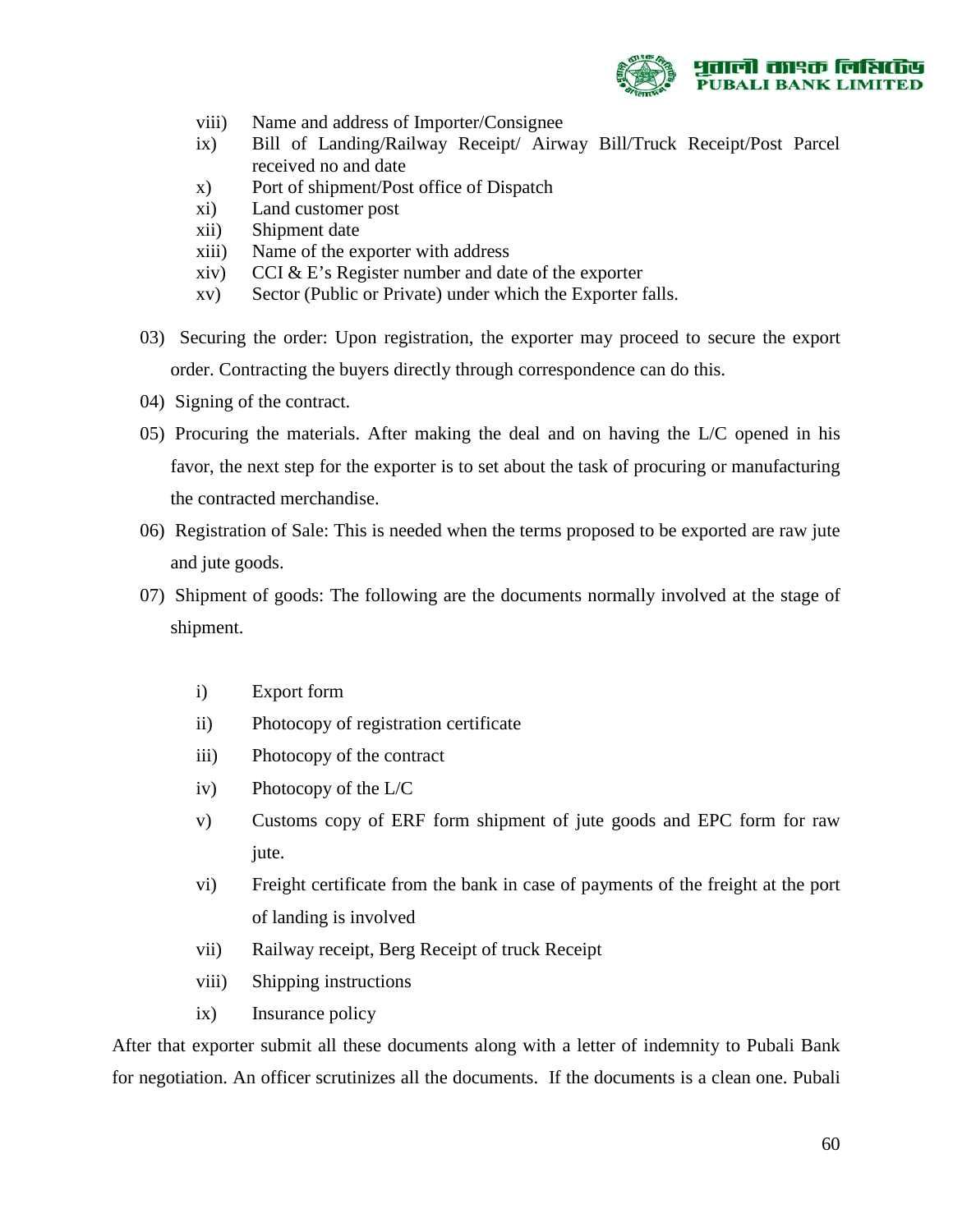

Bank purchases the documents the documents on the basis of

banker, customer relationship. This is known as foreign Documentary bill purchase (FDBP).

#### **Foreign Documents Bills for Collection (FDBC):**

Pubali Bank forwards the documents for collection due to the following reasons –

- i) If the documents have discrepancies
- ii) If the exporter is new client
- iii) The banker is in doubt.

Foreign documentary bills for collection signify that the exporter will receive payment only when the issuing bank gives payment. The exporter submits duplicate EXP from and commercial invoice subsequently. The of the bill is calculated and the following accounting entries are given-

Head office A/C Dr. @ T.T Clean Client's A/C Cr  $\omega$  O.D Sight Government Tax A/C Cr. % invoice value Postage A/C Cr Income A/C. Profit on exchange Cr.

After passing the above vouchers, an inter Branch exchange trading debit advice is sent to debit the NOSTRO account. Pubali Bank has NOSTRO accounts with its reimbursing bank. An FDBC register is maintained, where first entry is given when the documents are forwarded to the issuing bank for collection and the second one is done after realization of the proceeds.

# **5.6 Exchange rate and foreign remittance**

#### **5.6.1 Exchange rate:**

Exchange rate and is the rate at which a specific currency can be exchanged with a standard foreign currency. A foreign exchange transaction is either sells or purchase transaction. Therefore, the bank would quote two different rates of exchange.

Buying Rate & Selling rate:

The rate at which the central bank of any country buys foreign money is called buying rate. On the other hand, the rate at which the central bank of any country sells foreign money is called selling rate: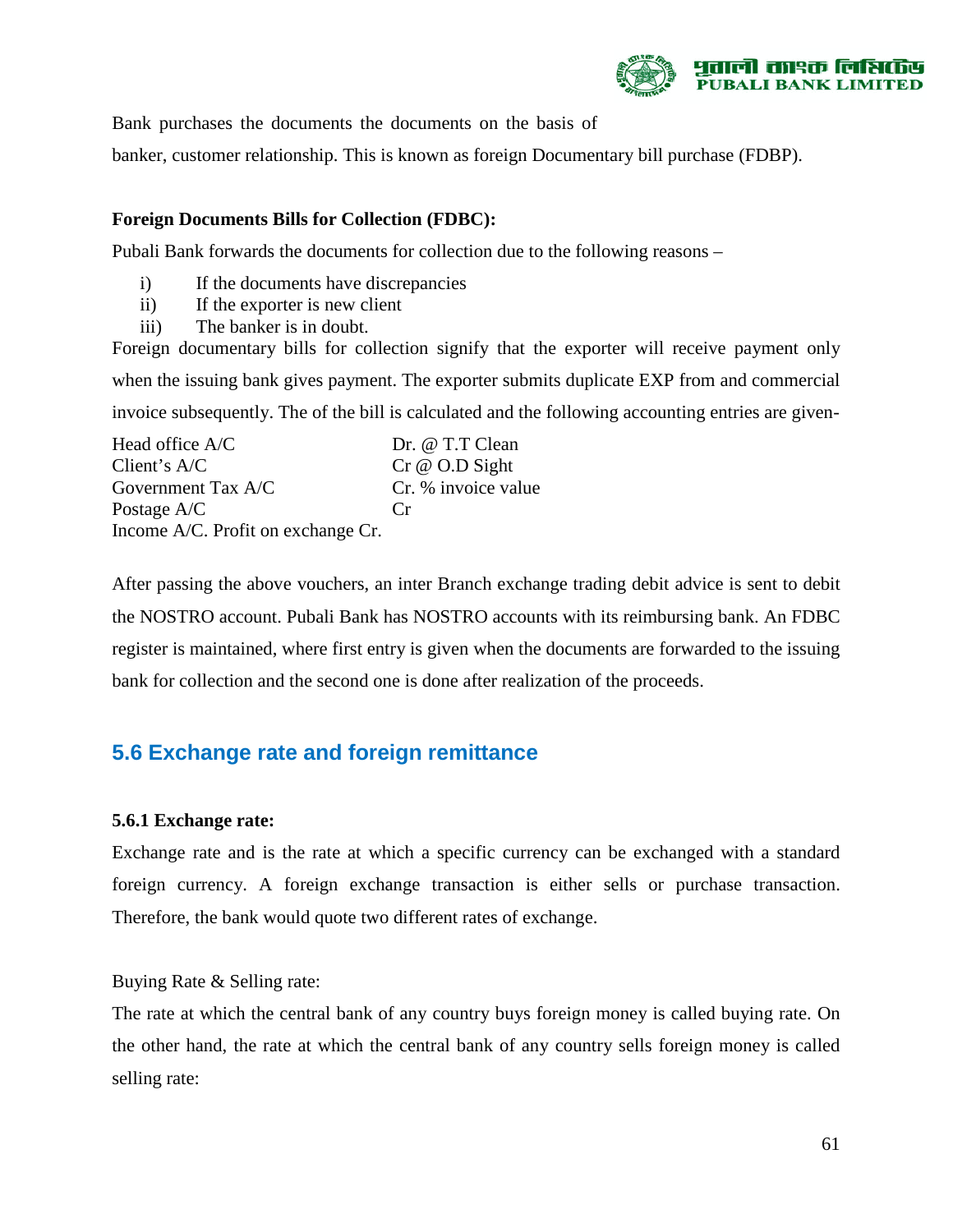

Classification of Exchange Rate:

- 01) Fixed Rate
- 02) Floating Rate:
	- Independent Floating
	- Managed floating
	- Pegging
		- o Single currency
		- o Composite currency: a SDR, & b) Other basket

Exchange Rate Quotation:

Exchange rate quoted by the following two ways:

Direct: If the exchange rate is expressed in variable units of domestic currency for a fixed unit foreign currency. It is also called pence rate.

Indirect: If the exchange rate is expressed in variable units of foreign currency for a fixed unit of domestic currency. It is also called currency rate.

#### **5.6.2 Foreign Remittance:**

"Foreign remittance" means purchase and sale of freely convertible foreign currencies as admissible under Exchange Control Regulations of the country. Purchase of foreign currencies constitutes inward foreign remittance and sale of foreign currencies constitutes outward foreign remittance.

The transaction of the authorized dealer in foreign exchange involves either outward or inward remittances of foreign exchange from one country to another.

Foreign remittances of two kinds

- (i) Inward remittance &
- (ii) Outward Remittance

The term " Inward remittance" including not only remittances by TT, MT, Draft etc but also purchase or bills travelers cheque etc.

On the other hand, remittance from our country is called outward foreign remittance.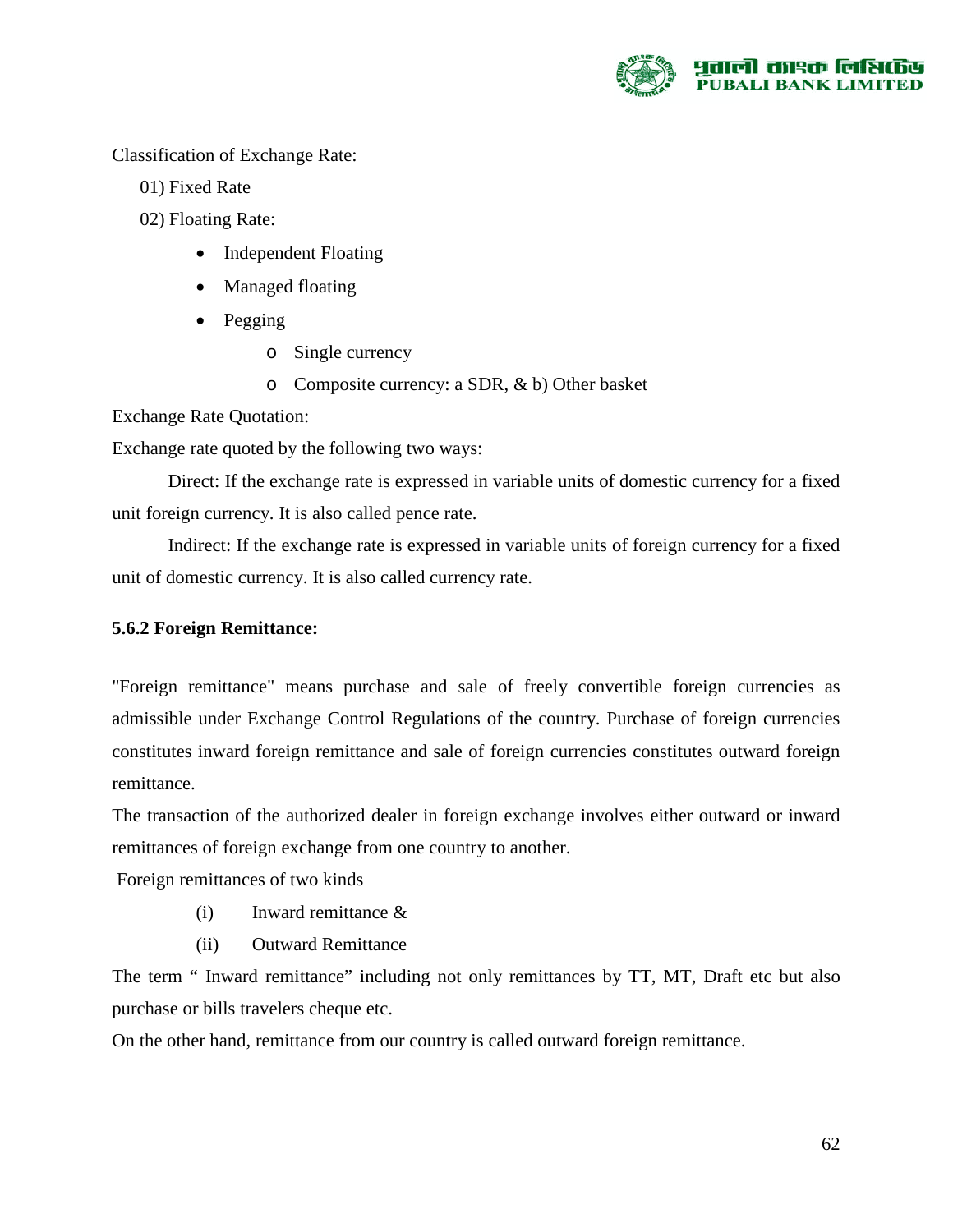

The foreign remittance department of Principal Branch, Pubali

Bank, Dhaka is equipped with a number of foreign remittances facilities, which are –

- 01) Issuance of Foreign Demand draft
- 02) Issuance of Traveling Cheques
- 03) Endorsement of US \$ in Passport
- 04) Opening of Foreign Account
- 05) Opening of Student file

#### Foreign Demand Draft (FDD):

Pubali Bank accepts the charges for TOEFL, SAT, GMAT etc. through foreign demand draft. Pubali Banks opens students files to issue foreign demand draft following the permission if Bangladesh bank. Before issuance of FDD Pubali Bank asks the students to fill up the Travel & miscellanies (TM) form, which contains the following particulars.

- 01) Name of the students
- 02) Full address of the students
- 03) Amount of FDD in foreign currency
- 04) Purpose of Remittance
- 05) Address of the institution to which the FDD will be favored
- 06) Country of receiving payment
- 07) Passport No of the students with date of issue
- 08) Signature of the student

The TM is sent to Bangladesh Bank with photocopies of the Passport of the students and the FDD issued.

#### **Opening of Foreign Account:**

Pubali Bank limited opens foreign account. Foreign account is used for receiving foreign currency from abroad or for sending the currency to abroad. It can be used in favor of a person or in favor of exporters.

Following papers are required to open a foreign account:

i) Exporters foreign currency account opening form (application form, two signature cards duly filled in an signed with authenticated seal and introduction)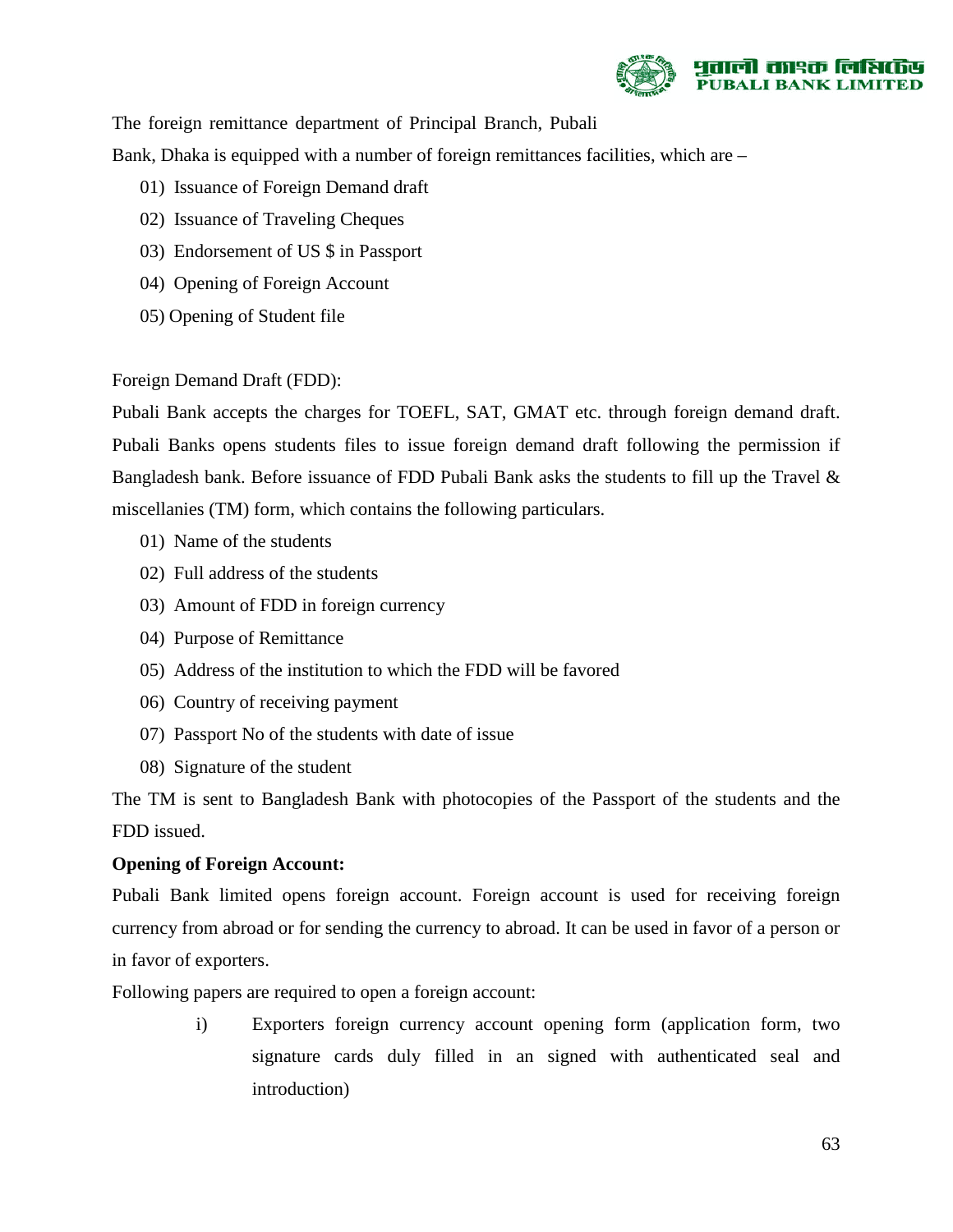

- ii) Two copies of passport size photographs of each operator attested by chairman of the company.
- iii) Export registration certificate.
- iv) Attested photocopy of the membership certificate of the concerned association (BGMEA)
- v) An export proceeds realization certificate-declaration/undertaking regarding the utilization of foreign currency.
- vi) In case of Limited company
	- (a) Memorandum & articles of Association of the company.
	- (b) Power of Attorney
	- (c) Resolution of the Board of Directors.
	- (d) Certificate of Incorporation.
	- (e) Certificate of Commencement of Business
	- (f) List of Directors
	- (g) Trade License

#### **Student file opening:**

Student can endorse \$200.00 at a time in his own name. But if the amount exceeds \$ 200.00 then the student has to open a student file. For opening a student file, the following documents are required:

- i) Preliminary application and information admission
- ii) Letter of approval of the student by the University.
- iii) A filed up application form for foreign currency in abroad
- iv) "Transcript given by the Board for S.S.C/H.S.C equivalent examination.
- v) A photocopy of 1-7 form.

In case of tuition feeds, application must send the currency in favor of the institute. He can not take the fees of the institute with him personally. Usually a student has to endorse at least one third of the feeds of a year.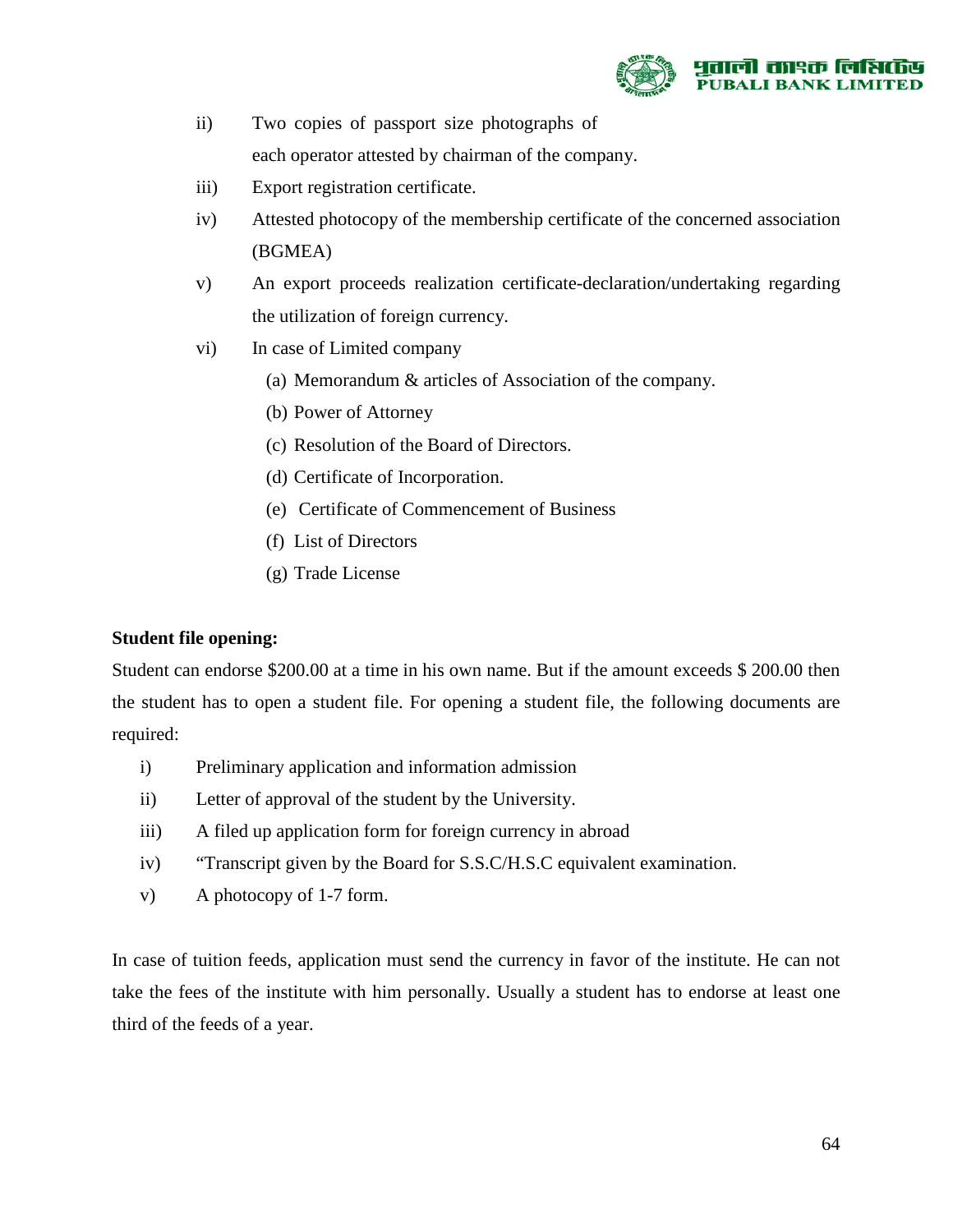

# Chapter 06

**SWOT Analysis**

**Findings**

**Recommendation**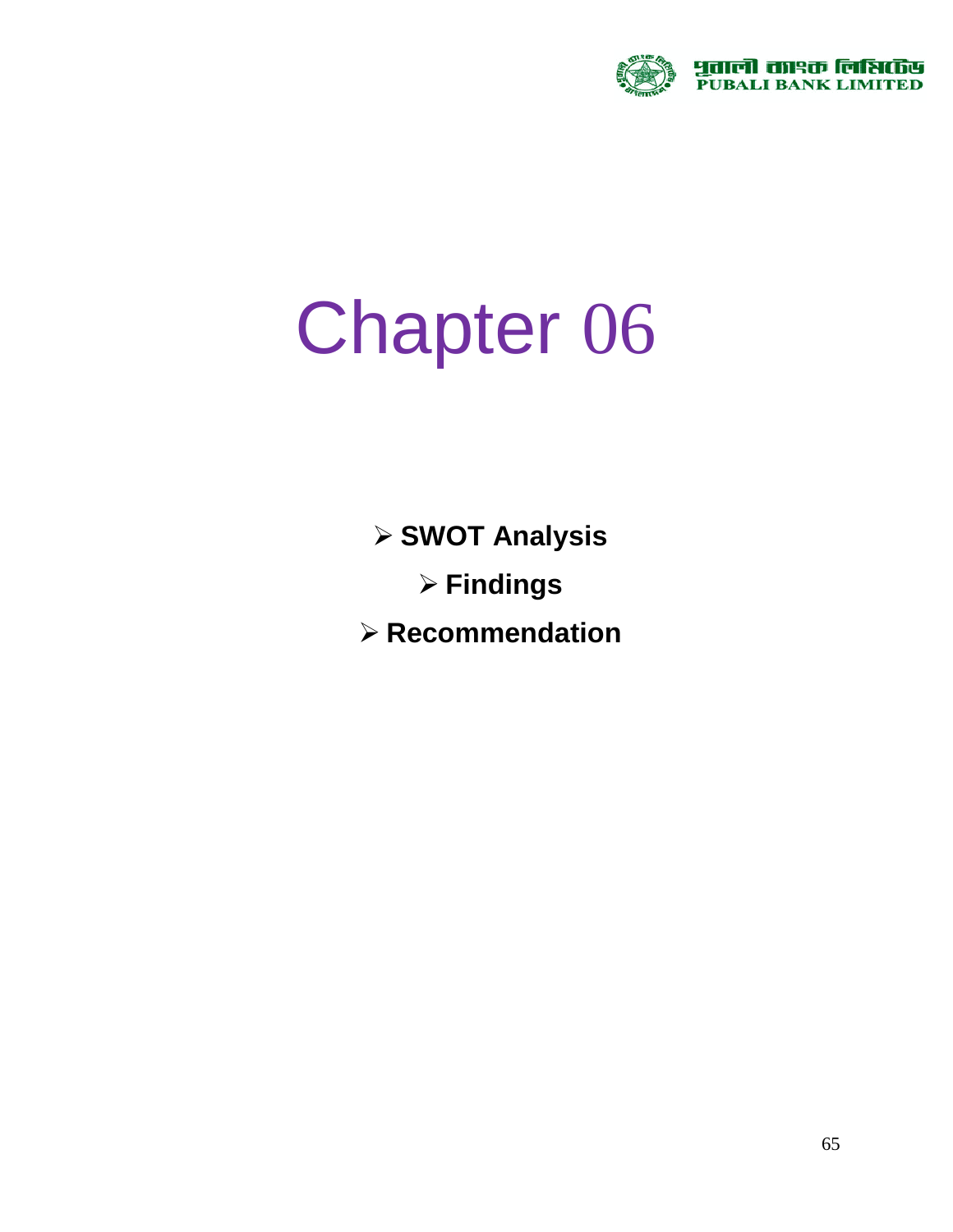

## **SWOT Analysis**

SWOT is an acronym for the internal Strength and Weakness of a firm and the environmental Opportunity and Threat facing that firm. So if we consider Pubali Bank as a business firm and analyze its strength, weakness, opportunity and threat, the scenario will be as follows:

#### **Strength:**

- (a) Good management.
- (b) Cooperation with each other.
- (c) Usage of faster pc bank software.
- (d) Membership of SWIFT.
- (e) Good banker-customer relationship.
- (f) Online Banking services.
- (g) Strong financial position.
- (h) Strong position of CAMEL rating.
- (i) Huge business area.
- (j) Excellent monitoring and supervision.
- (k) Energetic as well as smart teamwork.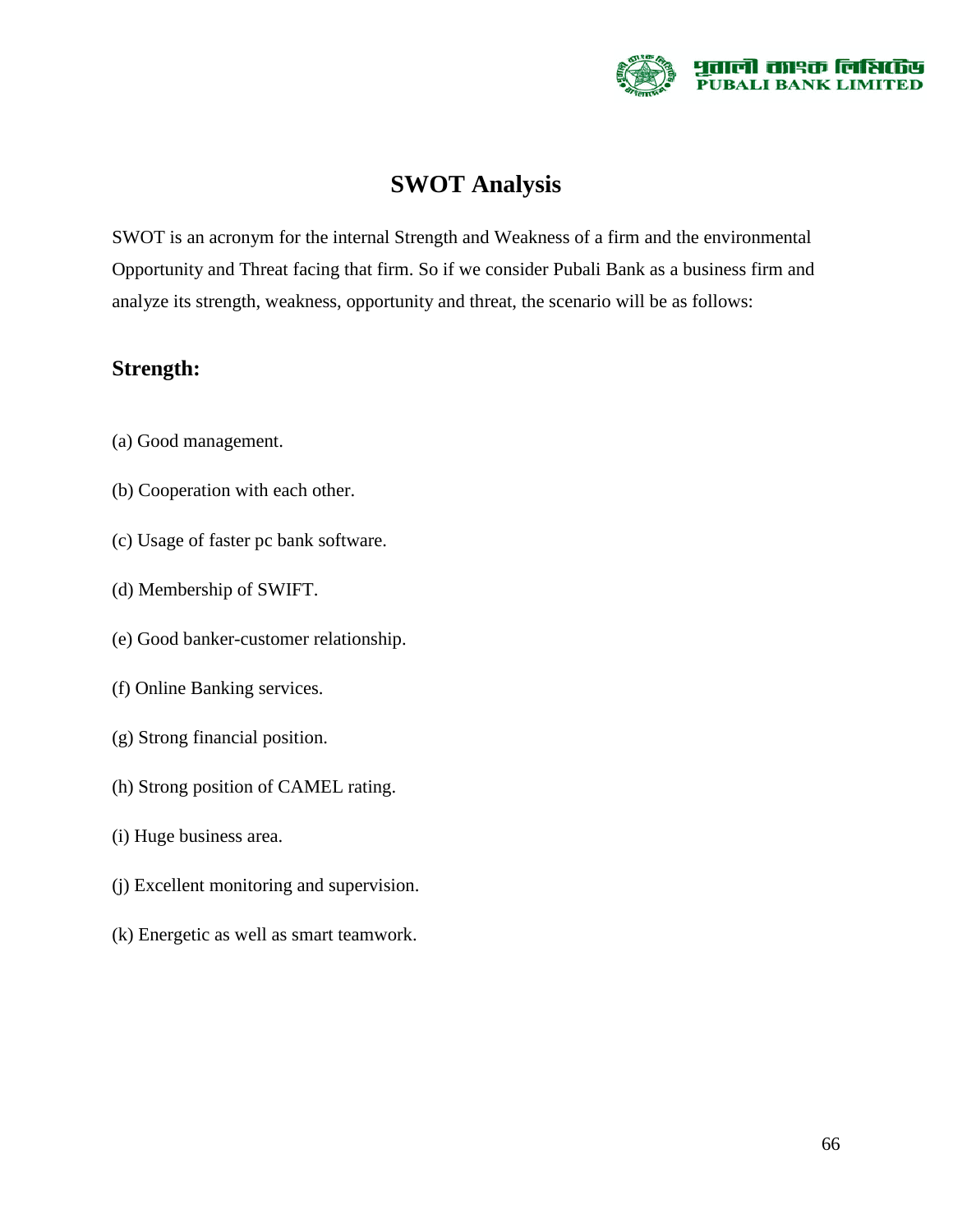

## **Weakness:**

- (a) Lack of proper motivation, training and job rotation.
- (b) Lack of experience employees in junior level management.
- (c) Lack of own ATM services.
- (d) Tendency to leave the bank in quest of flexible environment.

## **Opportunity:**

- (a) Expand market.
- (b) Growth of sales service.
- (c) Change in political environment.
- (d) Lunching own ATM card.

### **Threat:**

- (a) Different service of FCB's (Phone Banking / Home Banking)
- (b) Daily basis interest on deposit offered by HSBC.
- (c) Entrance of new PCB's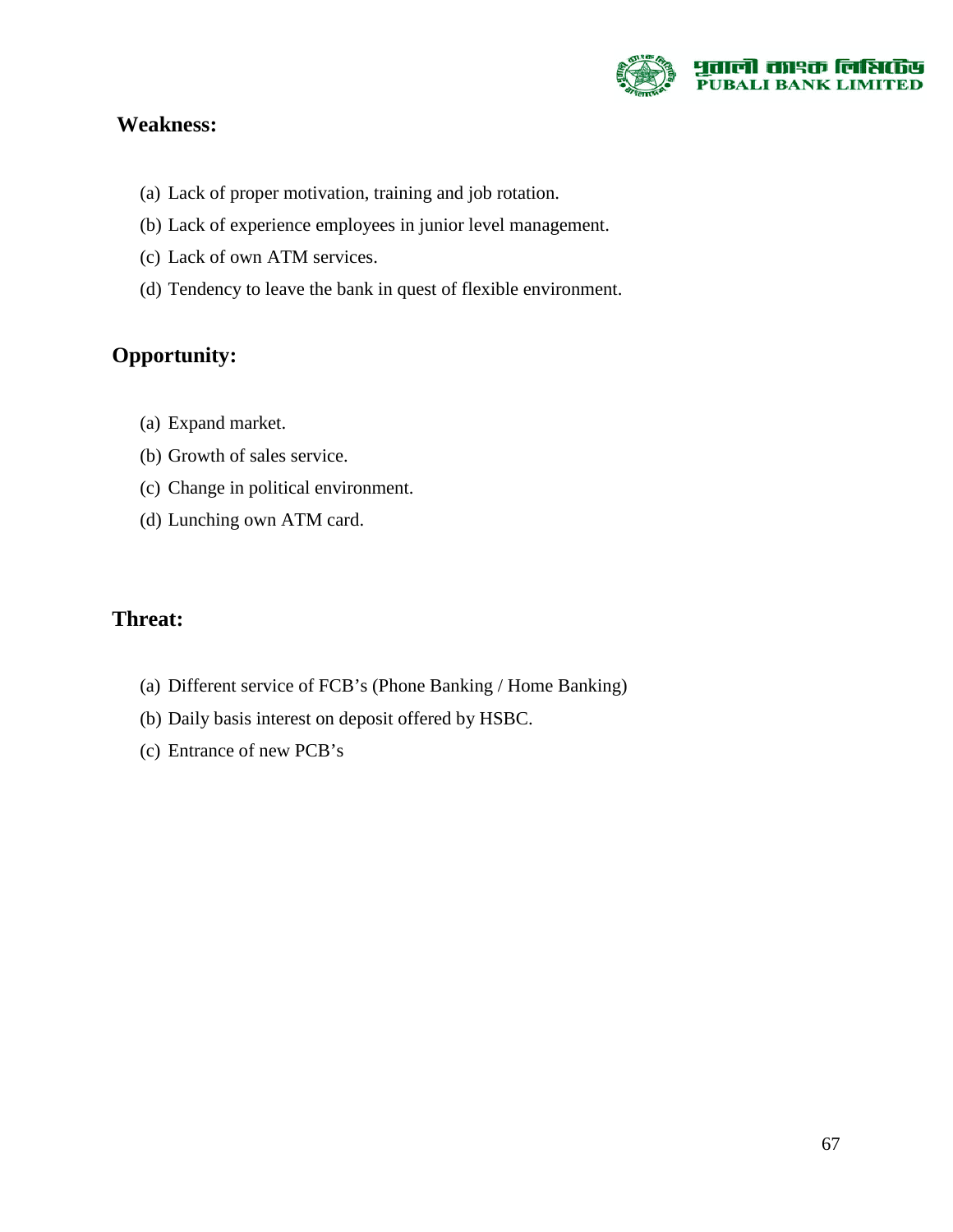

## **Findings**

I have find out some points by screening the whole study, which is expressed as major findings. I have analyzed the data sincerely and carefully and have tried to identify appropriate findings. Moreover, conversations with the PBL officials were very significant for these findings.

After overall appraisal of PBL, the major findings are as follows:

- $\triangleright$  Position: Pubali Bank Limited is the pioneer in private sector banking operations of the country.
- Operational Orientation: Its' major operations are development & welfare oriented.
- Management System: Management system of PBL is fully democratic.
- $\triangleright$  Requirements of Bangladesh Bank: PBL always maintains the rules declared by Bangladesh Bank.
- $\triangleright$  Training Facilities: PBL provides training facilities to its officer of the bank and also provides executive development & internship program.
- $\triangleright$  Management Functions: The management functions (from planning to control) are not clearly present in their various activities.
- $\triangleright$  Computerization: Most of the activities are computerized.
- Manual Work: Paper-based works are still existed in branch.
- $\triangleright$  Decoration: It is a leading bank of Bangladesh but it has no attractive appearance in office environment.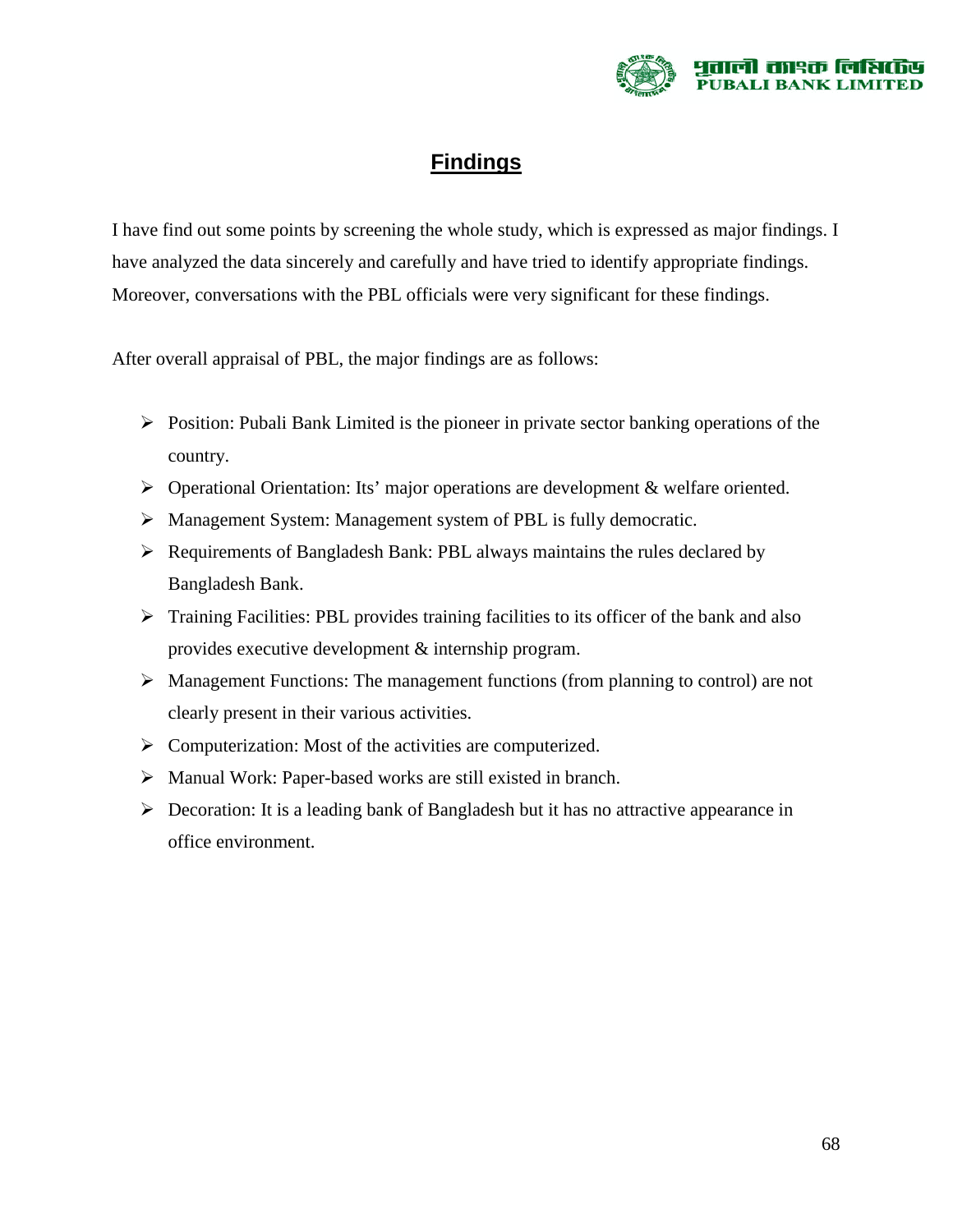

#### **Recommendation**

In order to get competitive advantage & to deliver quality service, top management should try to modify the services. For the improvement of the service the following measures should be taken:

- Customer's Convenience: For customer's convenience, PBL should provide more personnel to deliver faster services to their honorable customer.
- Human Development: Development of human resources should be ensured to increase efficiency in work.
- $\triangleright$  Communication System: Ensure proper communication system and maintenance of files & machineries should modernize.
- $\triangleright$  Interest: More interest should be paid on deposit account so that customers are convinced to deposit their money in bank.
- $\triangleright$  R & D: Research & Development wing must be more extensive & rich.
- $\triangleright$  Strategy: Effective strategies must be undertaken against defaulter.
- Managerial Function: PBL must have to follow the management functions (from planning to control) strictly in all of their business activities and also operation the bank.
- $\triangleright$  Financial Analysis: Branch should have a separate section to analyze the financial statement for fining its liquidity, profitability & ownership ratios.
- $\triangleright$  Strict Rules for arrival and departure for the employee: Management should strict about the arrival and departure time for the employees.
- $\triangleright$  Job Rotation: In PBL job rotation is fully absent job rotation is very important to make the entire employee efficient for all departments.
- $\triangleright$  Appreciation: No doubt that in PBL female employees is more efficient and hard working than male employees. It is very important to appreciate them and give them proper respect. Because if they get the appreciation then they can increase their volume of work. It is not only for the female it is also important both for male and female employees.
- $\triangleright$  Image: Office should be fully redecorated to attract people to conic into it.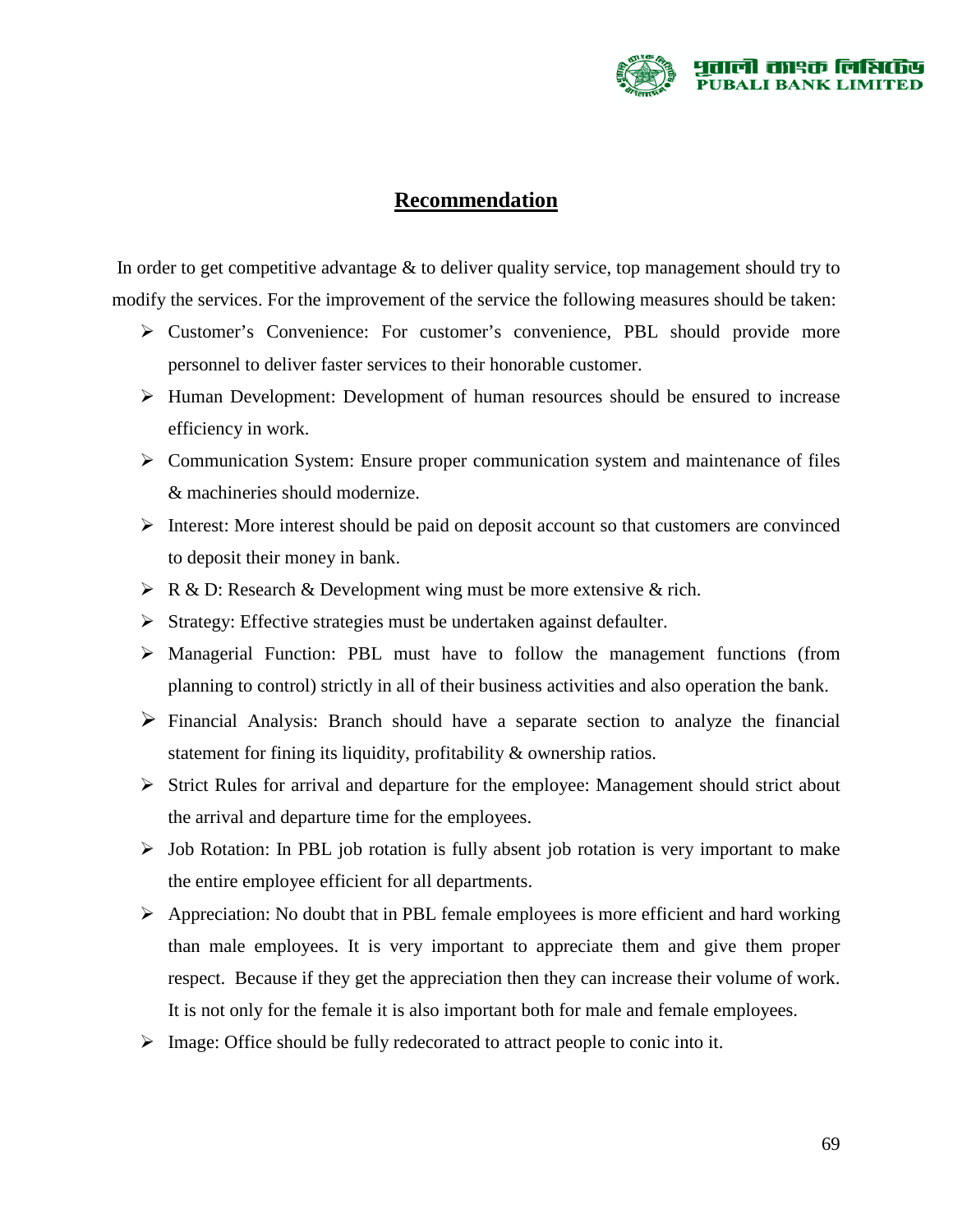

#### **Conclusion**

There are a number of nationalized and foreign banks operating their activities in Bangladesh. The PBL is one of them. For the future planning and the successful operation in achieving in its' PBL goal in this current competitive environment this report can be a guideline.

Bank always contributes towards the economic development of a country. PBL, compared with other banks are contributing more by investing most of their funds in fruitful projects leading to increase in production. It is obvious that right thinking of this bank including establishing a successful network over the country and increasing resources, will be able to play a considerable role in the portfolio of development financing in the developing country like ours.

PBL continues to play its' leading role in socio-economic development of the country as a companion of Independent Bangladesh. Besides its' traditional function such as deposit mobilization, deployment of fund in trade, commerce, industry, agriculture, import & export business, outward and inward remittance as an agent of Bangladesh Batik of PBL has emerged as the pioneer of playing key role in the country.

Pubali Bank is a private bank but it has no attractive environment ii their branch and all branches are not computerized, even total cash are not properly use when this bank develop their all branch by attractive environment and computerized. On the other hand cash are properly used at that time this bank reached in the top-level private bank in our country. If the Bank cannot fulfill these things, they cannot run in the future with their competitors Bank.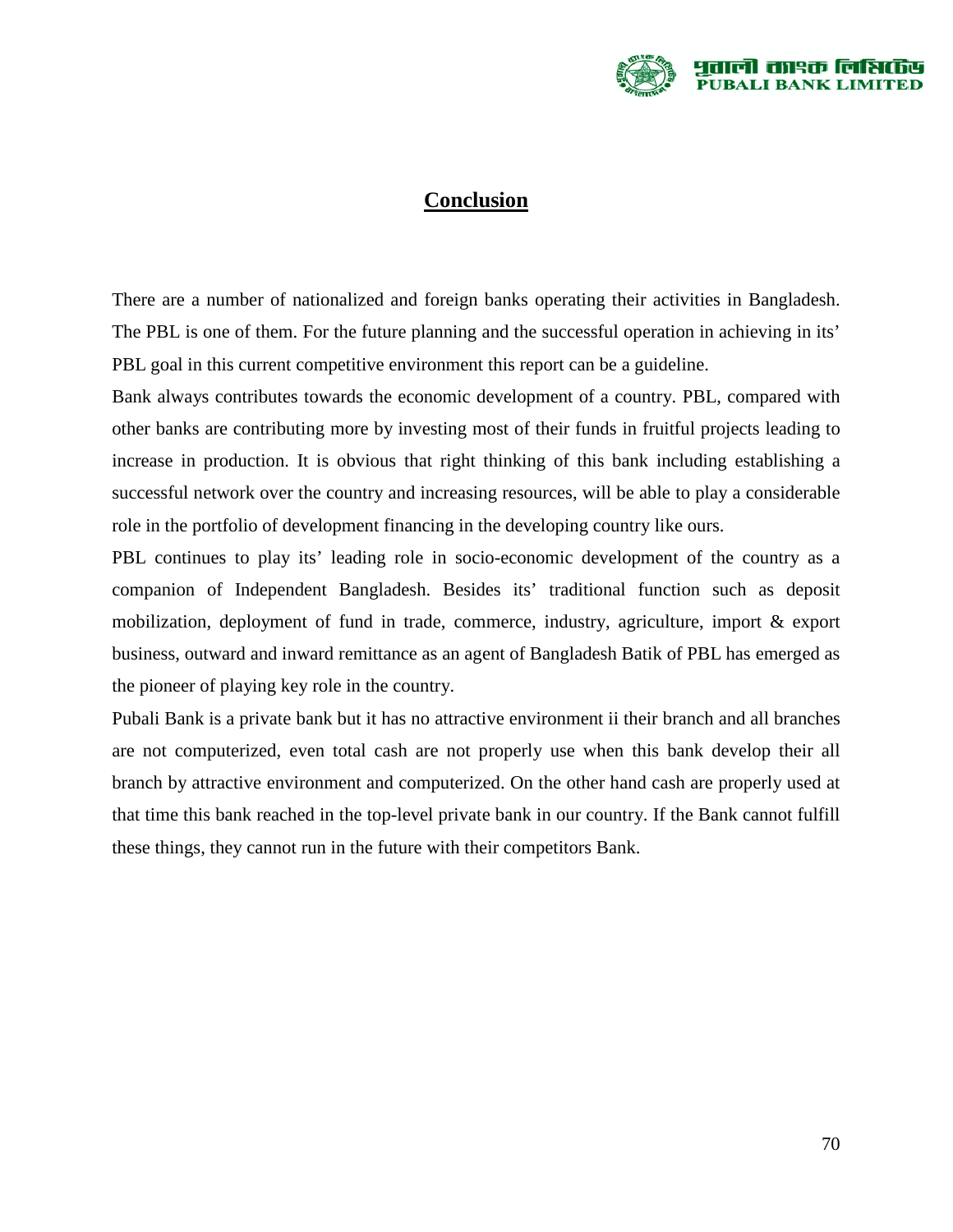

# **Acronyms**

| BB           | <b>Bangladesh Bank</b>                 |
|--------------|----------------------------------------|
| PBL          | Pubali Bank Limited                    |
| ВL           | <b>Bill of Lading</b>                  |
| CC           | <b>Cash Credit</b>                     |
| C & F        | Clearing & Forwarding                  |
| <b>CIB</b>   | <b>Credit Information Bureau</b>       |
| CRF          | <b>Clean Report Findings</b>           |
| <b>EPB</b>   | <b>Export Promotion Bureau</b>         |
| ERC          | <b>Export Registration Certificate</b> |
| <b>EXP</b>   | <b>Export Form</b>                     |
| <b>IBCA</b>  | <b>Inter Branch Credit Advice</b>      |
| <b>IBCT</b>  | <b>Inter branch Credit Transaction</b> |
| <b>IBDA</b>  | <b>Inter Branch Debit Advice</b>       |
| ID           | <b>International Division</b>          |
| <b>IMP</b>   | <b>Import Form</b>                     |
| <b>IRC</b>   | <b>Import Registration Certificate</b> |
| <b>LIM</b>   | Loan against Imported Merchandise      |
| <b>LATR</b>  | Loan against Trust Receipt             |
| <b>MBM</b>   | <b>Masters in Bank Management</b>      |
| <b>OBC</b>   | <b>Outward Bills for Collection</b>    |
| <b>PAD</b>   | Payment against Document               |
| SOD          | <b>Secured Overdraft</b>               |
| <b>SWIFT</b> | Society for Worldwide Interbank        |
|              | <b>Financial Telecommunication</b>     |
| TIN          | <b>Tax Identification Number</b>       |
|              |                                        |